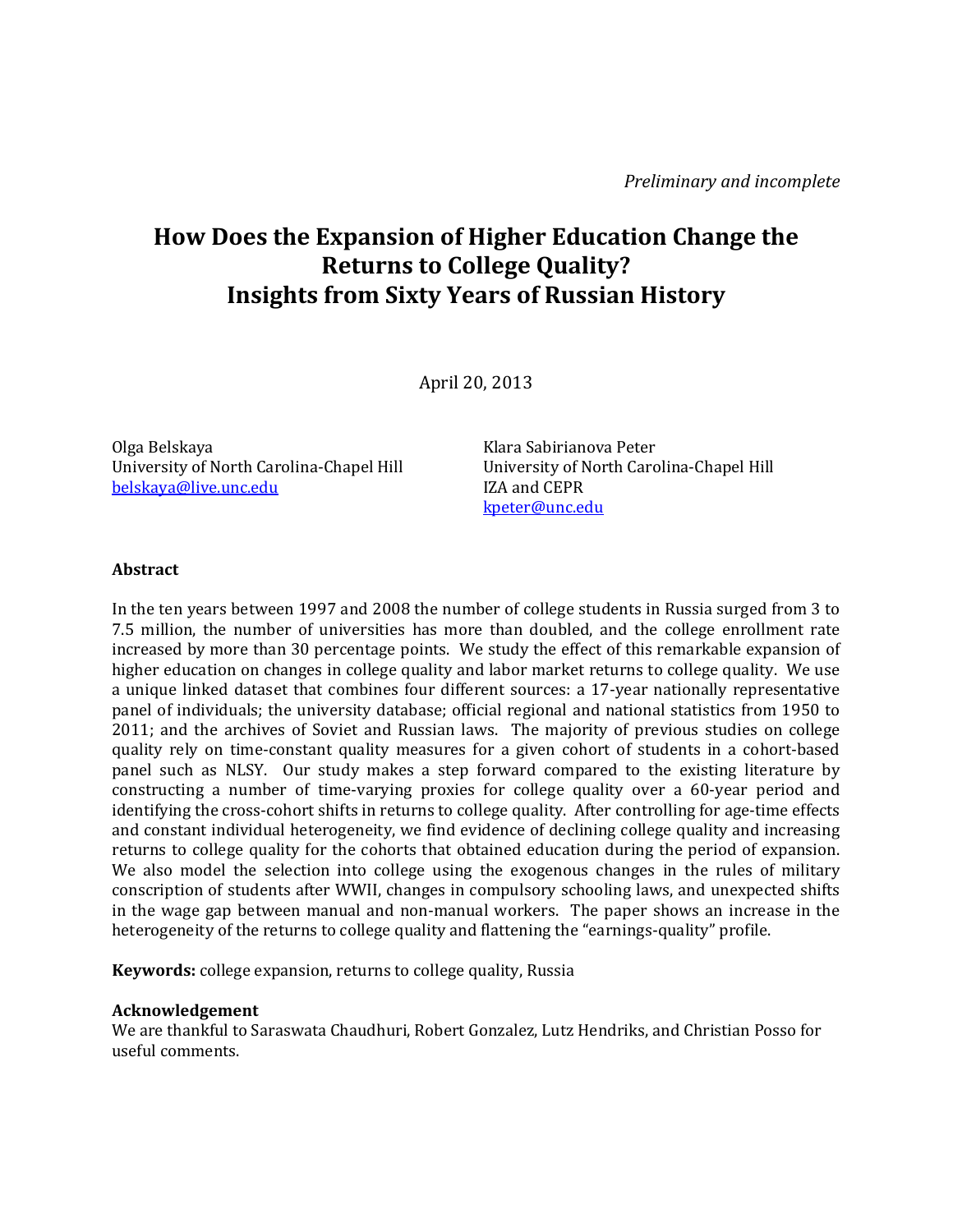### **1. Introduction**

The last forty years were the years of the worldwide expansion of post-secondary education. The number of students pursuing tertiary education worldwide has skyrocketed from 28.6 million in 1970 to 152.5 million in 2007 (UNESCO, 2009). While the tertiary education is often deemed to increase individual earnings and labor productivity, its rapid growth does not come without the costs which are frequently overlooked. Unless additional resources are simultaneously allocated to the educational system, the quality of education deteriorates, as the number of students rises (Bound *et al.*, 2010). The higher number of students increases the average class size, puts a downward pressure on the number of faculty per student, limits spaces in the labs and libraries, and, in principle, may adversely affect student learning. The expansion of higher education also changes the ability composition of college graduates by bringing new entrants from a lower part of the distribution of abilities. As argued in Carneiro and Lee (2009) and Carneiro *et al.* (2011), expansions in college enrollment at the margin attract students with lower ability and lower returns to schooling, thus affecting the within-group inequality and the average returns to schooling. 

In this study, we highlight another important channel of how rising college enrollment may influence the wage distribution of college graduates – namely, via changes in the returns to college quality. We show that labor markets can respond to an expansion-related decline in average college quality by penalizing graduates from low-quality programs, by awarding graduates from high-quality programs, and by increasing the overall price heterogeneity. We also show that the expansion of higher education is likely to increase the observed returns to college quality by improving the assortative matching between the college quality and student abilities. Both price heterogeneity and assortative matching effects are found to be positively associated with college expansion.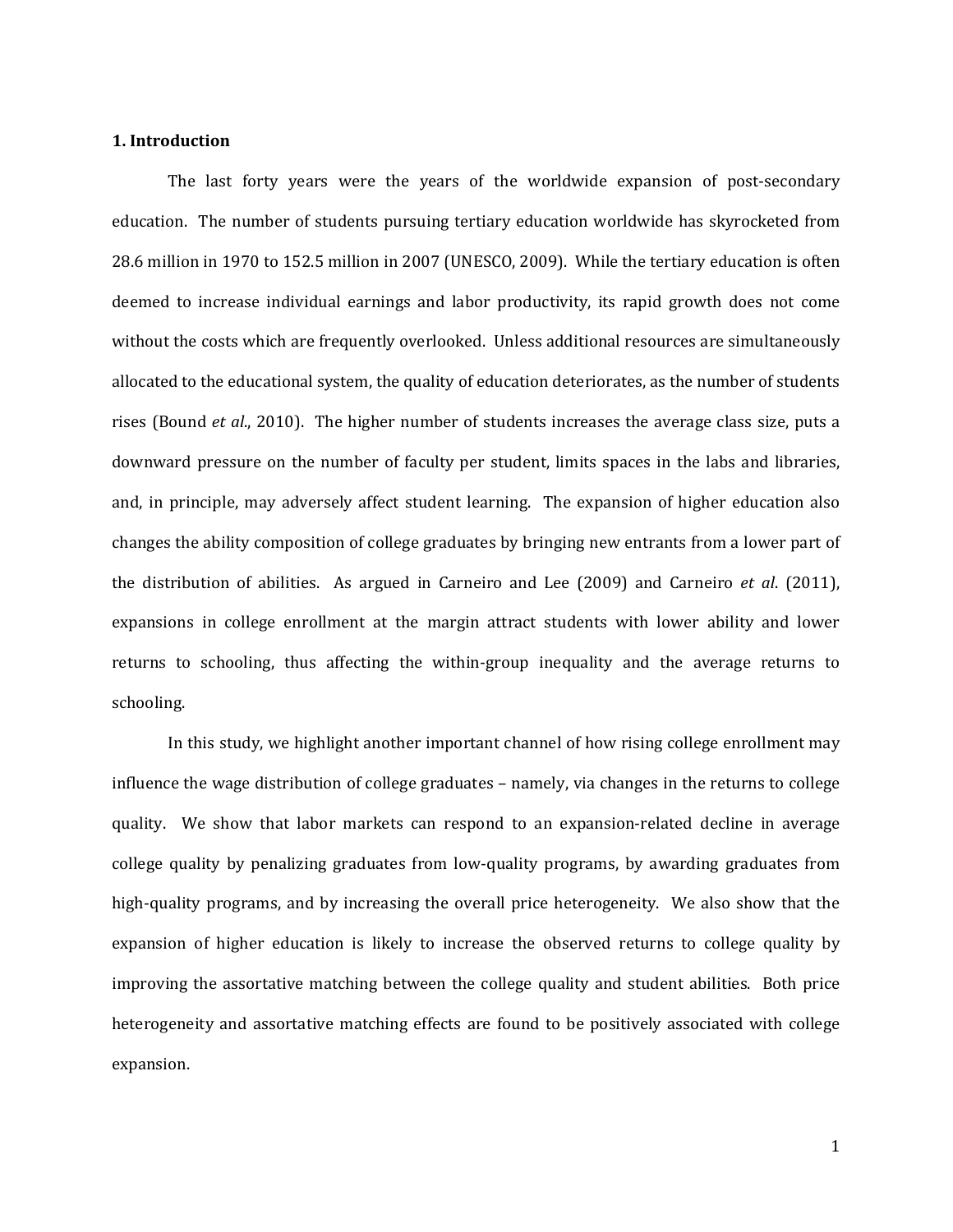To study the labor market outcomes of college expansion, we consider the case of Russia. Having moved away from centrally controlled to market-oriented, the Russian higher education expanded tremendously over a short period of time. Public universities grew and over 400 new private colleges emerged in response to growing demand and liberalization reforms. In just ten years between 1998 and 2008, the number of students has more than doubled (Goskomstat, 2012) and Russia emerged among countries with the highest share of young adults with tertiary education (OECD, 2012). Although Russia's tertiary enrollment is not the fastest growing in the world (this title would belong to South Korea), Figure 1 shows that within a very short time Russia has narrowed the gap with the U.S. and pulled ahead of most European countries in terms of population enrollment in tertiary education. Furthermore, Russia's high completion rates (almost 80 percent compared to 45 percent in the U.S.) translate the enrollment growth into much higher supply of college educated workers (OECD 2010).

Given these tremendous changes, we examine how the expansion of higher education in Russia affected the distribution of college quality and the distribution of the returns to college quality. The large body of economic literature analyzes the relationship between the college quality and individual earnings; see Zhang (2005) for a review. Many of these studies show that there are indeed significant gains associated with going to a better college (Hoekstra 2009; Loury and Garman 1995; Monks 2000 among others). However, previous studies have not yet linked the dynamic changes in the returns to college quality to rising college enrollment.

We contribute to the literature by providing the first estimate of the effect of college expansion on the quality and wages of college graduates. We find an evidence of a declining quality of college education and increasing returns to college quality for the cohorts that obtained education during the period of expansion. Our findings suggest that the returns to high-quality colleges have grown over time while the returns to low-quality colleges diminished. To our knowledge, no existing study has been able to utilize the data covering multiple cohorts of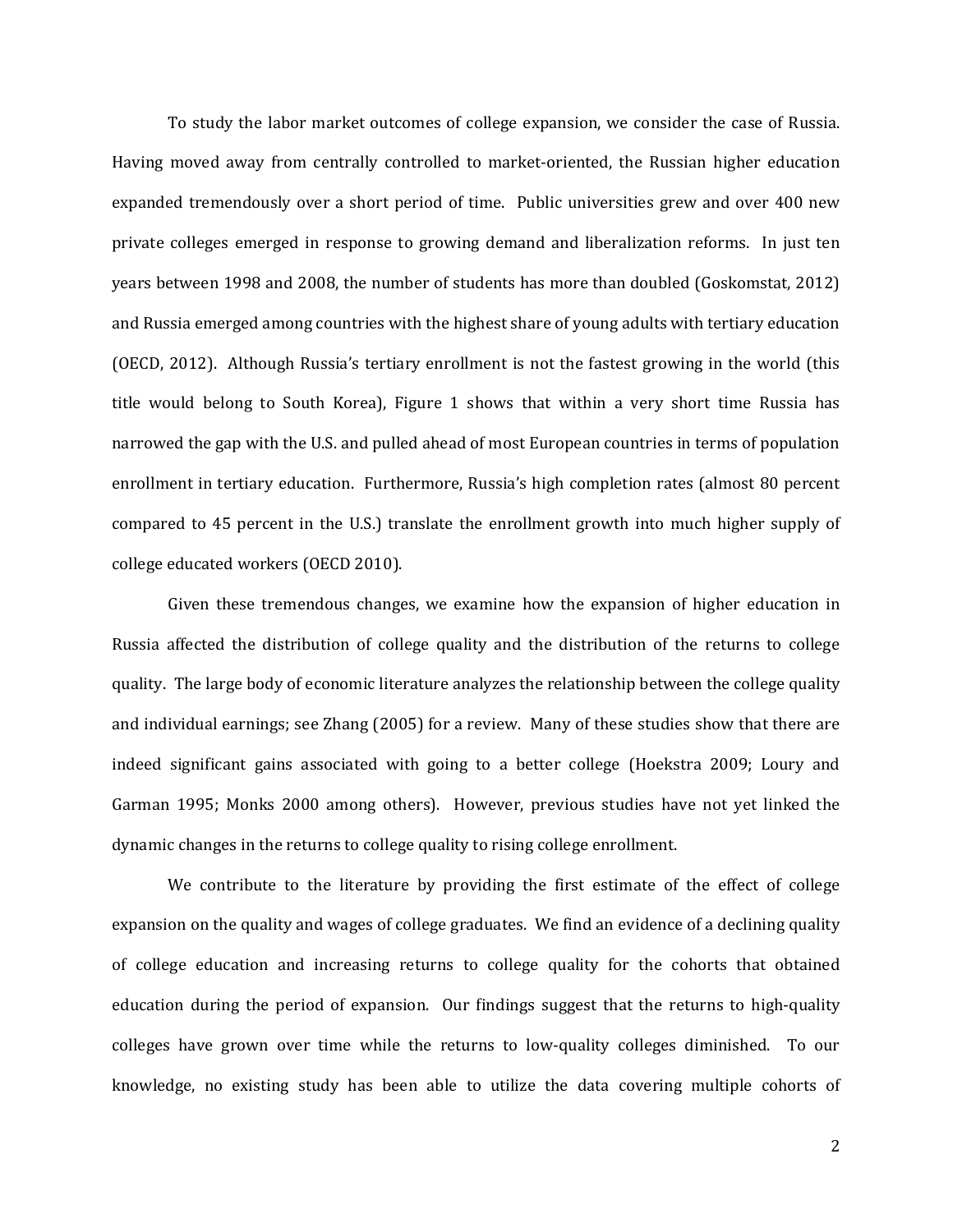individuals, the quality of their education, and labor market outcomes simultaneously. To the extent that these individuals were exposed to dramatically different conditions when in college, our results provide a picture that unifies changes over a long period of time and a large number of people who were affected.

Our paper fits in the current heated debate in Russia on the restructuring of ineffective colleges and their branches. The current Russian government is clearly favoring more administrative measures to ensure the quality of educational institutions and to prevent further decline in college quality, with the government measures ranging from direct monitoring to the shutting down of ineffective low-performing universities. Our study shows that the market forces in Russia are strong enough to counter-balance the negative consequences of college expansion, and that the labor market can correct the over-supply of graduates from lower-quality programs by lowering their wage premium.

Our study focuses on higher professional education (HPE) institutions as part of tertiary education that offers 4-6 year programs after completion of general secondary education.<sup>1</sup> Russian HPE institutions are referred to by a variety of names, including "Universities", "Institutes", "Academies", and "Higher Schools". For compatibility of terminology with international literature on this topic, this paper uses the terms "Universities" and "Colleges" to denote HPE institutions, even though the latter term is not technically accurate from the Russian language point of view. Thus, such terms as "College", "University", and "HPE institution" are used interchangeably throughout this paper.

The paper is organized as follows. Section 2 provides background on the variation in college quality during the Soviet era and describes key sources behind the recent expansion of higher education in Russia. Section 3 introduces data sources. Section 4 discusses the

 

 $1$  The UNESCO definition of tertiary education also includes Russian institutions of secondary professional education (SPE) that train technicians and other associate professionals such as nurses, bank tellers and elementary school teachers. SPE institutions are called *colleges* or *tehnikums* and offer 4-year programs after 9 years of secondary schools or 2-3-year programs after 11 years of complete general secondary education.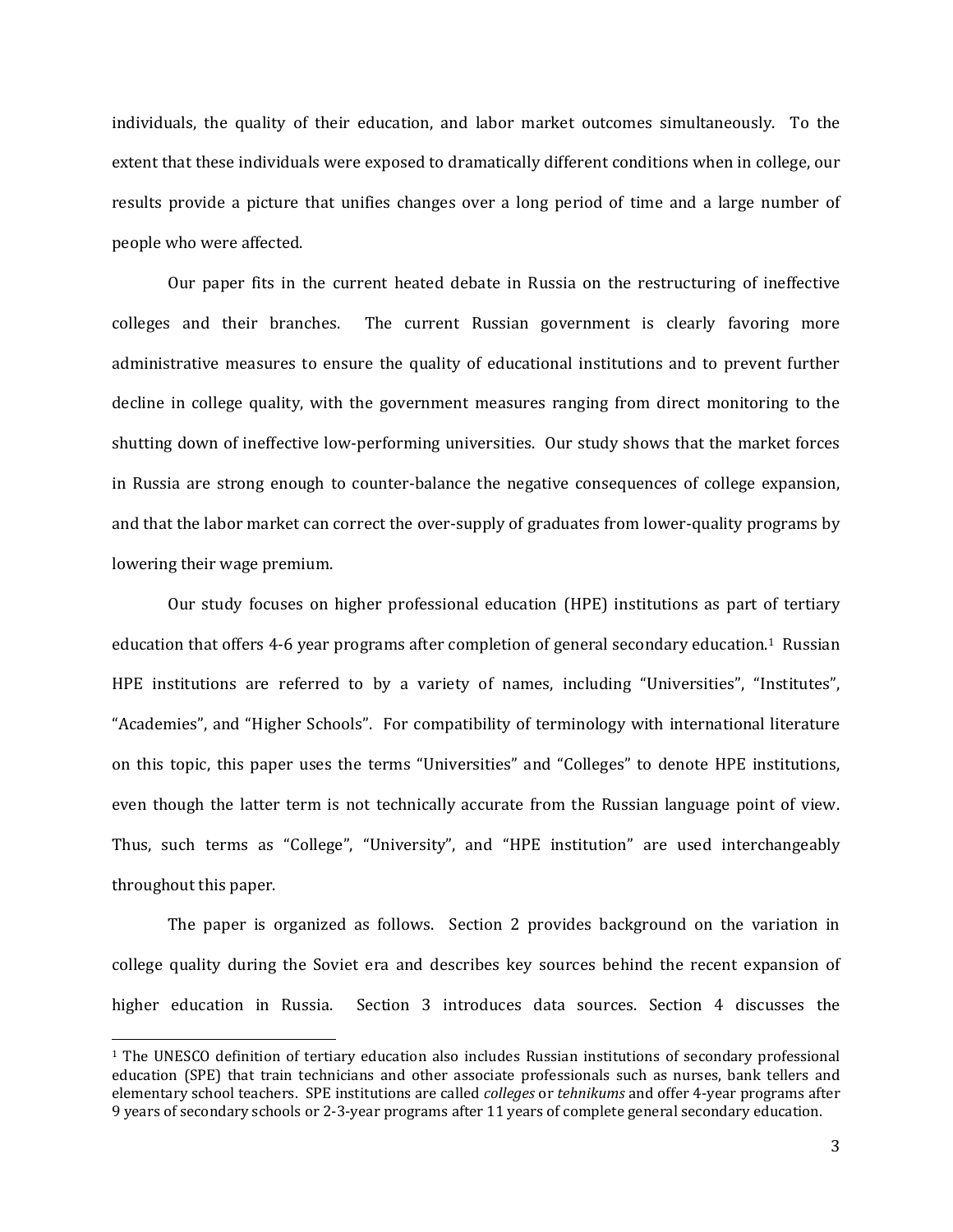measurement of college quality and shows shifts the distribution of college quality during the expansion period. Section 5 describes the empirical model, which predicts changes in the returns to college quality in response to college expansion. Section 6 performs decomposition of wage variance in quality vs. price effects. Section 7 summarizes our findings and discusses their implications. 

#### **2. Relevant Institutional Details**

 

In this section, we provide an institutional context for understanding the expansion of higher education in Russia and related changes in college quality. Since some individuals in our sample earned their college degree in the 1950s, we also offer a historical perspective on the sources of variation in college quality in the Soviet era  $(1950-1991)$ .<sup>2</sup> In particular, we highlight three main sources: demographic fluctuations, part-time programs, and resource allocation.

First, historic demographic fluctuations played an important role in the evolution of college quality post WWII. As Figures 2A and 2B show, the growth in the number of students has been steady through most of the Soviet era prior to 1991, but the enrollment rates (number of students divided by population  $18-22$ ) almost quadrupled during the first five years of the 1960s. The spike in enrollment rates in the 1960s was caused by the dwindling college age population resulting from low birth rates during the WWII period. The enrollment consequences of WWII can still be seen in the 1980s for the cohort of grandchildren of the WWII generation (Figures 2A and 2B). Since the college quality (i.e., mean ability of students and resources per student) tends to vary with enrollment rates, the cross-cohort differences in quality are likely to be substantial even prior to the most recent college expansion in Russia.

Second, widespread programs of correspondence and part-time evening education have also contributed to both between- and within-cohort differences in college quality in the Soviet

<sup>&</sup>lt;sup>2</sup> The key features of the Soviet system of higher education are summarized in accompanied web appendix W1.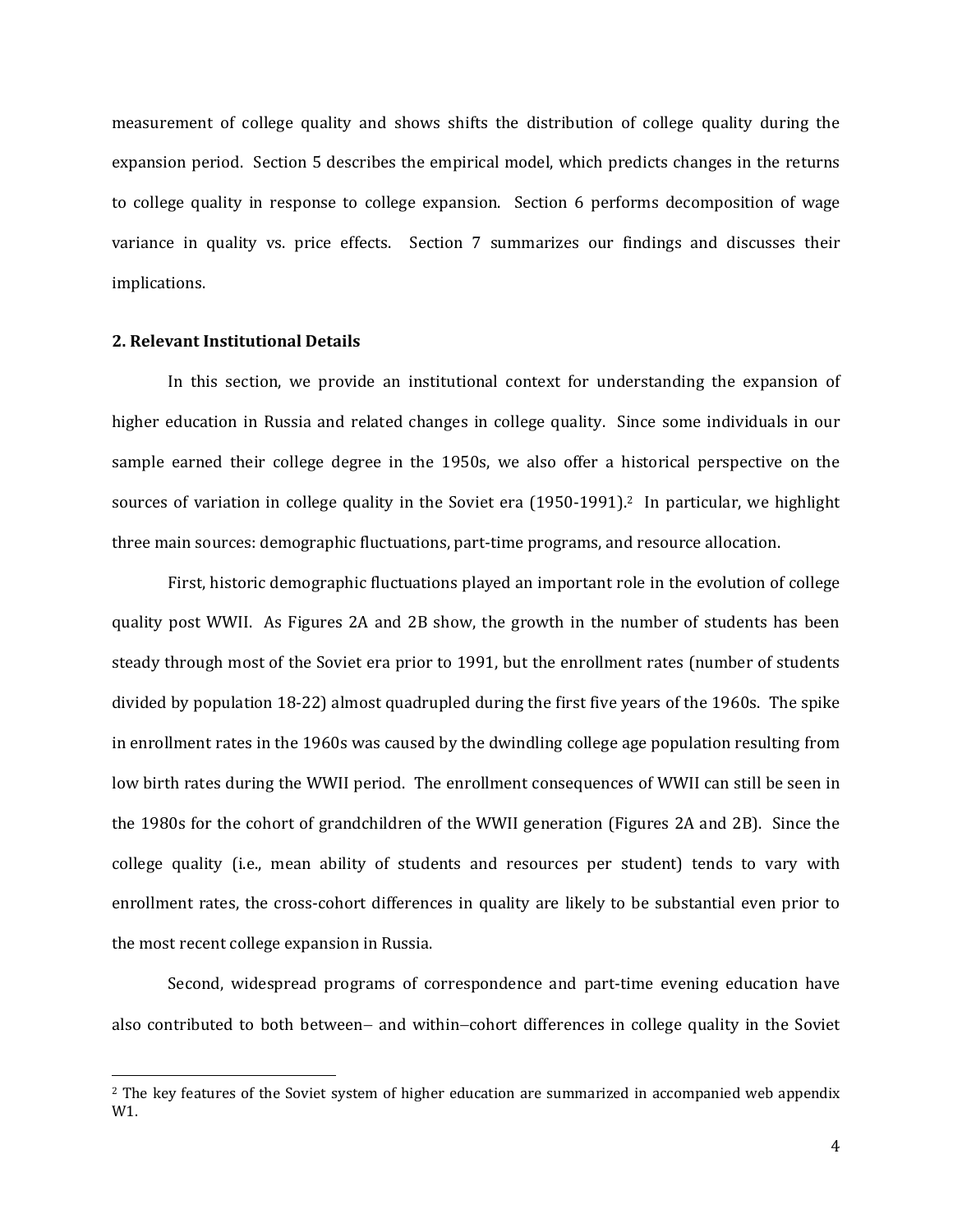era. The correspondence education was the predecessor of modern distance learning programs and it offered a relatively inexpensive way of getting an education while working.<sup>3</sup> Russia claims to be the first country in the world to introduce a mass-scale correspondence education in the 1920s.<sup>4</sup> Several HPE institutions focused exclusively on correspondence education. At their peak during the "space race" in the 1960s, correspondence programs enrolled 44 percent of all students. Another 16 percent of students studied in evening programs, with total of 60 percent enrolled in part-time programs (as shown in Figure 3A). The quality of correspondence and evening programs was lower than that of day-time programs due to the lack of interactions between students and professors, limited peer effects, inadequate lab time, lower quality of students, and the allocation of left-over resources and "left-over" faculty to part-time programs by the university administration (de Witt, 1961; OECD, 1999).

Third, the differences in college quality existed due to the uneven allotment of resources across universities of different types by the Soviet government. More resources and better quality faculty were assigned to main campuses as compared to branches, to leading Moscow universities and regional centers of education, and to large polytechnic universities as opposed to smaller specialized institutes. It is interesting that the 71 prominent Russian universities honored by the Soviet State a few decades ago still continue to significantly outperform other universities and attract better students today.<sup>5</sup>

 

 $3$  A typical semester in the Soviet correspondence program consisted of 3 parts: (1) intensive start-up oncampus session where professors give an overview of the course concepts;  $(2)$  2-3 months of self-education at home and sending assignments by correspondence; and (3) lab and testing session on-campus.

<sup>&</sup>lt;sup>4</sup> In 1926, several leading universities opened correspondence programs that accepted 37,000 students; see http://encyclop.ru/26515. 

<sup>5</sup> These universities were recognized for outstanding past services and high-quality training and awarded with special Soviet honors such as the Order of Lenin and the Order of the Red Banner of Labor; the list is published in Rosen (1980). According to the 2012 efficiency assessment by the Ministry of Education, the main campuses of the universities that were honored by the Soviet regime enroll students with 10 percent higher test scores, have almost triple the share of foreign students, spend more than double on research and development per faculty, and have significantly larger instructional space per student compared to other main campuses (authors' calculations).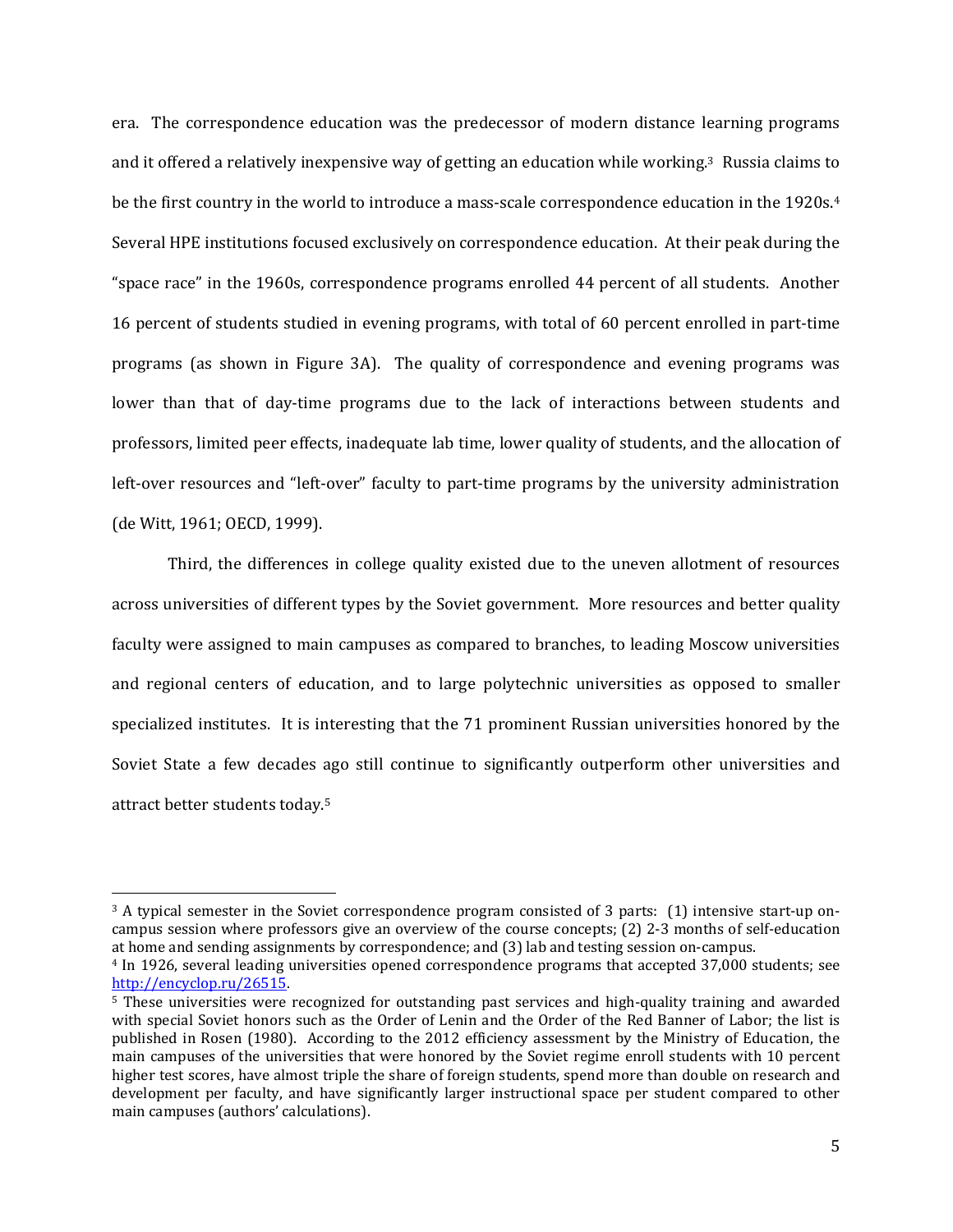The college attainment in post-WWII Russia has always been high by international standards for the level of Russia's economic development. However, the latest expansion in the 2000s is more than remarkable. After a short period of declining student population in the 1990s, the number of students in 1997 exceeded the 1980 level of 3 million and then surged to 7.5 million over the next ten years (Figure 2B). The number of universities has more than doubled between 1992 and 2008, and the college enrollment rate increased from 27 percent to 62 percent of college age population (Figure 2A). Around the year 1999, the labor markets started experiencing a huge influx of new college graduates. To date there are no systematic micro-level studies of the reasons for the massive college expansion in Russia. We can only conjecture that the increasing returns to skills and the liberalization of college entry were the two most likely forces behind the surge of college attainment. The transition to a market economy moved Russia away from the highly compressed wage setting that favored manual industrial workers. Figure 4A documents a sizeable drop in the wages of manual workers relative to the wages of non-manual workers during the transition to a market economy in the 1990s. Figure 4B tells a similar story by showing a rise in college wage premium in the early 1990s right before the college expansion.<sup>6</sup>

If the rising returns to college created incentives for individuals to obtain higher education, the liberalization of entry on the supply side expanded individual opportunities for receiving higher education. The 1992 Law on Education authorized the opening of the first private HPE institutions, and their number started growing rapidly (Federal Law, 1992). In 2008, as many as 474 new private HPE institutions enrolled 17 percent of all students (Figure 3B). The Constitution of the Russian Federation (1993) also legalized tuition charges at public universities for those students

 

 $6$  A rapid increase in college premium during the first transition years was likely instigated by the market adjustment of wages to reflect the true marginal products of the different types of labor. The systemic transformation and extreme volatility may have also generated an additional premium for the ability of highly-educated individuals to respond to changing opportunities in a disequilibrium situation, as conjectured by Schultz (1975) and empirically tested by Fleisher et al. (2005). We also do not exclude a potential role of demand shifters (such as skill-biased restructuring of privatized companies and foreign direct investment) in the rise of private returns to higher education in the 1990s.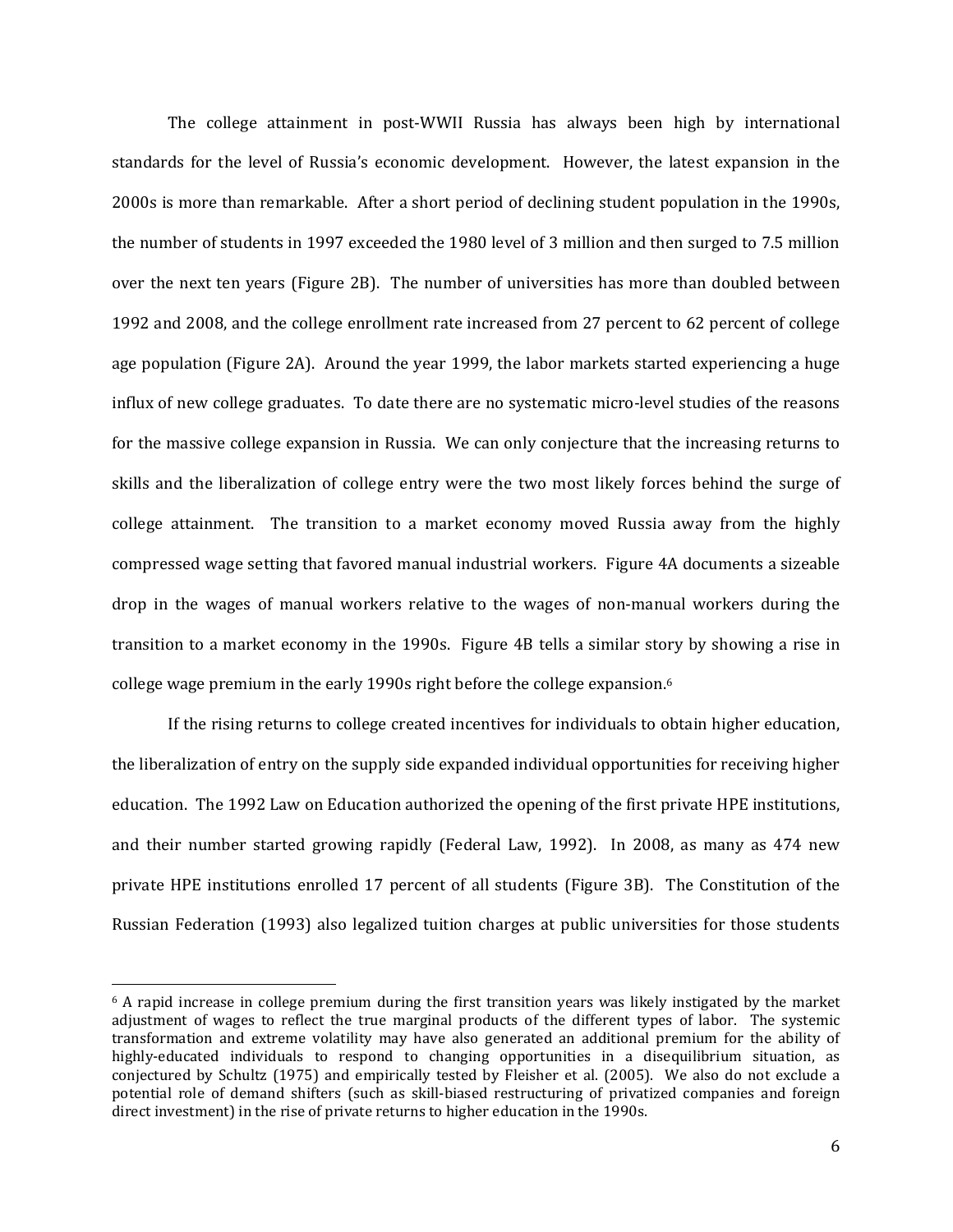who fell short of the competition for publicly-financed or so called budget slots. Although the Russian government has been regulating the size of tuition-charged enrollments at public institutions by imposing quotas for each subject major, the share of students paying tuition increased quickly  $-$  reaching 55 percent in 2010 (Figure 3A).

Russian universities responded to the growing demand for higher education and to the tight public budget constraint by lowering admission criteria and offering tuition-based programs to those applicants who would not have passed old admission standards (OECD, 1999). While facing a resource/infrastructure constraint at the headquarter campuses, university administrations began opening branches in remote locations and offering less resource-demanding part-time programs. The number of branches exploded since the late 1990s, peaking at 2201 branches in 2004 (Goskomstat, Regions 2006). At the same time correspondence and evening programs became a dominant form of higher education (Figure 3A). Universities also responded to public demand by changing the composition of majors subject to the government approval. The share of public HPE graduates in business-related fields increased from 13 percent in the 1980s to 37 percent in 2010. Practically all students at private HPE institutions (95 percent) specialize in the fields of business and humanities (see web appendix W1 for detail on majors).

We note that the absolute number of students in regular (publicly-financed full-time) programs experienced very little fluctuations from 1.5 to 2 million of students annually over the 1975-2010 period. However, their share dropped from 63 percent in 1992 to 26 percent in 2008 percent due to the inflow of admissions in private schools and tuition-paying students at public universities. 

The federal government recognized that the expansion may come at the price of lower quality and undertook a number of measures to ensure quality. For example, since 1992 all private HPE institutions are required to obtain a government license to operate legally. Periodically, the Russian Ministry of Education and Science performs an assessment of the curricula, faculty, and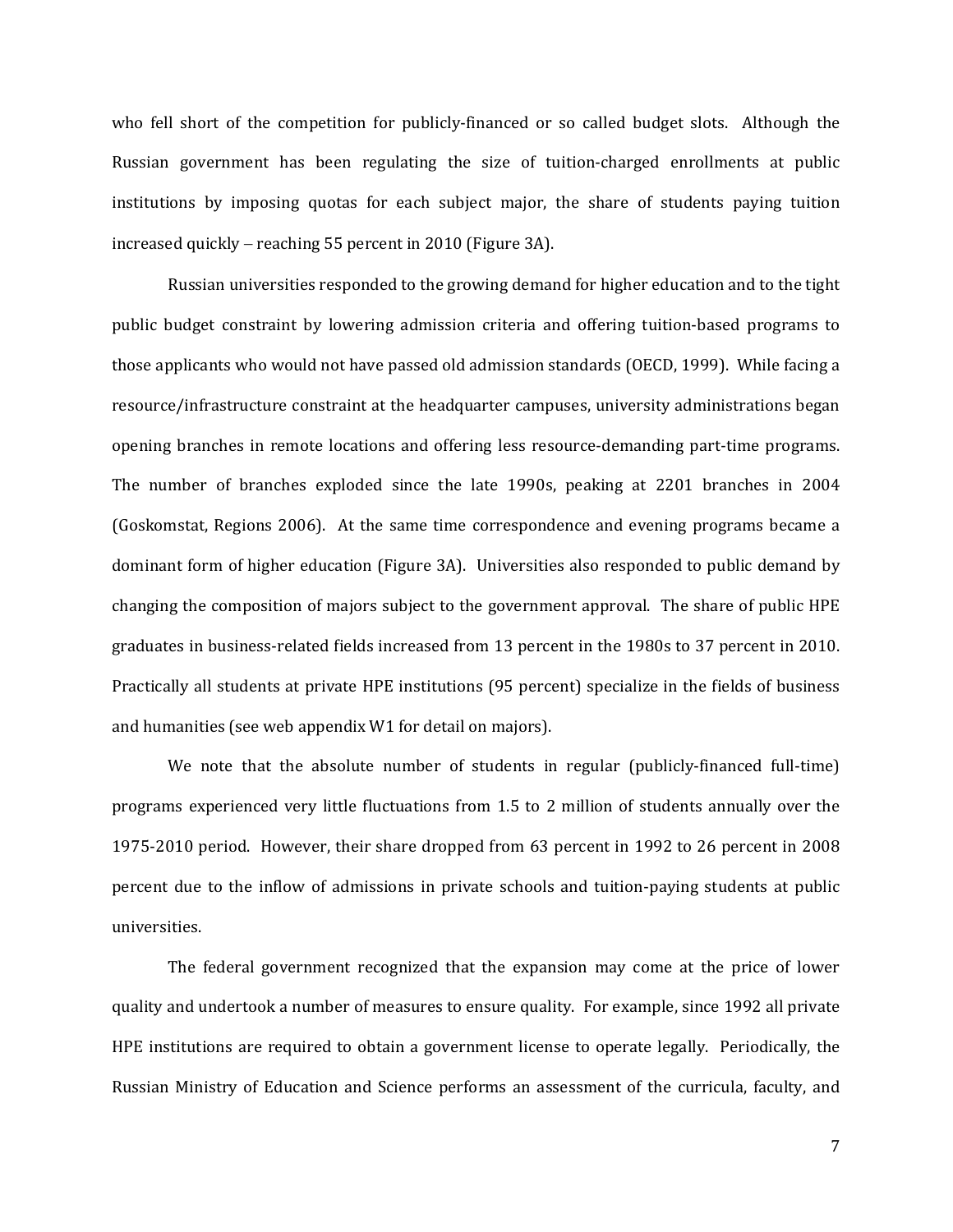material resources and then accredits HPE institutions and local branches if their educational programs meet the state educational benchmarks. In the late 2000s Russia instituted a standardized college entrance test similar to the SAT in the U.S. with the goal of implementing identical admission standards across HPE institutions. The test is called EGE, which stands for the unified state exam. The EGE replaced the old Soviet system of admission, which was based on 3-4 subject exams determined and administered by each university separately.

More recently, several political leaders called for the closing of the correspondence programs after a heavily publicized incident of 83 students-lawyers from St. Petersburg not passing the state qualifying exam in 2008. The two leading Russian universities, Moscow State and St. Petersburg State, terminated their correspondence programs in 2010 and justified their decision by joining the European "education space" and being recognized by the international community.<sup>7</sup> In the campaign for quality the federal government decreed an overhaul of higher education.<sup>8</sup> An external audit commissioned by the Ministry of Education and Science in 2012 identified 136 out of 502 public universities and 450 out of 930 public branches as ineffective in terms of the quality of students, teaching space, and research expenditures per faculty member (Monitoring of Higher Professional Education, 2012).<sup>9</sup> Based on the results of the audit, the government proposed to shut down almost 300 campuses of low-quality public universities or merge them with effective ones. In response to the proposed measures, students and faculty at several Russian universities in jeopardy went on strike.<sup>10</sup>

<u> 1989 - Johann Stein, fransk politik (d. 1989)</u>

http://www.memoid.ru/node/Polemika\_ob\_otkaze\_vuzov\_Rossii\_ot\_zaochnogo\_obucheniya (in Russian). There is a significant resistance to this movement in the media and among lower ranked universities, where tuition correspondence programs provide a major source of financing.

<sup>&</sup>lt;sup>7</sup> See http://ria.ru/edu\_news/20100209/208421810.html and

<sup>&</sup>lt;sup>8</sup> See The New York Times, March 25, 2012; The Moscow Times, August 31, 2012; Nature, December 17, 2012.  $9$  Private HPE institutions and their branches participated in the audit voluntarily, but 85 percent of them declined to participate. 41 out of 70 participating private HPE institutions and 55 out of 97 private branches were found to be ineffective (Monitoring of Higher Professional Education, 2012). The result is not surprising given that many newly established private HPE institutions, without state funds and reputation, face challenges of hiring permanent faculty, investing into libraries and facilities, and attracting high-quality students. A compulsory audit of all private universities and their branches is scheduled for 2013. <sup>10</sup> See http://en.ria.ru/russia/20121226/178417137.html and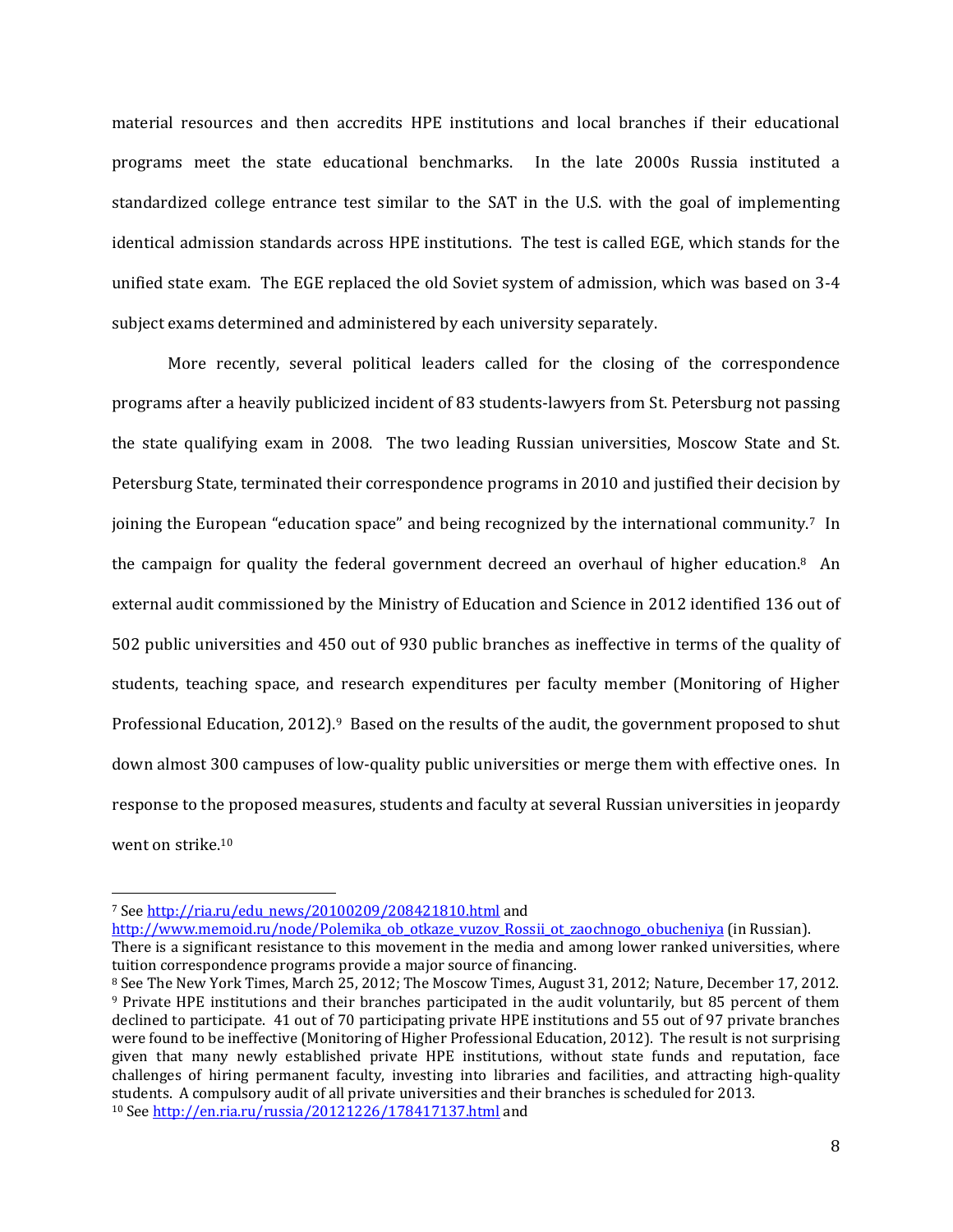Perhaps it is not coincidental that the expansion of higher education brought the issue of college quality to the center of heated national debate, which drew the attention of international media. While we do not take a stance in this debate, we hope that our research will shed light on the labor market response to the expansion of college education and associated changes in the returns to college quality.

#### **3. Data**

This study relies on the four distinct data sources. The primary micro data are drawn from RLMS, a multi-purpose annual household panel survey.<sup>11</sup> The number of surveyed individuals varied from 10,465 to 14,690 per year until 2009. In 2010-2011, the sample expanded to 21,300-22,000 respondents. Compared to similar panel surveys in other countries, RLMS has relatively high response rate<sup>12</sup> and low sample attrition due to compensation for the survey participation, lower mobility, and infrequent changes of residences. The RLMS sample covers 160+ cities and villages (municipalities or locations thereafter), 38 primary sample units (PSU thereafter), 32 statesized federal subjects (regions thereafter), and all 7 federal districts of the Russian Federation. The sample represents the geographic and economic heterogeneity of Russia. For example, in terms of the regional domestic product per capita, the maximum-to-minimum ratio across RLMS regions was 11 in 2010.

The survey provides a variety of information on college graduates, including demographics, earnings, current employment status, whether they received a college degree, year of graduation, and how many years they studied.<sup>13</sup> These characteristics are available beginning with the  $1995$ survey. Subsequent rounds of RLMS added questions on college major (1998-present), the year of <u> 1989 - Andrea Santa Andrea Santa Andrea Santa Andrea Santa Andrea Santa Andrea Santa Andrea Santa Andrea San</u>

http://www.universityworldnews.com/article.php?story=20130411163909607

<sup>&</sup>lt;sup>11</sup> RLMS is organized by the National Research University Higher School of Economics, Moscow together with the Carolina Population Center at the University of North Carolina at Chapel Hill and the Institute of Sociology at the Russian Academy of Sciences. The panel started in 1994. The survey was not administered in 1997 and 1999. 

<sup>&</sup>lt;sup>12</sup> The response rate exceeds 80 percent for households and is about 97 percent for individuals within the households. 

 $13$  The description of all the individual-level variables employed in this study is presented in Appendix A1.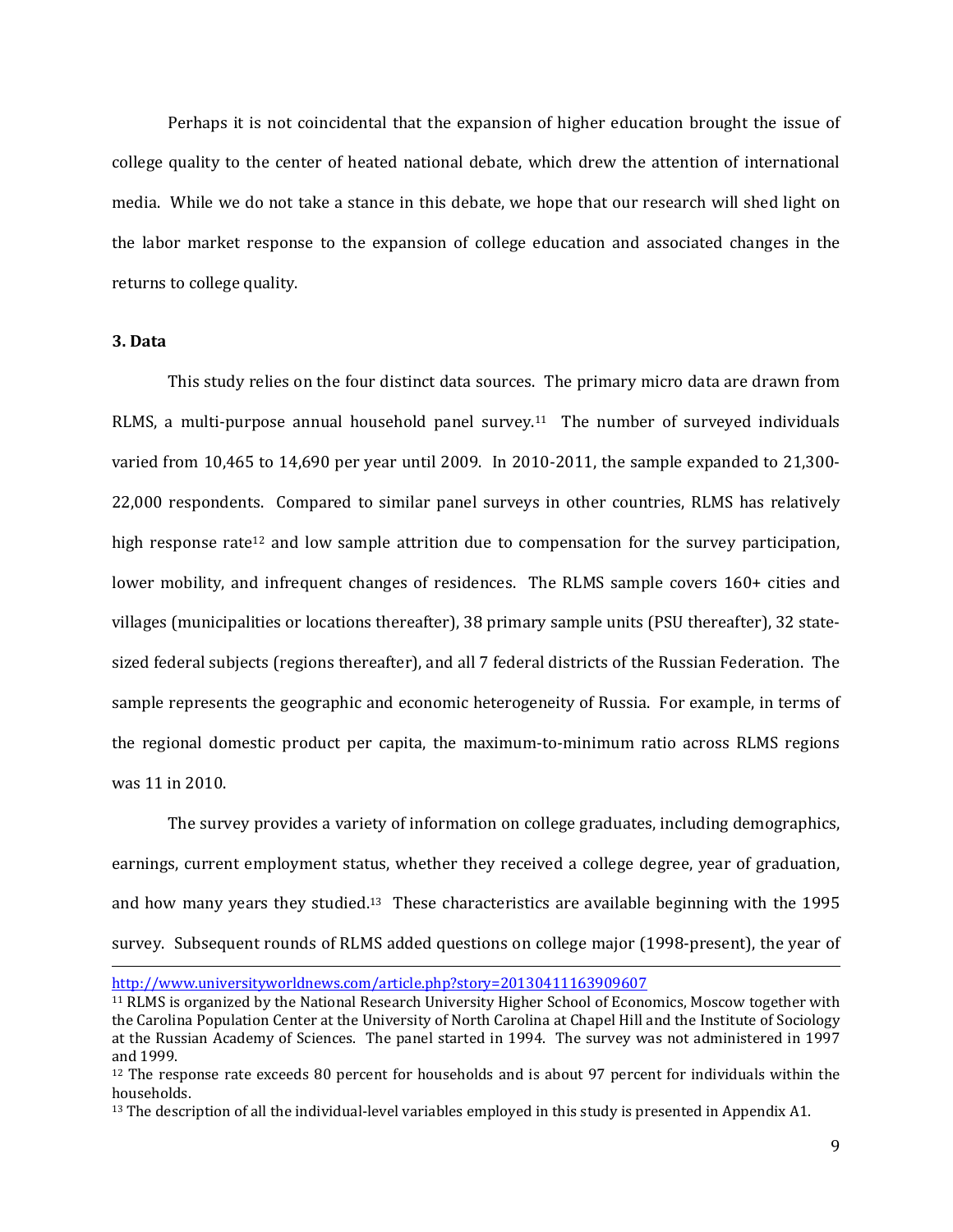college exit for dropouts (2006-present), tuition for current students (2006-2008), full-time program (2009-present), and name and location of attended university (2004-2005, 2010-2011). Because of the panel structure of the data, we were able to fill in college information in all other years (1995-2011) for respondents with at least one valid data point (see details of imputation procedure in Appendix A1). For some respondents, the college information cannot be retrieved due to panel attrition and also due to the inconsistencies in majors across years when the imputation was not performed.<sup>14</sup> All individual responses on college majors were sorted into 58 groups based on the Russian Classification of the Field of Study (see web appendix W2 on the coding of majors in RLMS). 

Although RLMS respondents reside in 32 regions at the time of the survey, they graduated from universities located in 72 of 83 Russian regions and all 15 former USSR republics. We identified and confirmed via Internet sources 1073 Russian universities and branches, which were attended by RLMS respondents. Using university websites and the Federal Portal "Russian Education" (www.edu.ru), we created indicators for public vs. private ownership, main campus vs. local branch, university region and municipality, type of municipalities (Moscow city, other central city, non-central city/township), one of the 11 university types (e.g., classical university, polytechnic, pedagogy, etc.), and founding date (see Appendix A1 for definitions of university-level variables).<sup>15</sup> 799 of 1073 universities are publicly-owned and 360 are local branches.

The summary statistics presented in Table 1 for the RLMS sample of individuals age  $20\n-60$ is consistent with the established general population trends reported by official statistics. Table 1 shows that the share of college graduates increased from 19 percent in 1995 to 26 percent in 2010, that years of schooling have been gradually rising, that the share of females among college

<u> 1989 - Johann Stein, fransk politik (d. 1989)</u>

 $14$  We lose about 6 percent of college graduates due to missing major and 13 percent due to missing university location in 1995-2011. We employ the inverse propensity weighting (IPW) to account for attrition and other sources of missing data.

 $15$  Whenever possible, we assigned these characteristics to foreign universities and to unidentified Russian universities (e.g., when the name is abbreviated or not clear, but location and ownership are stated by a respondent).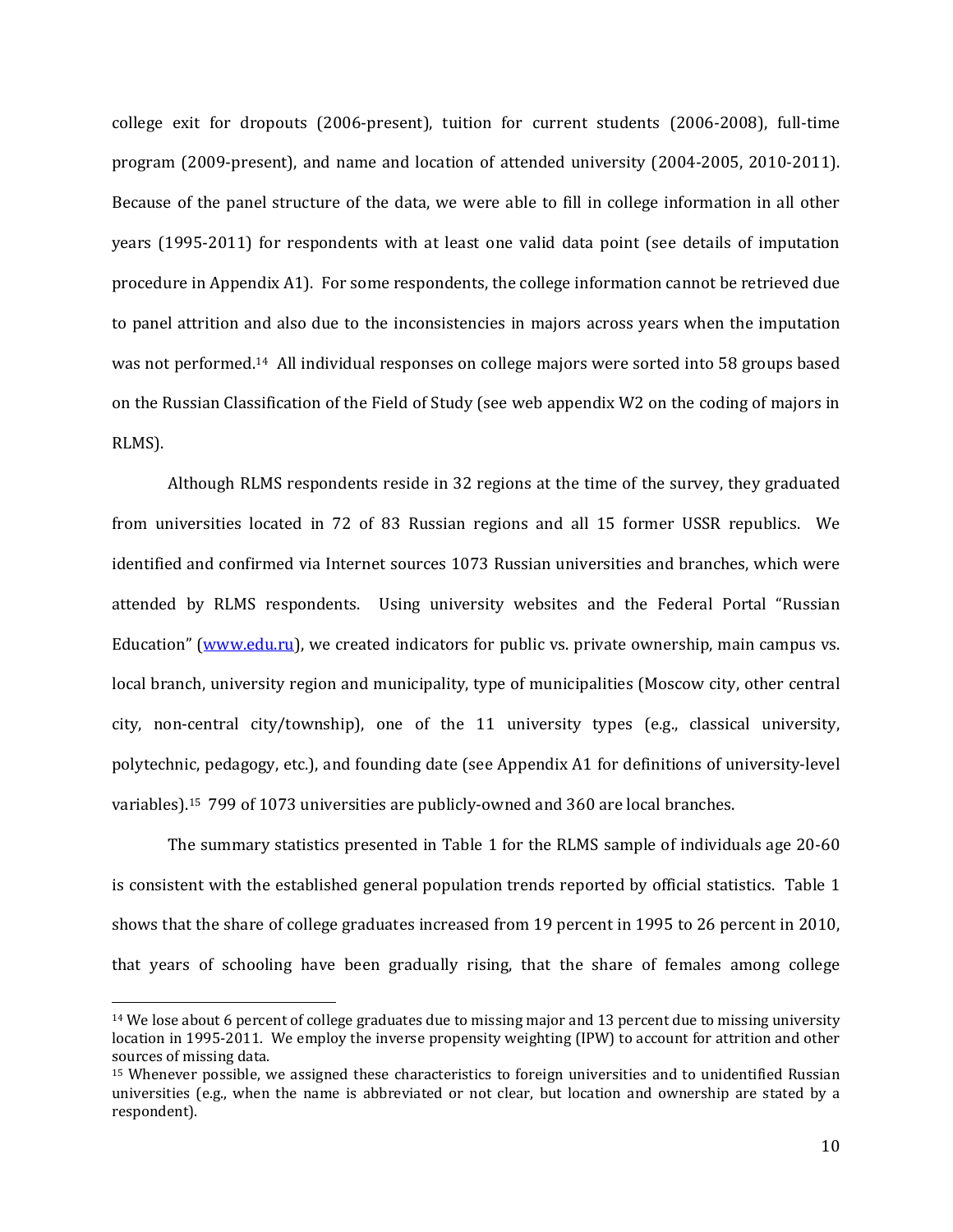graduates grew substantially and reached 62 percent in 2010, and that the composition of college graduates shifted away from engineering and pedagogy fields towards college majors in economics, business, law, and humanities. Table 1 also confirms well-known facts about college graduates having much higher wages, more years of schooling, and greater likelihood of being employed compared to a randomly sampled individual. Between 1995 and 2010, we see a noticeable increase in the share of college graduates who earned their degree in local branches (from 9 to 15 percent), private universities (from 0.2 to 7.4 percent), and universities in non-central cities (from 11 to 16 percent). 

Besides the university characteristics identified in the RLMS sample, we also use  $(i)$ university performance indicators for 1432 public universities and local branches from the 2012 Ministry of Education and Science assessment report (R&D expenditures per faculty, available instructional space per student, revenues per faculty, and the share of foreign students); and  $(ii)$ annual information on EGE test scores and tuition for enrolled freshmen in 2010-2012 collected by the Higher School of Economics Monitoring of Quality (HSE-EGE database thereafter).<sup>16</sup> The EGE test scores are averaged by university, college major, program of study, and year. To match the HSE-EGE data with our theoretical and empirical models, all observations are split into two categories: publicly-financed full-time programs (program A) and other programs including tuitionbased and part-time programs (program B). For tuition-paid programs, we also use annual tuition by university, college major, and year in 2010 prices.

In total, from all sources including RLMS, we identified and classified 2387 former and current universities, which we refer to as the Russian University Database. All universities in the database are categorized in the same way as RLMS universities in terms of their ownership, location, university type, and founding date. Appendix A3 indicates a substantial amount of

 

<sup>&</sup>lt;sup>16</sup> Using on-line enrollment reports, we manually added about 300 observations for the underrepresented categories of correspondence programs, branches, and military majors. The final HSE-EGE database includes 1014 main campuses and branches (506 public universities, 81 private universities, and 427 loca 1 branches).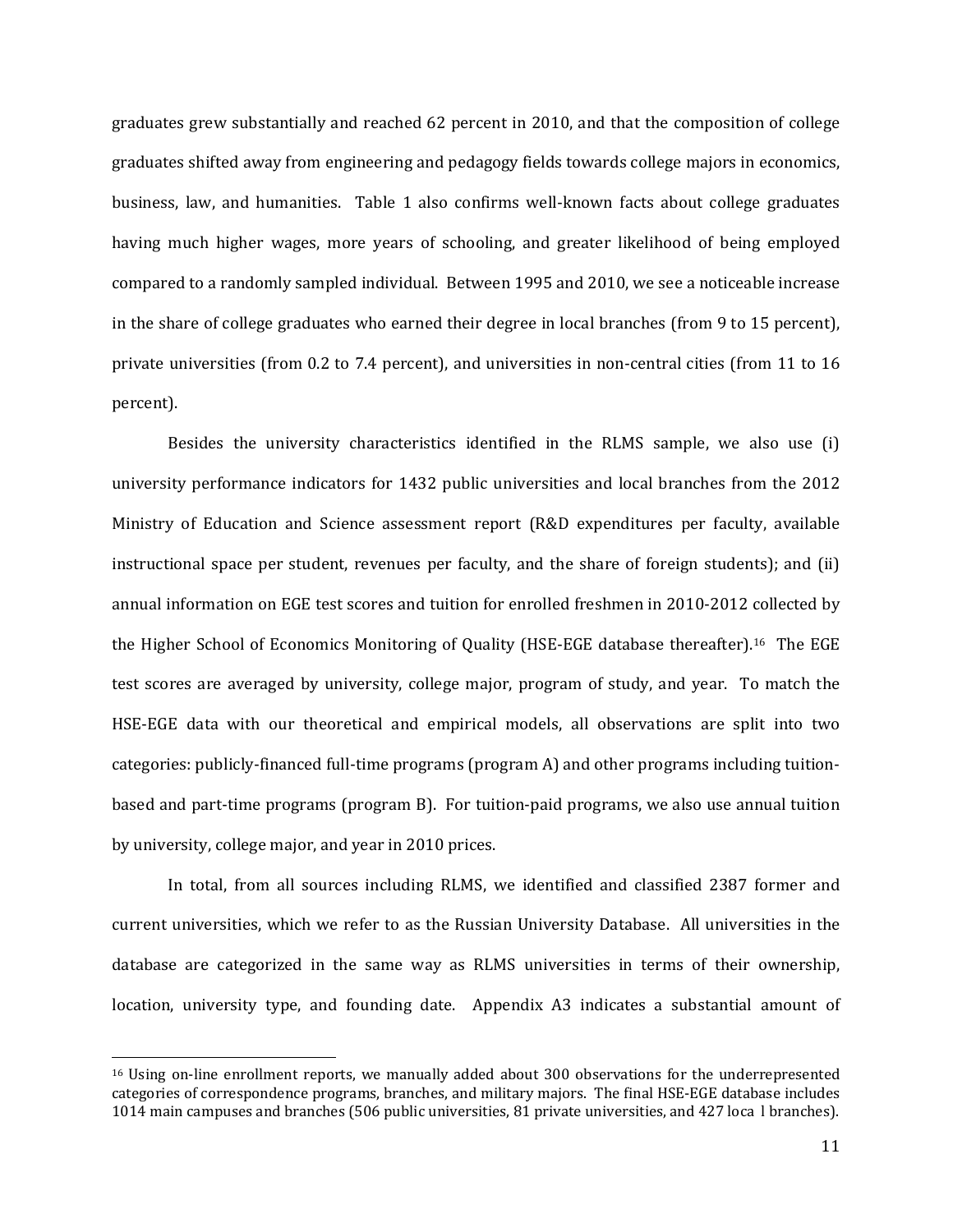heterogeneity across Russian universities. We observe much higher test scores and better performance results in main campuses, Moscow universities, publicly-financed programs, and older schools compared to branches, universities in non-central cities, tuition-financed programs, and newer schools.

Our third data source is the Russian Statistical Office (Goskomstat thereafter) and its USSR predecessor, which provide both regional and cohort-level variables going back to the year  $1950.17$ Some examples of these variables include the number of students by program and sources of financing, population size by age, wages and employment by industry and worker skills, the number of faculty, etc. Definitions and sources for each variable are presented in Appendix A1. Regional quality measures and enrollment rates are linked to RLMS respondents using the region of attended university and the year when individuals reached 20 years old (medium college age). The national averages of quality measures are linked to the year subjects turned 20 (i.e., the 1955 values are used for a 60-year old college graduate surveyed in  $1995$ .<sup>18</sup> Finally, we rely on the extensive archives of Soviet and Russian legal documents to trace changes in compulsory schooling laws, military conscription laws related to students, admission rules, and general education policies (e.g., www.libussr.ru; www.consultant.ru).

The ultimate linked dataset from the four different sources  $-$  a 17-year nationally representative panel of individuals, the university database, official regional and national statistics from 1950 to 2011, and the archives of Soviet and Russian laws - presents a unique opportunity to

 

<sup>&</sup>lt;sup>17</sup> A vast repository of scanned Soviet statistical books has been created by public users to preserve historical data of the lost Soviet empire; see http://istmat.info/. There could be a concern that the aggregate data from the Soviet times might be distorted (Ofer, 1987; Rosefielde, 2003). However, compared to many other economic indicators, official Soviet reports regarding higher education have been fairly reliable, as the number of student slots, the faculty-student ratio and other education indicators were centrally set, i.e., not collected from the bottom up and linked to plan targets like production numbers. Hence, there was no direct material incentive for local universities to falsify this information. We did not find evidence of the intentionally falsified Soviet statistics on education in previous Western or Russian studies.

 $18$  Some national averages have to be imputed for a few years in the 1950-1960s (see Appendix A1 for details on each imputed measure). The share of our estimation sample with imputed measures is insignificant (less than 5 percent). These are mostly older individuals surveyed in the 1990s.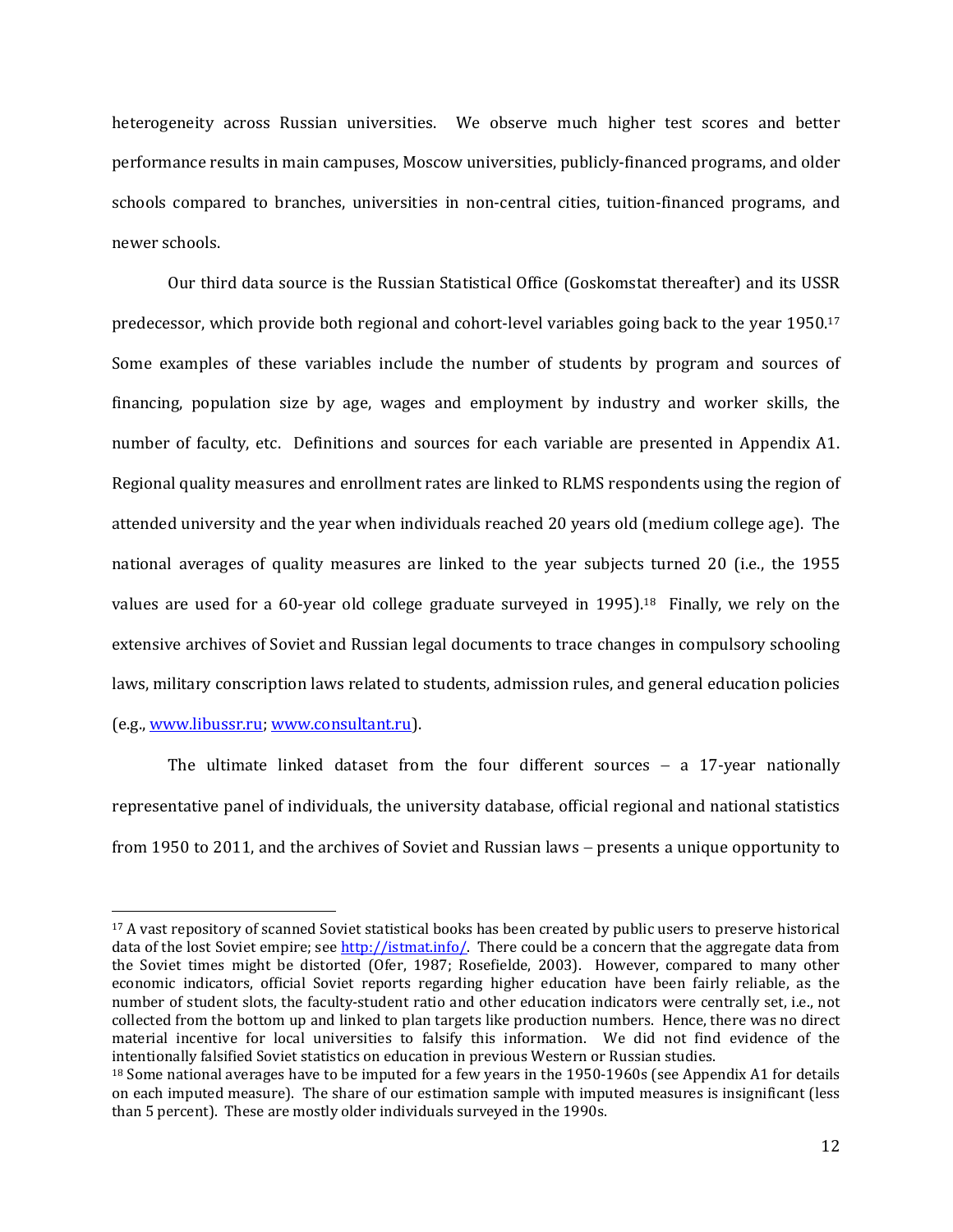study changes in college quality since the Soviet era and to estimate the time-varying returns to college quality in response to the recent expansion of higher education.

### **4. Measurement and Distribution of College Quality**

Our ultimate objective is to determine whether and how the expansion of higher education shifts the distribution of wages of college graduates and what part of this shift can be attributed to (i) changes in the distribution of college quality (composition effect) and (ii) changes in the distribution of market returns to quality (price effect). In this section, we focus on the composition effect of college expansion, with a special emphasis on measuring college quality over time.

### *4.1 Approaches to Measuring College Quality*

 

The college quality  $Q^*$  is a latent variable that can be approximated by many observable indicators, but any single indicator  $q_k$  can only partially capture the true quality. The choice of indicators is primarily driven by available data, rather than by a theory; although, there is a long tradition in the literature that goes back to Solmon (1975) to isolate and measure the two sets of college attributes: student quality (e.g., SAT scores of entering freshmen, high school GPA, percent of accepted applicants, etc.) and instructional quality  $(e.g.,$  faculty-student ratio, faculty wages, expenditures per student, library size, etc.). As noted by Solmon (1975) and many others, different college attributes are highly collinear, and thus including many of them in one regression would reduce the estimation efficiency and complicate sensible interpretation of estimated parameters. Attempts to reduce the multicollinearity problem by either using each proxy one at a time or combining them into some kind of a weighted average index<sup>19</sup> do not come without the cost. The concern here is not only the arbitrariness in the choice of indicators and weights, but also the

 $19$  The most commonly used index in the U.S. literature on college quality is the Barron's selectivity index that designates each college into one of the six categories from non-competitive to most competitive based on the entering class's SAT and ACT scores, class rank, high school GPA, and the proportion of accepted applicants (Brewer, 1999; Light and Strayer, 2000; Monks, 2000). The discrete categorization of colleges can be found in other countries; e.g., elite schools in China (Hongbin *et al*, 2011) or prestigious schools in UK (Chevalier and Conlon, 2003). While between-group comparisons can be informative, they discard within-group variation in quality.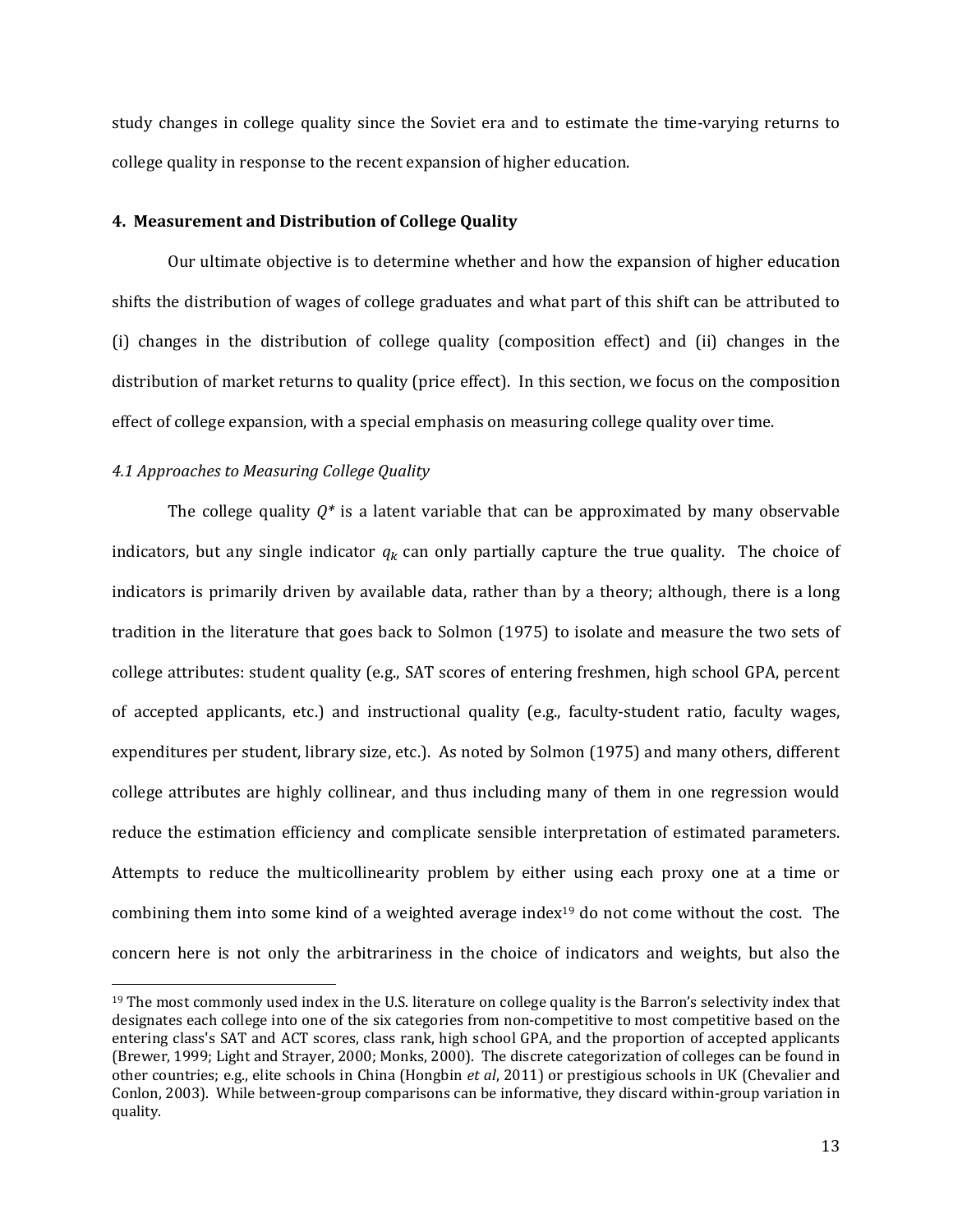attenuation bias in the estimated effect of  $q_k$  on some outcome due to reduced variance and an increased noise-to-signal ratio. Black and Smith (2006) derive that, in addition to the attenuation bias coming from the measurement error  $u_k$ , the deviation of a scaling factor  $\alpha_k$  from 1 in  $q_k = \alpha_k Q^* + u_k$  also generates the bias of unknown direction; hence, using multiple indicators in some aggregated way without the loss of variation is generally preferred.

In this study, we use the composite index of student quality based on the test scores of entering students and then calculate the first principal component of multiple proxies for college quality, including measures of instructional resources (also used in Black and Smith, 2004; Long, 2008). The latter approach is in line with the most recent literature on using multiple proxies for measuring college quality. However, we depart from the existing literature in that we disaggregate entering test scores by university-major. Students in Russia declare their major at the time of application and follow major-specific curricula from the first semester onward, without mingling with students from other majors in their class work. Universities appoint independent admission committees and set different test score thresholds for each major separately. The aggregation of test scores at the level of university, as it is done in the U.S. literature, would result in a substantial loss of within-college variation in average ability of entering students across different majors.<sup>20</sup> Our data allow us to exploit both types of variation.

#### *4.2 Measuring Time‐Varying College Quality*

 

College quality is difficult to measure for one cohort of students. It is even more challenging to get consistent measures of college quality for multiple cohorts over a long period of time. Not surprisingly, studies of the returns to time-varying quality measures are practically non-existent, with the exception of multiple cohort samples (e.g., Brewer *et al*, 1999; Long, 2010) and aggregate measures (e.g., cohort-specific college enrollment by region of birth as in Carneiro and Lee, 2011).

 $^{20}$  In our data of EGE scores averaged by university-major for a given program and year, the within-college variation in test scores between subject majors accounts for 40-50 percent of total variation in test scores; the remaining 50-60 percent is due to between-college variation.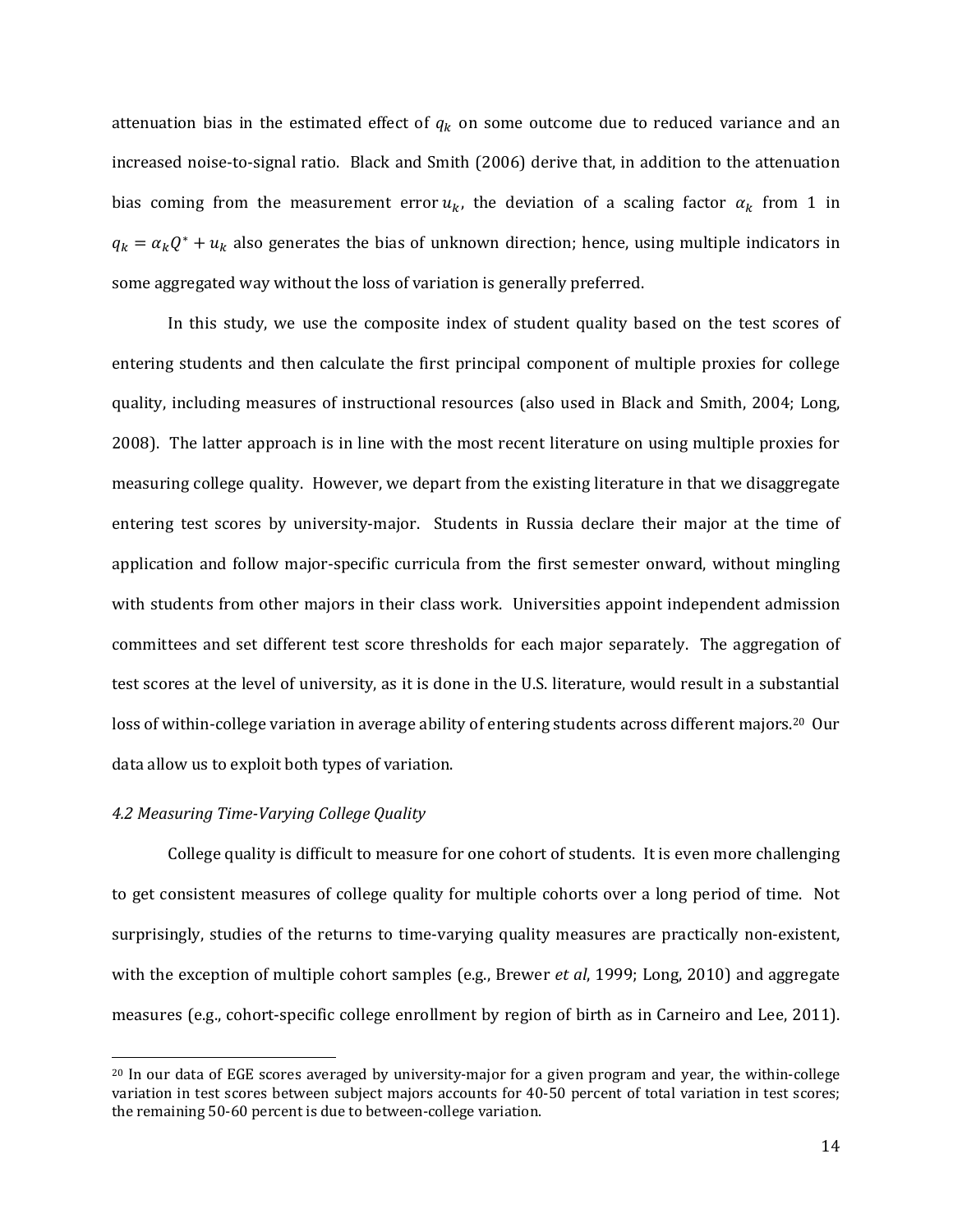The limitation of the former approach is a small number (up to three) of independently drawn cohort samples with differences in definitions across databases; while the limitation of the latter approach is that it removes all within-regional variation in student ability across universities and majors and omits the resource component of the college quality. The majority of college quality literature relies on time-constant, but university-varying, quality measures for a given cohort of students in a cohort-based panel (such as NLSY).

Given the mass expansion and transformation of the Russian educational system in the last two decades, having time variation in quality measures is essential for estimating the cross-cohort shifts in the returns to college quality. The usual trade-off is that lengthier time period and larger number of cohorts imply a smaller set of available quality measures, especially if we go back to the Soviet era. Still, our study takes a step forward, compared to the U.S. literature, in identifying a number of time-varying proxies for college quality over the sixty-year period. First, in the spirit of Carneiro and Lee (2011), we use region-specific enrollment rates as a proxy for student ability from 1950 to 2011. Second, we supplement enrollment data with the aggregate measures of resources such as faculty-student ratio and wages in education industry. Third, based on the name of university, we identify several observed correlates of quality, such as public vs. private university, classical vs. specialized university, college location, main campus vs. branch, university founding date, etc. While these characteristics are constant for an individual in the panel database, they vary across cohorts, as the composition of graduates by university type changes over time. Finally, we employ tuition and average test scores by university-major-program. Because test scores are only available for college entrants in 2010-2012 years, we use the following decomposition procedure to introduce time variation.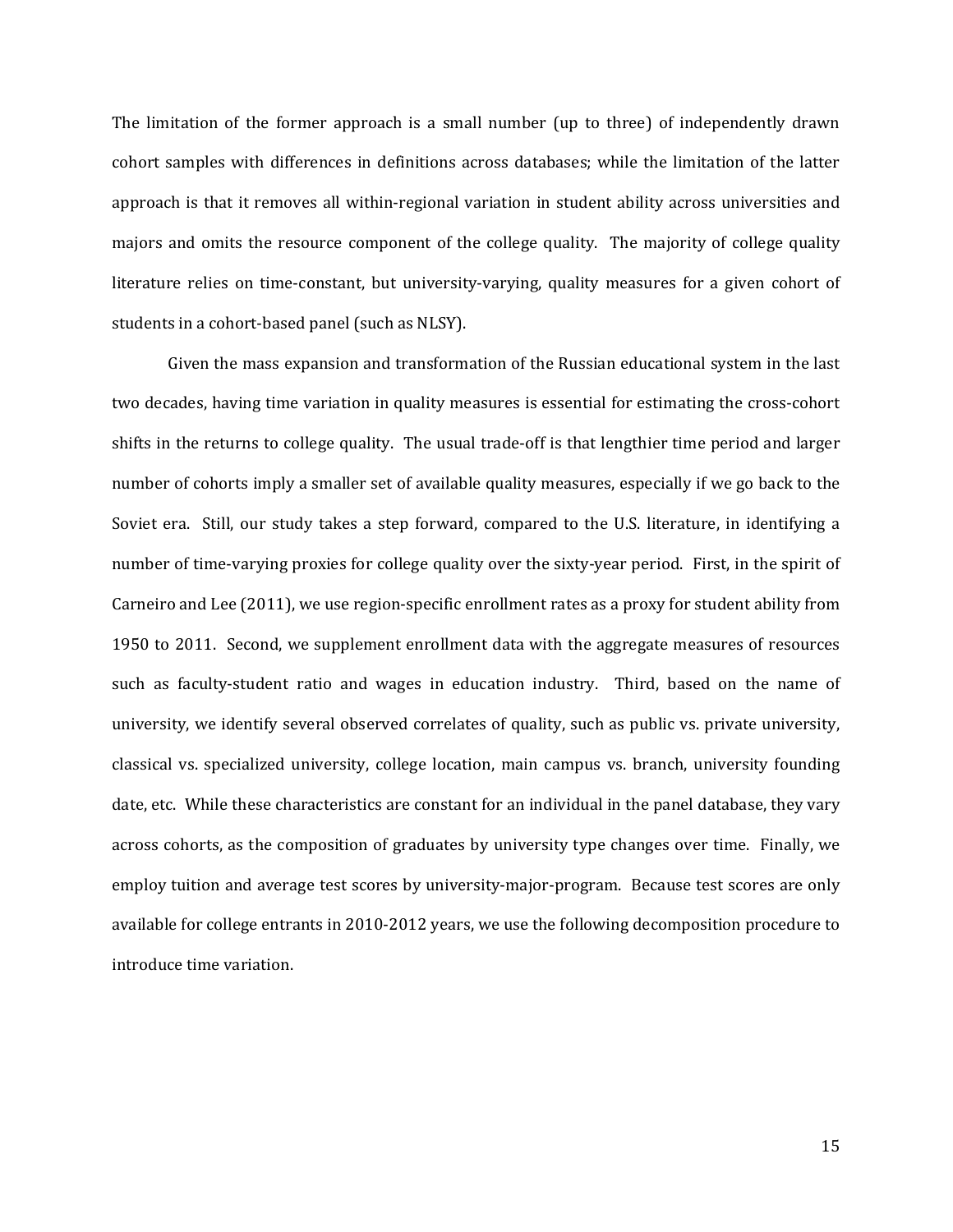Let's suppose we have two programs of study, a budget full-time program A and a part-time and tuition-based program  $B^{21}$  The size of program  $A$  changed little, but program  $B$  expanded considerably over time. The average student quality,  $\theta_{jmc}^{P}$ , in university *j*, subject major *m*, program  $P = \{A, B\}$ , and cohort *c* can be presented as a deviation from the average test score of entering freshmen in region *r*, i.e.,  $\theta_{jmc}^P = \bar{\theta}_{rc} + \Delta \theta_{jmc}^P$ , with  $\Delta \theta_{jmc}^A > \Delta \theta_{jmc}^B$ . Hence, the average test score of all admitted students can be written as a weighted average of student quality in both programs:

$$
\theta_{jmc} = \bar{\theta}_{rc} + p_{jmc}^A \Delta \theta_{jmc}^A + (1 - p_{jmc}^A) \Delta \theta_{jmc}^B, \tag{1}
$$

where  $p_{jmc}^A$  is the share of students in program *A*. Let  $\kappa_{jmc} = \frac{\Delta\theta_{jmc}^B}{\Delta\theta_A^A}$  $\frac{\Delta\sigma_{jmc}}{\Delta\theta_{jmc}^{A}}$  < 1 be the quality ratio between the two programs and re-write equation  $(1)$  as

$$
\theta_{jmc} = \bar{\theta}_{rc} + \Delta\theta_{jmc}^A \left(\kappa_{jmc} + (1 - \kappa_{jmc})p_{jmc}^A\right)
$$
 (2)

Therefore, changes in the average quality of entering students over time (across cohorts) depend upon changes in the regional average student quality, the university-major deviations from the region-cohort mean value, the quality differences between the two programs, and the share of students enrolled in a higher-quality program *A*. Most of these components are not observed in actual data, as test scores are only available for the last cohort  $\bar c$ ,  $\Delta\theta^A_{jm\bar c}$  and  $\kappa_{jm\bar c}.$  However, we can make reasonable simplifications/aggregations to capture at least partial dynamics in test scores.

First,  $\bar{\theta}_{rc}$  is negatively related to the enrollment rate,  $e_{rc}$ , that we observe for every region and every cohort. As shown in Appendix A2, if test scores are uniformly distributed on a scale from 0 to 100, then the relationship between the average test score of admitted students and enrollment rate is conveniently linear, that is,  $\bar{\theta}_{rc} = 100 - 50 e_{rc}$ . For test scores with truncated normal distribution, the functional form is more complicated, but the numerical solution in Appendix A2 shows that under reasonable assumptions  $\bar{\theta}_{rc}$  is inversely related to  $e_{rc}$ , with a negative correlation of -0.95 due to non-linearity. Second, while we do not observe a time-varying share of students in

 

 $21$  In Russian case, program *B* includes all tuition-based programs at both public and private universities as well as publicly-financed programs of part-time education.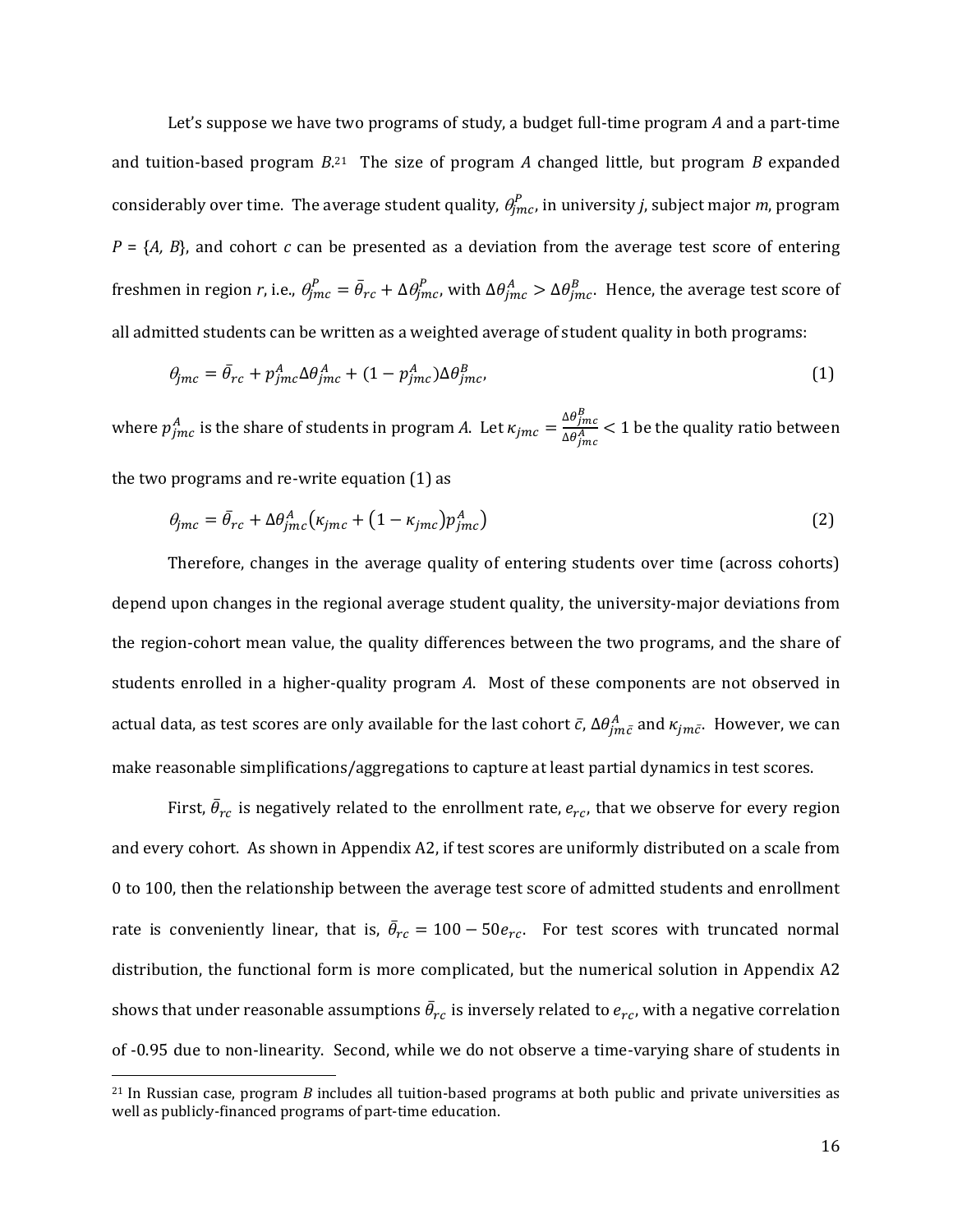program *A* for each university-major, we know how this share changed for each major over time, so we can capture  $p_{jmc}^A$  via  $\bar{p}_{mc}^A$ . An observed decline in  $\bar{p}_{mc}^A$  could be partly responsible for the  $\ddot{\phantom{a}}$ declining quality of students. Third, the average (by university-major) deviations of test scores for past cohorts can be predicted based on an individual's major  $M_{mc}^{P=A,B}$  and a broad range of observed university characteristics  $X_{jc}^{P=A,B}$  using the last cohort distribution of scores.

$$
\Delta \theta_{jm\bar{c}}^P = \beta_{\bar{c}}^P X_{jc}^P + \gamma_{\bar{c}}^P M_{mc}^P + \varepsilon_{jm\bar{c}}^P \rightarrow \widehat{\Delta \theta}_{jm\bar{c}}^P = \widehat{\beta}_{\bar{c}}^P X_{jc}^P + \widehat{\gamma}_{\bar{c}}^P M_{mc}^P
$$
(3)

By substituting  $e_{rc}$ ,  $\widehat{\Delta \theta}_{jmc}^P$  and  $\bar{p}_{mc}^A$  into (1), we obtain a "composite index of student  $\ddot{\phantom{a}}$ quality": 

$$
\tilde{\theta}_{jmc} = f(e_{rc}) + \bar{p}_{mc}^A \Omega \theta_{jmc}^A + (1 - \bar{p}_{mc}^A) \Omega \theta_{jmc}^B + u_{jmc},
$$
\n(4)

where  $f(e_{rc})$  is a numerical solution for  $\bar{\theta}_{rc}$ , assuming the truncated normal distribution of test scores on a scale from 0 to 100, and  $u_{jmc}$  is the measurement error that is assumed to be independent of the true average student quality, with zero mean. With this approach, the crosscohort variation in test scores comes from changes in (i) enrollment rate,  $e_{rc}$ , (ii) relative size of  $\ddot{\phantom{a}}$ programs,  $\bar{p}^A_{mc}$ , and (iii) composition of majors  $M^P_{mc}$  and university characteristics  $X^P_{jc}$  over time, holding the estimated weights  $\hat{\beta}_{\bar{c}}^P$  and  $\hat{\gamma}_{\bar{c}}^P$  constant. Despite assumptions of constant  $\beta$ 's and  $\gamma$ 's, this measure is an improvement over other compositional indicators used in the literature such as region-specific enrollment rates, because it also accounts for quality-related changes in the distribution of students across university characteristics, majors, and programs of study. We interpret the estimated labor market effects of predicted test scores as compositional effects.

#### *4.3 Composite Index of College Quality: Trends and Distribution*

For the RLMS sample of college graduates, we first show the trends in each of the four elements of our aggregate student ability measure:  $\bar\theta_{rc}$ ,  $\bar p^A_{mc}$ ,  $\hat\beta^P_\zeta X^P_{jc}$ , and  $\hat\gamma^P_\zeta M^P_{mc}$ . The first element,  $\bar{\theta}_{rc} = f(e_{rc})$ , is calculated based on region-cohort enrollment rates, as described in Appendix A2. The trends in the regional average test score in Figure 5A mirror changes in the number of students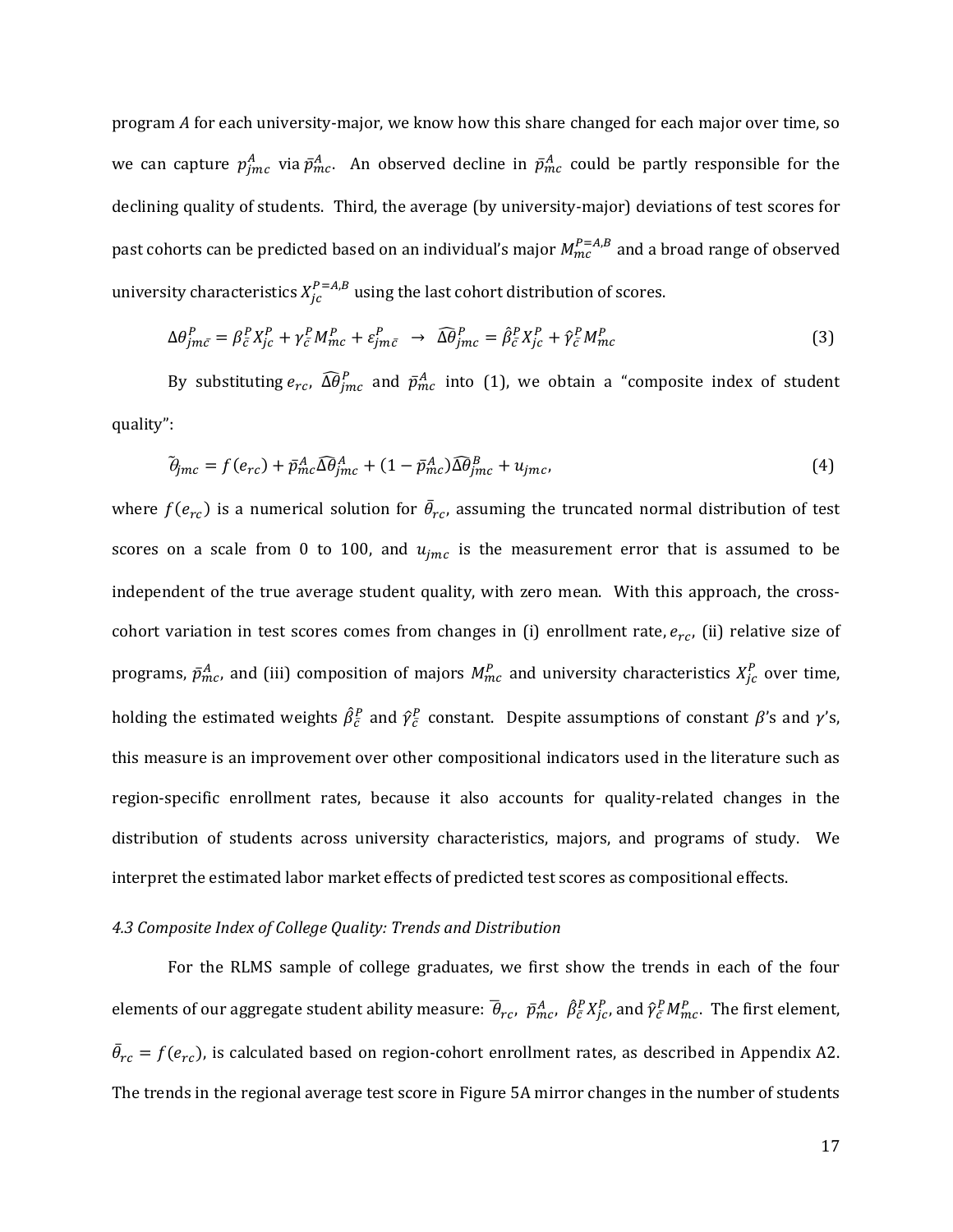and the size of cohort. A sizeable drop in  $\theta_{rc}$  in the mid-1960s is attributed to the small size of population aged 18-22 as a consequence of low birth rates during the World War II. College expansion since the mid-1990s resulted in a more recent decline in  $\bar{\theta}_{rc}$ ; although the shrinking size of college-age population after 2005 started contributing to the latest decline as well.

The second element,  $\bar{p}^A_{mc}$ ,  $-$  the share of college graduates who completed a publiclyfinanced full-time program by major  $-$  is depicted in Figure 5B. The share varies substantially by major: e.g., armament, math and physics have predominantly full-time budget programs, while the share of full-time budget programs in economics, business, and management was only 12 percent in  $\ddot{\phantom{a}}$ 2008. The  $\bar{p}_{mc}^A$  had a U-shaped trend during the Soviet era dropping to almost 40 percent at the peak of correspondence education in the mid-1960s, but subsequently recovering to about 55-60 percent. However, since the beginning of college expansion in the 1990s, the trend in  $\bar{p}^A_{mc}$  across all majors has been downward.

To calculate the last two elements of average student ability measure, we estimate equation (3) by regressing deviations from  $\bar{\theta}_{rc}$  on university characteristics and college majors for programs *A* and *B* separately and report results in columns 1 and 2 of Table 2. We also report results for average EGE, without subtracting from the regional mean, in columns 3 and 4. The sign of the estimated effects of various university characteristics on test scores is fairly similar between the two programs. A lower average EGE is found to be in branches and universities located in noncentral cities. Medicine, law, and governance majors attract students with higher marks, while agriculture and pedagogy enroll lower-scoring students. High-ability students tend to choose universities with time-honored traditions going back to  $18<sup>th</sup>$  and  $19<sup>th</sup>$  centuries and the early Soviet era. These specifications have a relatively high predictive power, as observed college-major characteristics explain almost three quarters of variation in test score deviation from the regional mean.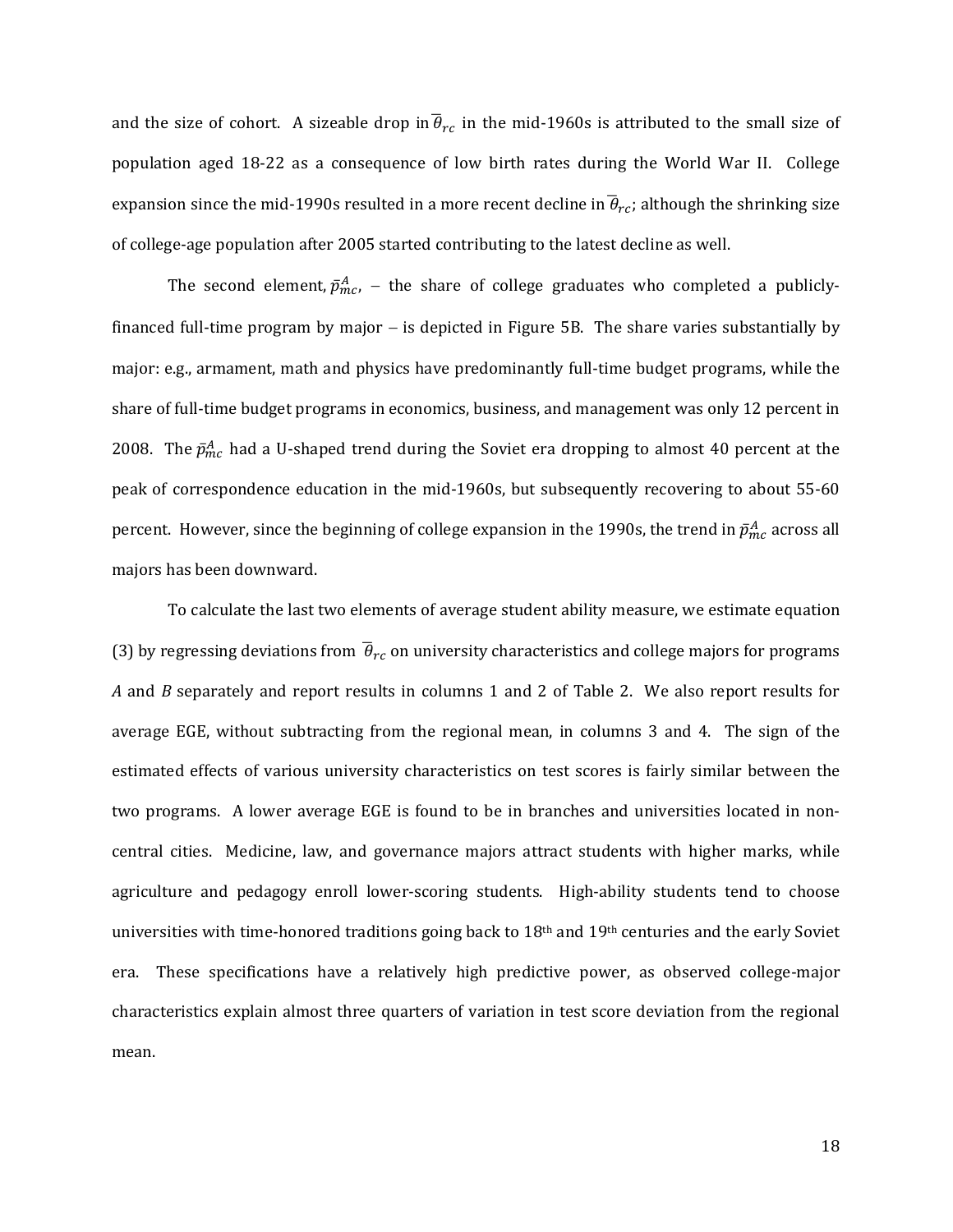We use the estimates in columns 1 and 2 of Table 2 to predict the remaining two elements of student quality shown in Figures 5C and 5D. As expected, the predicted test scores are significantly higher in program A than in program B. An overall downward trend in  $\hat{\beta}^P_{\bar{c}}X^P_{jc}$  reflects an increased share of graduates from colleges with lower  $\hat{\beta}^{P}_{\bar{c}}$ 's (e.g., branches and emerging private schools), whereas an upward trend in  $\hat{\gamma}^P_{\bar{c}} M^P_{mc}$  reflects a long-term shift towards majors with higher contemporary  $\hat{\gamma}_{\bar{c}}^{P}$ 's (e.g., business and law).

Using the above four elements, we construct a composite index of student quality (*SQ1*) according to equation  $(4)$  and plot its density and time trend in Figure 6. Panel A shows the distributional shift in the student quality between 1995 and 2010, while Panel B plots the kernel densities of *SQ*1 for the cohorts educated in 1986-1998 and 1999-2011. We observe a significantly lower mean level and a much higher variance of average test scores in 2010 compared to 1995 and among recent graduates. Panel C, where *SQ1* is plotted over the entire 60-year period, also shows a clear downward trend in the student quality measure for more recent cohorts, which is an expected outcome of massive college expansion and associated compositional changes. Panel D displays an additional measure of student quality to be used in sensitivity analysis. *SQ2* is a linear prediction of test scores based on university characteristics, major and program of study using estimates in columns 3 and 4 of Table 2. It captures compositional changes across university characteristics, majors and programs of study, but it does not account for rising enrollment rates, as *SQ*1 does. As a result, *SQ*2 is trending downward with much less pronounced rate of descent compared to the *SQ*1 measure. 

Finally, we construct the composite index of college quality by retaining the first principal component of the aggregate student ability measure, *SQ1*, and six other proxies of college quality. Two of the proxies are cohort-specific measures with partial variation across regions, such as wages in education industry and faculty-student ratio in HPE. They are available for the entire 1950-2010 period with minimal imputations (see Appendix A1 for details). The other four proxies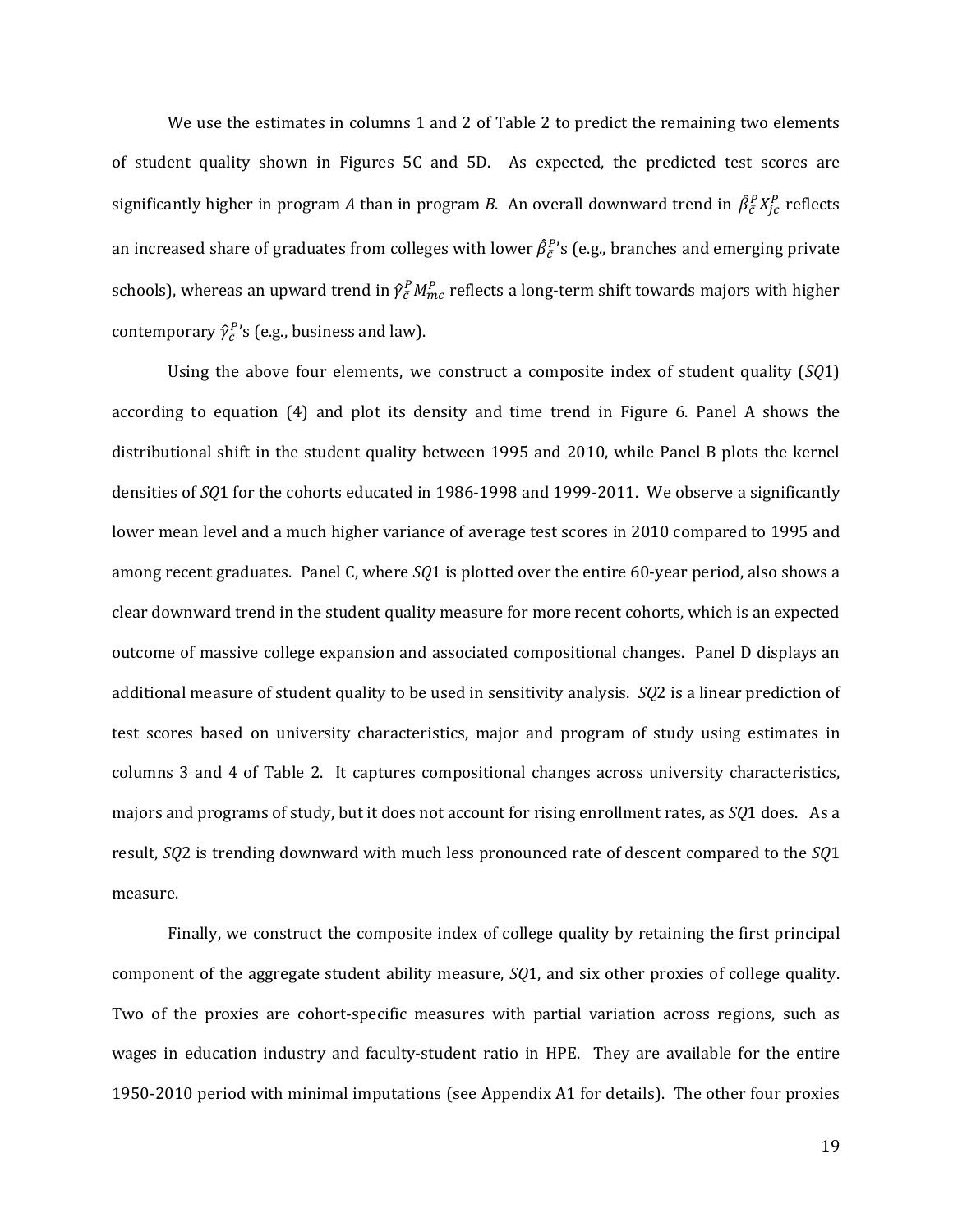provide a richer cross-sectional variation by university and sometimes by university-major but do not have time variation, such as tuition for each major, available instructional space per student, revenues per faculty, and the share of foreign students.<sup>22</sup> The cross-cohort variation in these measures comes from changes in the composition of college graduates by university characteristics. Table 3 reports the loadings of the 7-factor index of college quality (*PC*7), where loadings are the weights of the linear combination of quality proxies that maximizes the overall variance (the first principal component accounts for about 30 percent of the variance). For the robustness checks, we also employ the 4-factor composite index (*PC*4) that extracts the first principal component of *SQ*1, tuition, wages in education, and faculty-student ratio. The mean of both composite indices is trending downward in the 2000s, while their cross-sectional variance is rising (see Figure 7). We also observe a relative increase in the supply of college graduates from a lower end of the quality distribution. 

To sum up, the descriptive analysis in this section draws a relatively consistent picture of the overall decline in average college quality and its various components during the period of mass expansion of higher education. This result is consistent with a scarce U.S. literature showing a decrease in the average test scores of admitted students in the regions with higher college enrollment (Carneiro and Lee, 2011) and a decline in resources per student outside the top universities (Bound and Turner, 2007; Bound *et al.*, 2010). Our evidence of the increased variance in quality as well as the increased relative supply of college graduates from lower quality programs will play an important role in understanding how the expansion of higher education changes the returns to college quality.

 

<sup>&</sup>lt;sup>22</sup> Table S1 of Appendix A3 shows that Moscow universities and older public universities, on average, have advantage in practically every available measure of quality. The results by university type are less consistent across measures, but the sign of coefficients is plausible. For example, tuition charges are much higher in schools that specialize in economics, business, and management, followed by law and humanities. Medical schools attract more foreign students. Engineering and agricultural space provide more instructional space per student. Controlling for the type of schools, some of the most expensive majors include health care, international relations, information security, and architecture.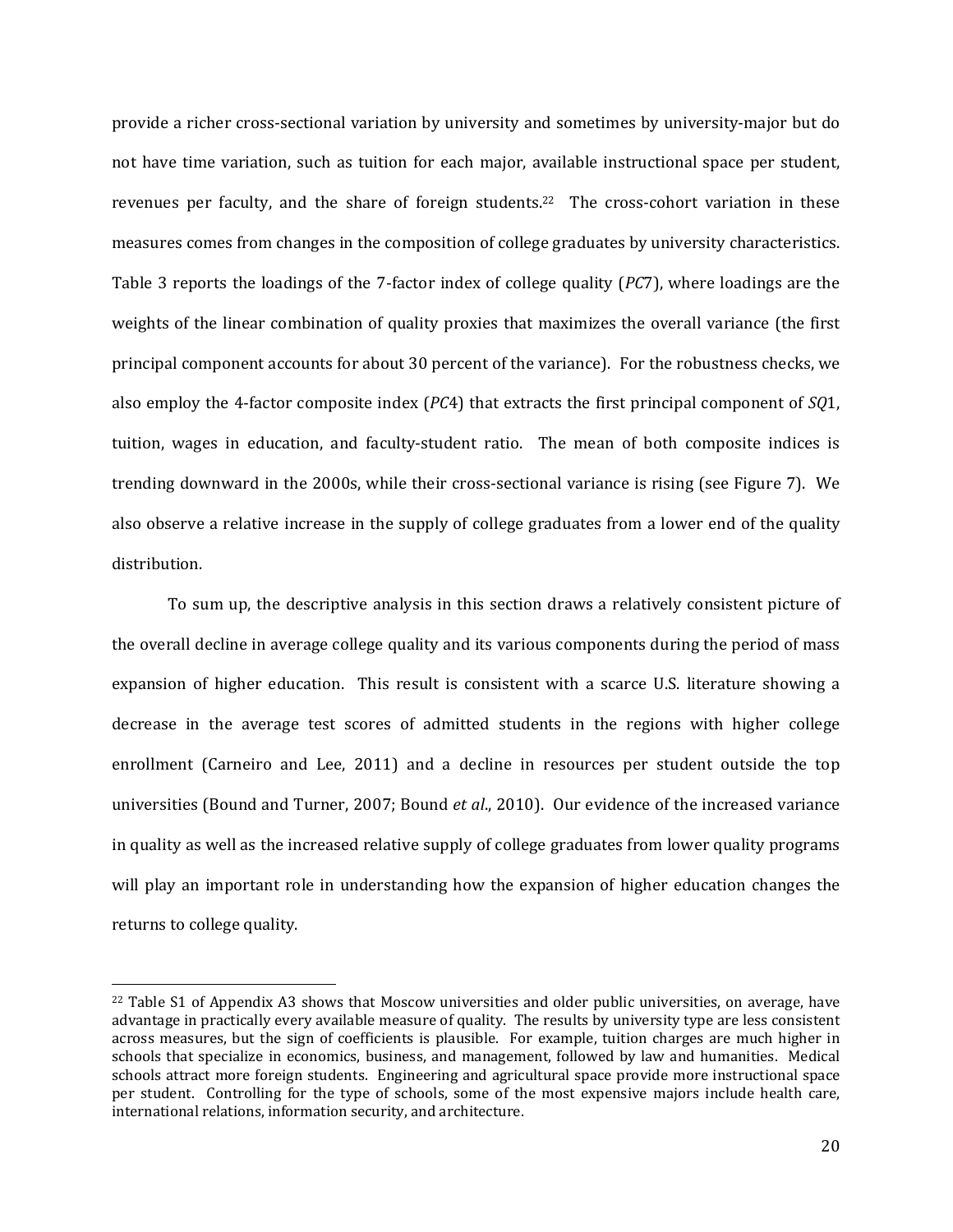#### **5. Returns to College Quality Before and During the Expansion**

#### *5.1 Conceptual Framework*

Now we turn to the effect of college expansion on equilibrium prices or monetary returns to quality (RTQ). The identification of the price effect is challenging, since the related issues of nonrandom selection into college, the endogeneity of college quality, consistency over time, and price heterogeneity are each individually complicated and need to be addressed all at once. It is useful to first discuss what effects can be captured with traditional estimators of RTQ and then identify some of the channels of how college expansion can affect RTQ. For the moment, we ignore the time dimension and assume that the logarithmic hourly wage of college graduates  $(Y_i)$  varies with college quality  $(\theta_i)$ , other observed individual characteristics  $(X_i)$ , sample selection factors  $(\lambda_i)$ , unobserved individual ability  $(a_i)$ , and *iid* transitory shocks and statistical noise  $(\epsilon_i)$ . The monetary returns to quality  $(b_i)$  are individual-specific and allowed to correlate with college quality. 

$$
Y_i = a_0 + b_i \theta_i + a_1 X_i + \lambda_i (X_i, W_i) + a_i + \epsilon_i,
$$
\n
$$
(5.1)
$$

$$
D_i = \mathbf{1}[\delta_0 + \delta_1 X_i + \delta_2 W_i + \zeta_i > 0], \ \zeta \sim N(0,1), \tag{5.2}
$$

$$
a_i = \rho \theta_i + u_i, \tag{5.3}
$$

$$
b_i - \overline{b} = \psi(\theta_i - \overline{\theta}) + v_i. \tag{5.4}
$$

The way how individual heterogeneity is modeled here is similar to generalized earnings functions with heterogeneous returns to years of schooling and individual-specific intercept (Card, 2001). The parameter  $a_0$  is determined such that the mean of unobserved ability is zero,  $E[a_i] = 0$ . The parameter  $\rho$  is expected to be positive due to assortative matching, i.e., high-quality colleges selecting high-ability students. The parameter  $\psi$  is likely to be negative due to diminishing marginal returns to each additional unit of quality. A selection term (inverse Mills ratio)  $\lambda_i$  is included in the model to account for the non-random selection of individuals into college, and it is obtained from the probit estimation of (5.2) with a valid exclusion restriction  $W_i$ ;  $D_i = 1$  if an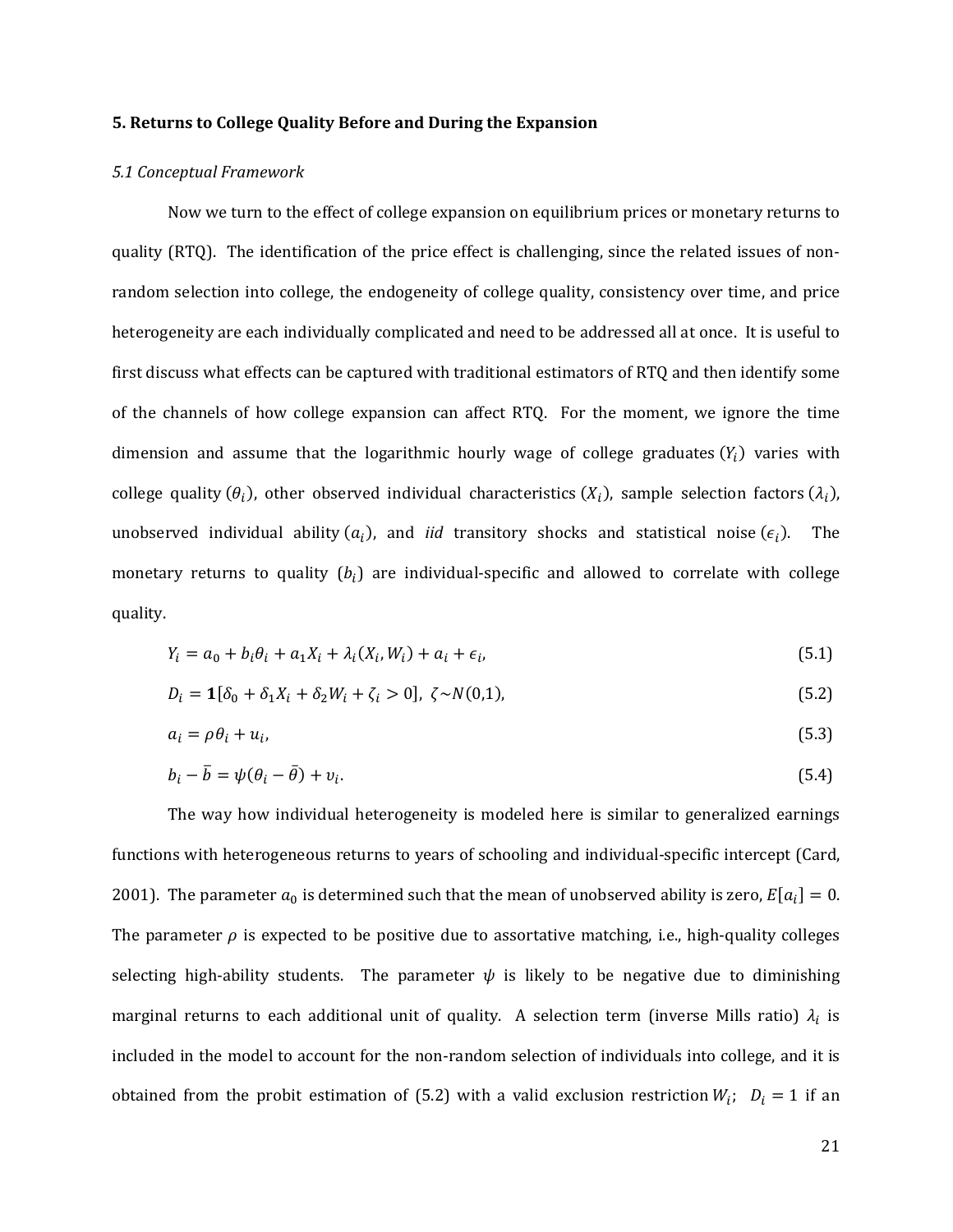individual graduates from college. Alternatively, inverse propensity weighting (IPW) can be employed, which could also account for other sources of missing data.

Other assumptions:

5a)  $(Y, X, W)$  are always observed,  $\theta$  is observed only when  $D = 1$ ,

5b)  $(\epsilon, \zeta)$  are independent of  $(X, W, \theta)$ ,

5c)  $(u, v)$  are independent of  $\theta$ ,  $E[\theta u] = E[\theta v] = 0$ ,

5d)  $E[\epsilon] = E[\zeta] = E[u] = E[v] = 0$ ,

 

5e)  $\lambda$  and  $\epsilon$  are additively separable and linear in  $\zeta^{23}$ 

By estimating  $\hat{\lambda}_i$  from (5.2) and substituting equations (5.3) and (5.4) into (5.1), we obtain earnings function (6) with linear and quadratic college quality terms.

$$
Y_i = a_0 + a_1 X_i + (\overline{b} + \rho - \psi \overline{\theta}) \theta_i + \psi \theta_i^2 + \hat{\lambda}_i + \varepsilon_i,
$$
\n<sup>(6)</sup>

where  $\varepsilon_i = \theta_i v_i + u_i + \epsilon_i$  with  $E[\varepsilon] = 0$  under assumptions (5c) and (5d). We also assume that  $E[\theta \varepsilon] = 0.24$ 

Under these assumptions, the probability limit of the OLS coefficient on the linear  $\theta_i$  term is  $plim\ \hat{b}_{OLS}=\bar{b}+\rho-\psi\bar{\theta}$  . Given the expectations regarding  $\rho>0$  and  $\psi< 0$ , an OLS estimate of  $\widehat{b}_{OLS}$  is likely to be larger than population-average RTQ ( $\bar{b}$ ) due to ability bias ( $\rho$ ) and heterogeneity bias ( $-\psi\bar{\theta}$ ).

Now let's consider two cohorts (*o* and *y*) and estimate equation (6) by OLS for each cohort separately at the same point in their life cycle. The between-cohort difference in RTQ (evaluated at the mean quality  $\bar{\theta}$ ), can be decomposed into four different sources:

$$
RTQ\left|\frac{y}{\theta} - RTQ\right|\frac{\theta}{\theta} = (\bar{b}^y + \rho^y - \psi^y \bar{\theta}^y + 2 \cdot \psi^y \bar{\theta}^y) - (\bar{b}^o + \rho^o - \psi^o \bar{\theta}^o + 2 \cdot \psi^o \bar{\theta}^o)
$$

 $23$  The linearity assumption is weaker than a standard assumption of joint multivariate normal distribution of errors, as shown by Wooldridge (2002, chapter 17).

<sup>&</sup>lt;sup>24</sup> The assumption  $E[\theta \varepsilon] = 0$  requires either the orthogonality between ( $\epsilon, u, v$ ) and ( $\theta, \theta^2$ ) or zero conditional expectation assumption  $E[\epsilon|\theta] = E[u|\theta] = E[v|\theta] = 0$ .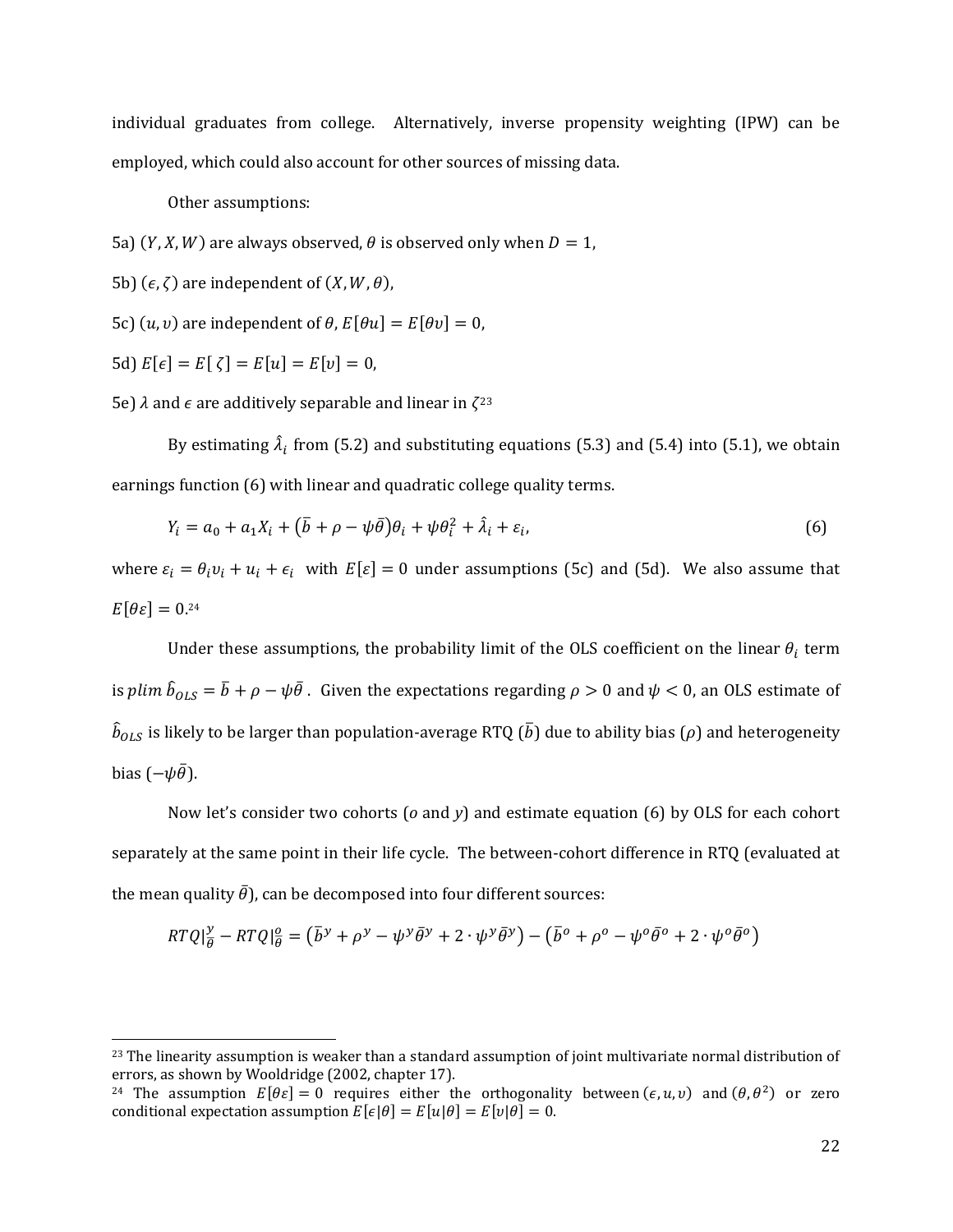$$
= \underbrace{(\bar{b}^y - \bar{b}^o)}_{\substack{v \text{ average} \\ \text{price} \\ \text{effect}}} + \underbrace{(\rho^y - \rho^o)}_{\substack{r \text{associative} \\ \text{matching} \\ \text{effect}}} + \underbrace{(\psi^y - \psi^o)\bar{\theta}^o}_{\substack{price} + \underbrace{(\bar{\theta}^y - \bar{\theta}^o)\psi^y}_{\substack{r \text{change in} \\ \text{quality} \\ \text{effect}}}.
$$
\n(7)

The average price effect would generally be considered as the only relevant parameter of interest, while the rest are the biases that need to be eliminated. We are going to argue, however, that the other three effects are also relevant margins of price adjustment in response to changes in the quantity and quality of new college graduates, and that the contribution of these effects amplifies when the college enrollment is on the rise.

Suppose  $o$  and  $\gamma$  stand for the cohorts graduated before and during the expansion period, respectively. Based on the facts established in Section 4, we can predict that as a result of college expansion: 

- (i) The "change in quality effect" is positive due to a decline in average quality.
- (ii) The "price heterogeneity effect" is likely to be positive. A greater supply of college graduates from the lower tail of quality distribution and a reduced supply of graduates from the upper tail would presumably lower RTQ for the former group and increase RTQ for the latter group, which implies that the "price-quality" profile gets flatter (i.e.,  $\psi$  decreases in absolute value).
- (iii) The "assortative matching effect" is also expected to be positive. A relative price change favoring high-quality education would raise the marginal benefits for high-ability students to enter high-quality schools, thus improving the "quality-ability" match and increasing  $\rho$ .

Thus, we can formulate the following testable propositions:

- 1. The expansion of higher education is expected to flatten the "price-quality" profile by increasing the returns to higher quality programs relative to lower-quality programs.
- 2. The expansion is likely to improve the assortative matching between students and colleges.
- 3. The deviation of cross-cohort difference in RTQ ( $\Delta RTQ|_{\overline{\theta}}$ ) from the average price effect is predicted to be greater when a lower tail of quality distribution expands and the average quality falls.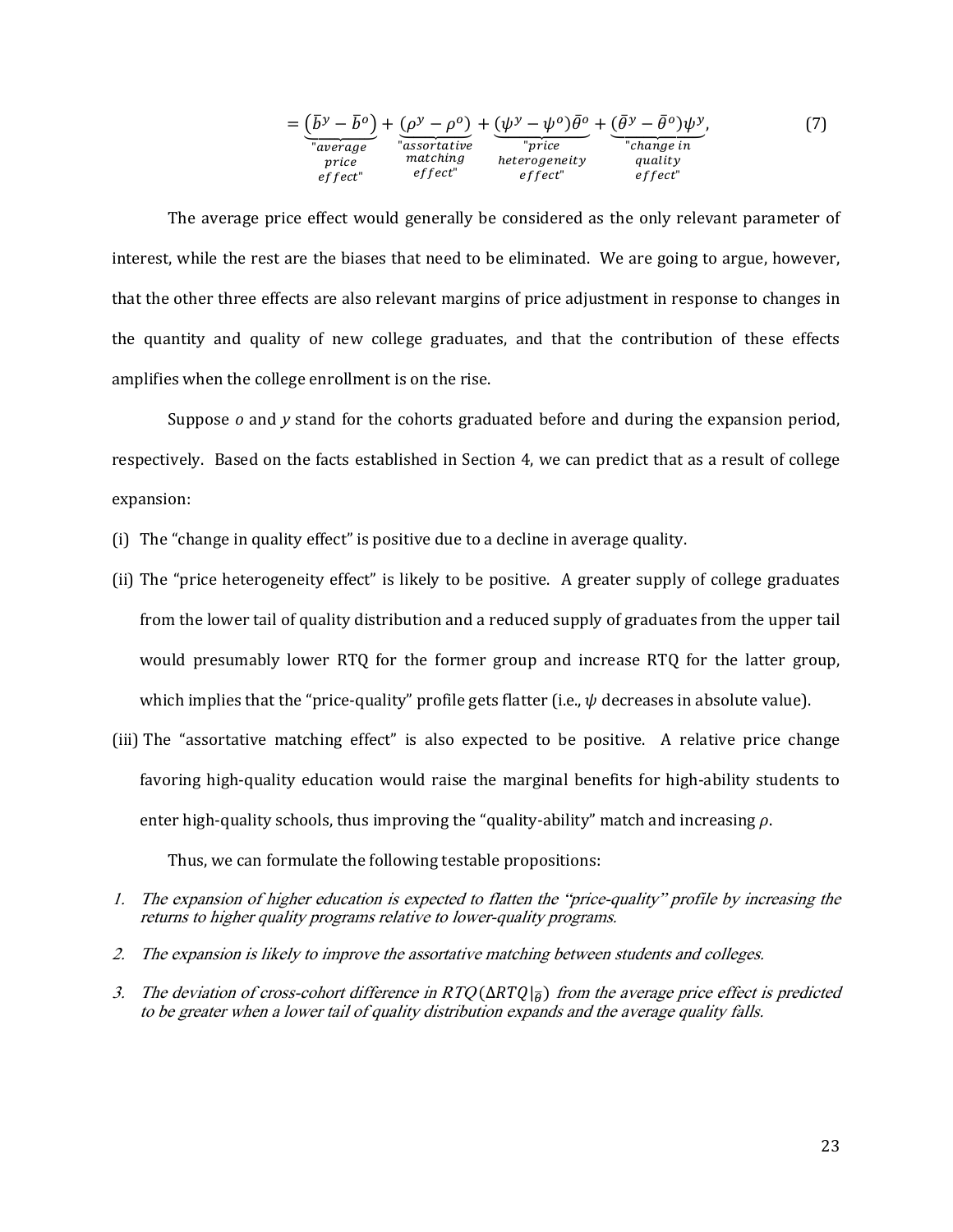#### *5.2 Exclusion Restrictions*

 

To test the above propositions, we can take advantage of the Russian multi-cohort panel with earnings at various points of individual life cycle and exploit some of the exogenous shocks from the turbulent Soviet/Russian history. The latter shocks are useful in finding credible exclusion restrictions *W* in selection equation  $(6.3)$ .<sup>25</sup> Exclusion restrictions are chosen for age 17 when individuals typically make their decision to go to college in Russia. They are analogous to an instrumental variable for schooling/college in a standard Mincerian earnings function.<sup>26</sup>

First, we use the wage ratio between manual and non-manual industrial workers at age 17. Ideologically-justified wages of manual workers were always set high by the Soviet government, sometimes exceeding wages of engineers and technicians (see Figure 4A). However, the transition to a market economy practically sent wages of manual workers to a free fall and created a colossal wage gap of 55-60 percent. These large movements in the wage ratio were likely unanticipated by most secondary school students.

The second exclusion restriction is common in the human capital literature and relies on cohort-specific changes in the laws related to secondary education (e.g., Acemoglu and Angrist, 2000; Oreopoulos, 2006). In December 1958, the Soviet government increased the length of general secondary education required for college admission from 10 to 11 years (Soviet Law, 1958). The first cohort that had to study eleven years was born between September 1, 1944 and August 31, 1945 (7<sup>th</sup> graders in 1958-59). When the first "treated" cohort was in the 11<sup>th</sup> grade, the cohort born one year earlier  $(1943-44)$  had an extra year to apply to college without facing much

 $25$  In the existing RTO literature, the decision to attend college is either omitted by restricting analysis to the sample of college graduates, or it is added as an alternative category (no college attendance) to a few broad quality categories (e.g., Light and Strayer, 2000). The latter approach is not suitable in the case of continuous and time-varying quality measures, unless there is a valid reason to suppress an individual variation in college quality both within the quality category and especially over time. The possibility that the decision to attend college might be governed by a different set of factors than the decision to apply for a college of certain quality is another motivating factor to have a selection equation for college participation.

 $26$  Some common IVs are not applicable to our case because of their irrelevance to the Soviet period (e.g., unemployment rates were zero or even negative due to labor shortages) or because they serve as a proxy for college quality such as tuition.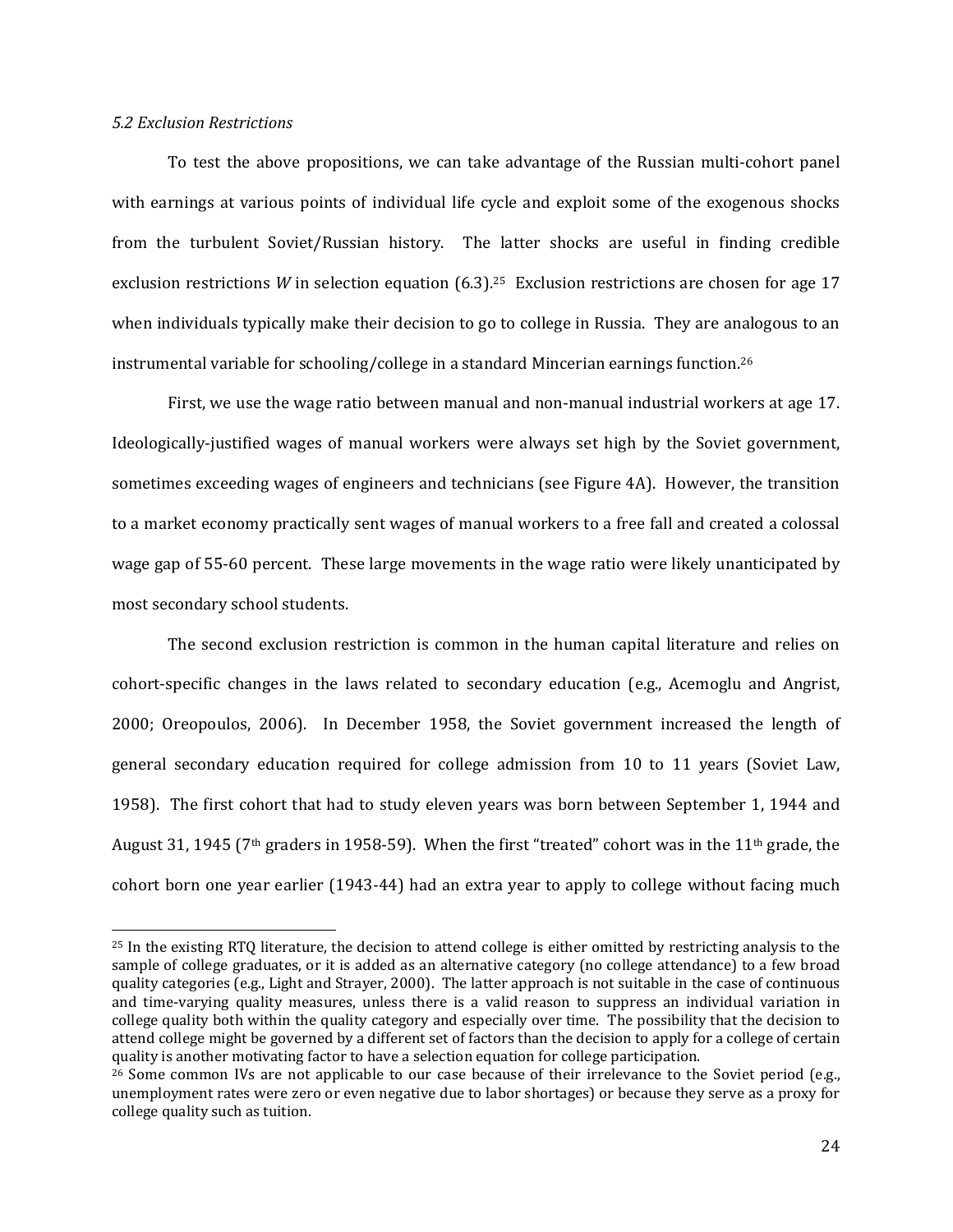competition. The competition pressure for neighboring cohorts has also reduced as a result of this change. But in 1964, the Soviet Union returned to a 10-year secondary education, hence effectively forcing the two cohorts of secondary school students (born between September 1, 1946 and August 31, 1948) to graduate in 1965 and compete against each other for the same college slots (Soviet Law, 1964). In response to these changes in schooling laws, we expect the college graduation rates to be higher in the 1942-45 cohort and lower in the 1946-48 cohort, controlling for the number of approved new slots in a given year.<sup>27</sup>

The final set of exclusion restrictions includes changes in the rules for the military conscription of students.<sup>28</sup> In Russia, all males over age 18 are required to undergo military training. The compulsory length of military service varied from 12 to 36 months (see Figure 8). During certain periods, full-time students were either exempt from military service (1944-1960) or received deferments until the graduation with a shorter length of required service (1968-1983, 1989-present). Twice in the post-WWII Soviet history, college students were obliged to serve on a general basis: in 1961-1967 because of the sharp decline in the male population of voung ages and in 1984-1988 because of the war in Afghanistan and unfavorable demographic trends. These conscription rules clearly influence the opportunity cost of attending college, and our data reflect that. 

As shown in Table 4, column 2, all three exclusion restrictions are important determinants of college decisions (joint  $\chi$ -squared = 546.78). College enrollment within a cohort declines when the competition between adjacent cohorts intensifies for limited student slots. It also falls when

 

 $27$  In 1984, the Soviet government announced again a gradual transition to 11 years of general secondary education, but the new system was implemented rather sparingly. In most cases, students skipped one grade, thus finishing 11 grades on paper, but 10 grades factually. It was only in 2001, when 11 years became compulsory for the first graders, who graduated in 2012 instead of 2011 (Federal Law, 2001). As a result, universities had insufficient number of applicants in 2011, leaving many authorized slots unfilled. In our 2011 survey, we do not observe yet the labor market consequences of this policy change, but this natural experiment can make an interesting case for future research.

<sup>&</sup>lt;sup>28</sup> In studies of other countries, wars and military-related policies have been used to address the endogeneity of education (e.g., Ichino and Winter-Ebmer, 2004; Maurin and Xenogiani, 2007; Angrist and Chen, 2011).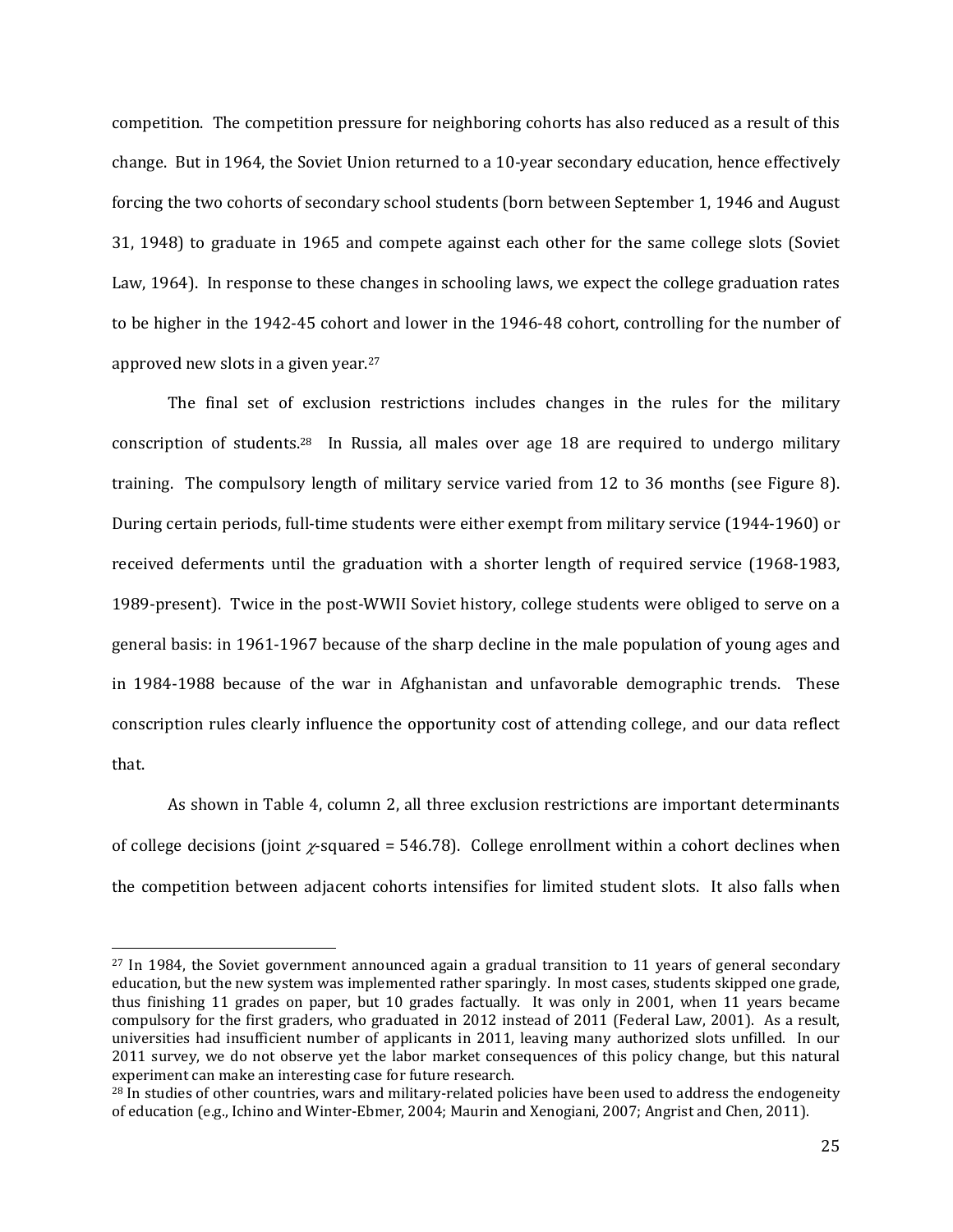earnings of manual workers compared to non-manual workers rise at the time an individual is 17 years old. The likelihood of males to obtain a college degree rises with greater difference in the length of required military service between students and non-students. These results are intuitive and expected.

The exclusion restrictions help to correct for selection bias either via the Heckman control function with inverse Mills ratio or via IPW based on the inverse propensity score. The results do not differ much between the two methods, as shown in Table 4, columns 3 and 4. However, nonrandom selection into higher education is not the only reason for the selection bias in equation  $(6)$ . Missing earnings, missing college characteristics, and missing individual *X*s lead to an estimation sample that is likely to be different from the general population. In the case of multiple sources of missing data, the IPW approach is simpler to implement and generally preferred in the recent econometrics literature on selection due to missing data (Wooldridge, 2007).

#### [Sections 5.3-5.5 and 6 to be completed]

#### *5.3 Price Heterogeneity*

The conventional OLS estimation of equation  $(6)$  with quadratic quality terms is a useful starting point in testing whether the earnings-quality profile becomes flatter during the expansion period. According to decomposition (7), the coefficient on the quadratic term can capture the "price heterogeneity" effect.

There are many choices in estimating equation  $(6)$  with regard to definitions of earnings (primary job vs. all jobs, received last month vs. usual, monthly vs. hourly, raw vs. adjusted for price inflation and outliers, etc.), measures of college quality (see Section 4), and which controls to include in vector *X*. We begin with the baseline specification that includes traditional controls (and retains the largest sample size) and then perform sensitivity analysis by using alternative measures and adding less common and partially missing covariates (such as place of birth, tenure, and college education of parents). The estimation is performed for all college graduates ages 20 to 60 and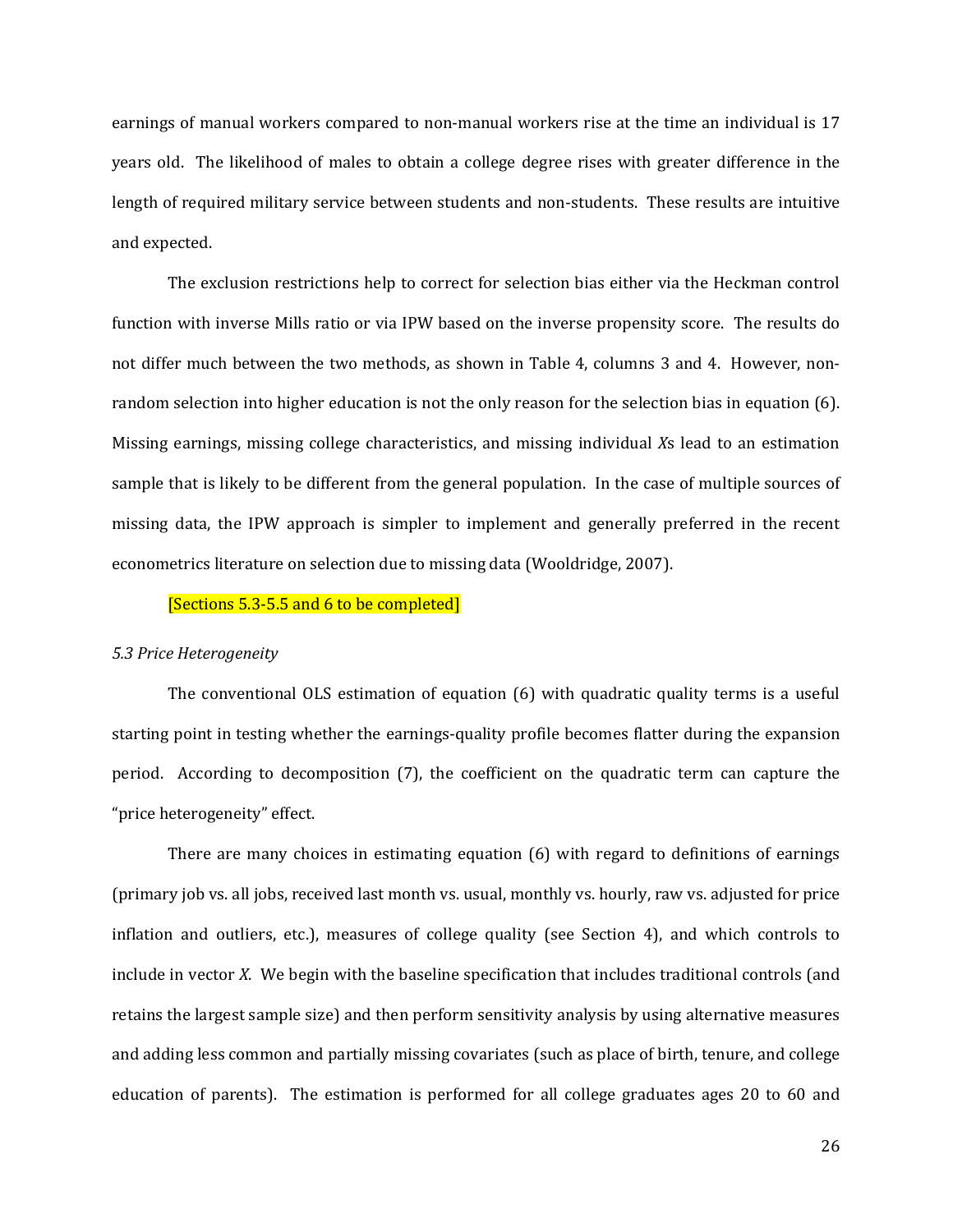separately for the two neighboring cohorts – educated in  $1986-1998$  and  $1999-2011$ . The year 1999 is chosen as a threshold year because it was the first year when the number of college graduates significantly exceeded the 1980s level.

- Column 1 of Table 4 presents the results for our baseline OLS specification. We use *SQ1* as a measure of quality and obtain a coefficient which is positive and statistically significant. A 1point increase in quality measured by ranking *SQ1* leads to a 0.4 percent increase in the log of hourly wages. We control for the log of the number of freshmen and find that it has negative and statistically significant effect on hourly wages. A 10 percent increase in the size of entering cohort decreases hourly wages by 0.51 percent. This finding is in line with the recent literature that establishes the negative link between college enrollment and wages of college graduates in a given cohort (Carneiro and Lee, 2009, 2011). Panel B of Table 4 reports the results for an OLS specification with a square term for college quality added to the specification. In this model, the effect of quality is higher and the coefficient on quality squared is negative and statistically significant. This coefficient captures "price-heterogeneity effect" and we interpret it as an evidence of wages-quality profile flattening during the period of expansion.
- To control for the nonrandom selection of individuals into college, we estimate a Heckman selection model. The estimates of the selection equation and wage equation are presented in Columns 2 and 3 of Table 4. The selection equation determining the decision to graduate from college includes all the individual level controls used in the wage equation, plus the exclusion restrictions. We use exclusion restrictions that are described in detail in Section 5.2. The effects of quality and log of cohort size on wages are higher in the Heckman model, and imply that selection is in fact a nonrandom process. To test the robustness of these results we report the estimates of IPW and IPW2 models in Columns 4 and 6 respectively. The effect of quality remains of similar magnitude and highly significant across specifications. In Table 5 we report the results of IPW2 model estimated with different measures of college quality.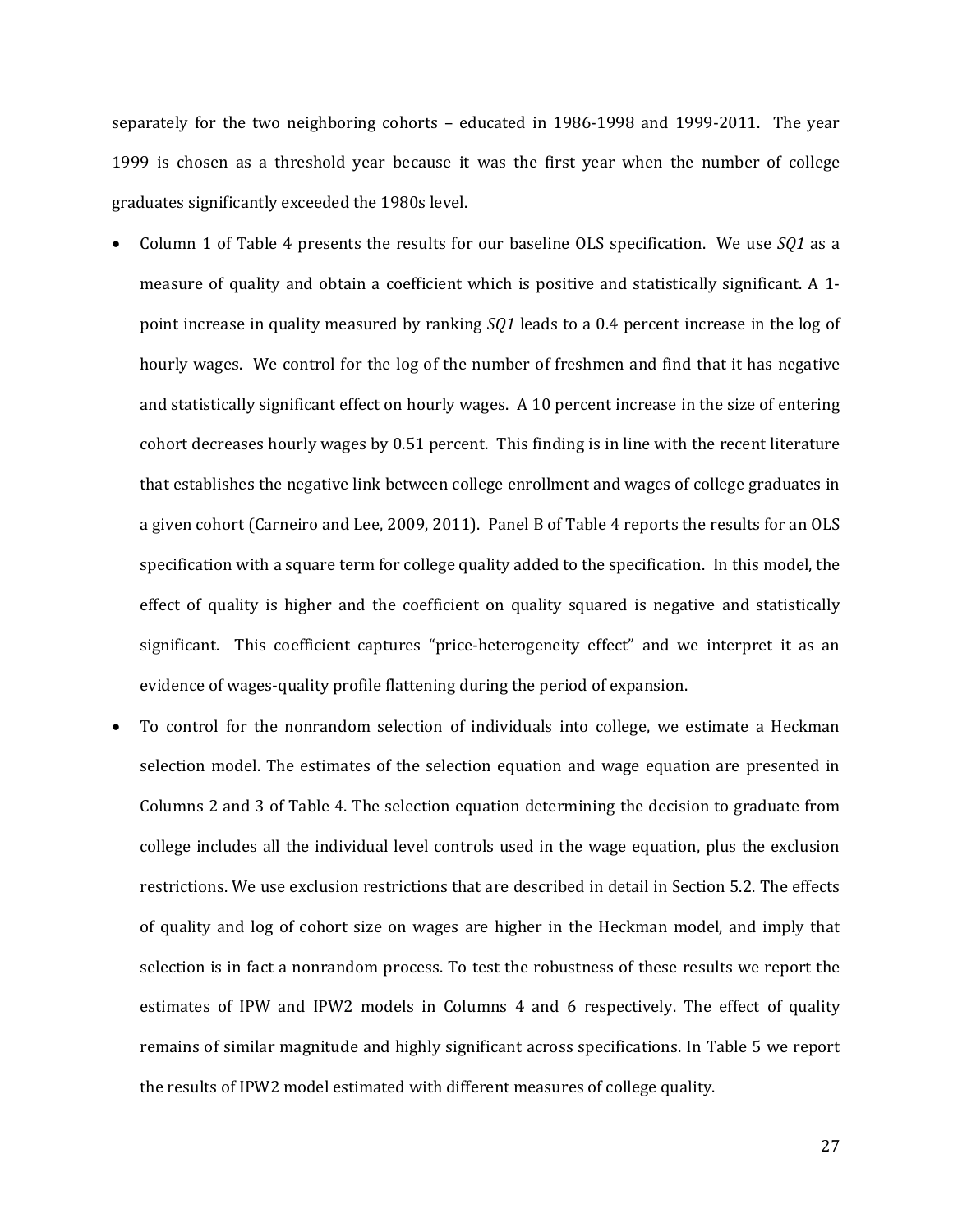Linear mixed model:

$$
ln w_{kt} = \beta \cdot \theta_k + \gamma \cdot X_{kt} + u_{k1} + u_{k2} \cdot \theta_k + \varepsilon_{kt},
$$
\n(8)

where  $u_{k1}$  is constant individual heterogeneity (ability) and  $u_{k2}$  is individual-specific returns to college quality. Change in returns to quality =  $\beta + u_{k2}$  varies by individual. The correlation is allowed between  $u_{k1}$  and  $u_{k2}$  (abilities and RTQ).

Results of the panel mixed model are reported in Table 7 and Figure 9. Main results of the mixed model:

- *Cov*( $u_{k2}, \theta_k$ ) is larger for younger cohort (flatter prices-quality profile)
- $Cov(u_{k2}, u_{k1})$  is larger for younger cohort (stronger relationship between abilities and returns during the expansion period)
- *Cov*( $\theta_k$ ,  $u_{k1}$ ) is larger for younger cohort (stronger assortative matching during the expansion period)
- Thus, results in this section suggest that individuals graduated during the period of expansion have (1) higher price dispersion; (2) flatter price-quality profile; (3) increased RTQ from higher-quality programs and decreased RTQ from lower-quality programs; (4) better assortative matching; and (5) stronger correlation between abilities and RTQ.

# *5.4 Assortative Matching*

- Now the challenge is how to separate  $\bar{b}^{\gamma}$  and  $\rho^{\gamma}$ . One way is to use control function approach by explicitly modeling  $\rho$ . The other way is finding instrumental variables that are not correlated with abilities.
- Potential IVs: average quality in student's location at age 17, the share of freshmen entering program A, and the share of graduates from program A
- Preliminary estimates show that IV estimates of the returns to quality are significantly higher than the OLS estimates.
- IV is likely to generate its own biases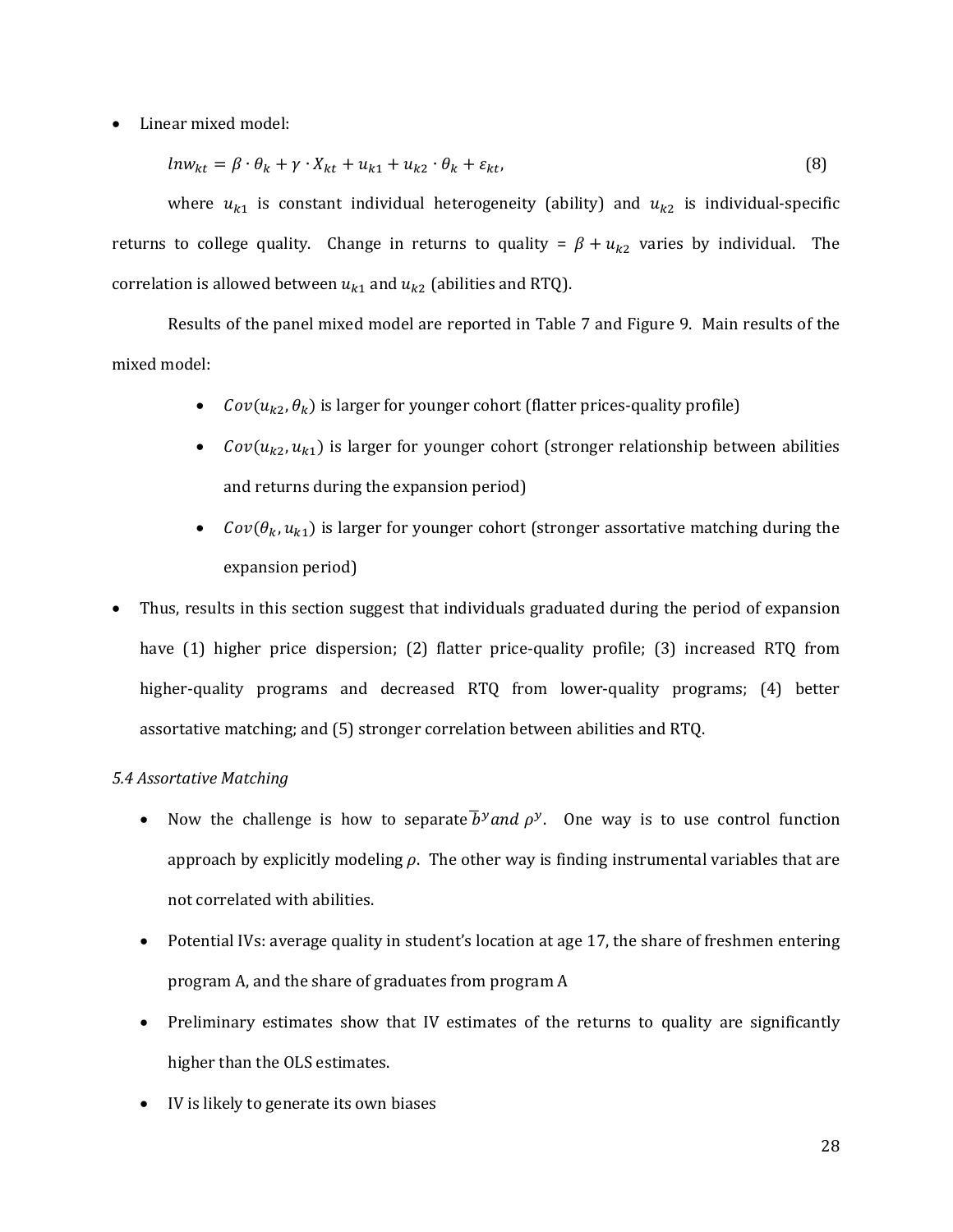#### *5.5 Prices and College Expansion*

By re-estimating the models in subsections  $5.4$  and  $5.5$  for cohort  $c$  and time period  $t$ , we can retrieve the following time-varying parameters  $B$ =  $\{\bar{b}_{ct}^{OLS}$  +  $\rho_{ct}^{OLS}$ ;  $\psi_{ct}^{OLS}$ ;  $b_{ct}^{IV}$ ;  $b_{ct}^{MM}$ ;  $ov(b_{ict}^{MM}, q_{ict})$ ,  $Cov(b_{ict}^{MM}, a_{ict})$ , and  $Cov(q_{ict}, a_{ict})$ }. We can directly test how the estimated parameters are changing with enrollment rates by estimating a simple model:

$$
B_{ict} = \vartheta_0 + \vartheta_1 Enroll + \vartheta_c + \vartheta_t + \epsilon_{ict},
$$

where  $B$  is one of the parameters of interest and  $Enroll$  is enrollment at the time when individuals were 17-year old. Time periods include the late Soviet period (1985-1990), the transition period  $(1995-1998)$ , and the modern period  $(2000-2011)$ , and cohorts are defined based on the year when individuals received college education in the 1950s, 1960s, 1970s, 1980s, 1990s, and the 2000s. The preliminary estimates (not shown yet) suggest that various estimates of the returns to college quality (including price heterogeneity and assortative matching components) are positively associated with college expansions.

#### **6. Decomposition of Wage Variance: Quality vs. Prices**

In this section, we use the two cohorts of college graduates described in Section 5.3 to decompose the difference in the variance of their wages into price and quality components. We estimate the re-centered influence function (RIF) to perform the decomposition (Firpo et al. 2009).

- Describe method
- Describe results

#### **7. Conclusions**

This paper estimates changes in the returns to college quality in response to the expansion of higher education. We use a unique linked dataset that is constructed based on a 17-year nationally representative panel of individuals, the university database, official regional and national statistics from 1950 to 2011, and the archives of Soviet and Russian laws. We construct measures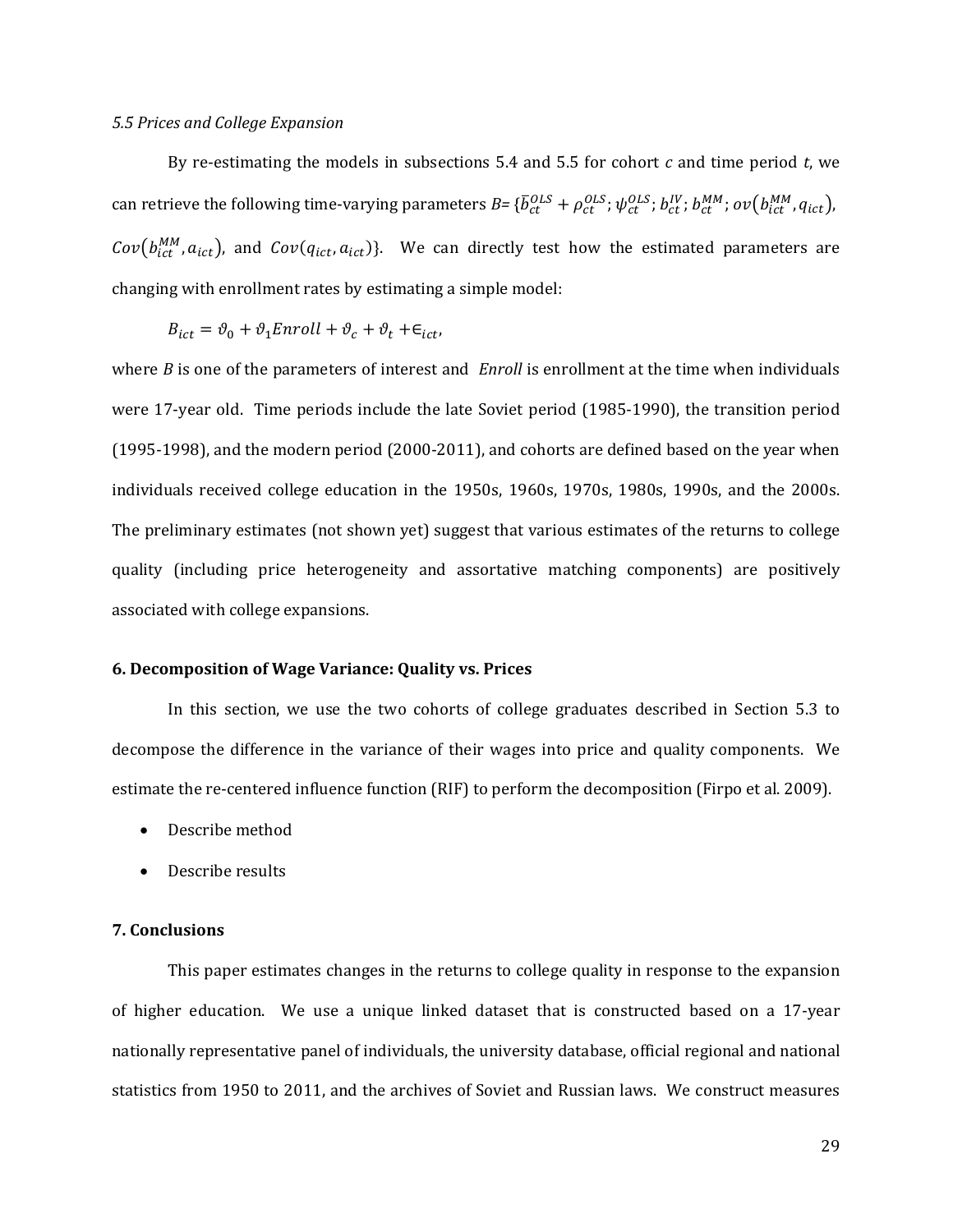of quality using the first principal component of multiple proxies for college quality. Returns to quality increase for the cohorts that receive college education during the expansion. Moreover, returns to high quality colleges increase while returns to low quality colleges diminish. The variance of individual wages due to quality increases, and the variance due to prices decrease. Expansion improves assortative matching between students and colleges of different qualities, i.e., high ability students are more likely to enroll into high quality colleges.

We find that the distribution of college quality shifts to the left due to the expansion. Having realized the inefficiency of college system, Russian government has taken unprecedented measures to shut down the ineffective institutions and their branches. However, the arbitrariness of the measures of efficiency which are used for the evaluations poses a threat of misclassification. Colleges defined as "inefficient" by a set of criteria may not in fact be of low quality. We argue that the market of higher education will eventually reach equilibrium by itself. High competition and declining demand for college education based on the shrinking population size will drive inefficient low quality institutions out of the market. From the policy perspective, providing more information for students when they apply to college may improve the allocation of students across colleges. Better information on state accreditation, enrollment, faculty, and employment after graduation, among many others, will help students make a better decision.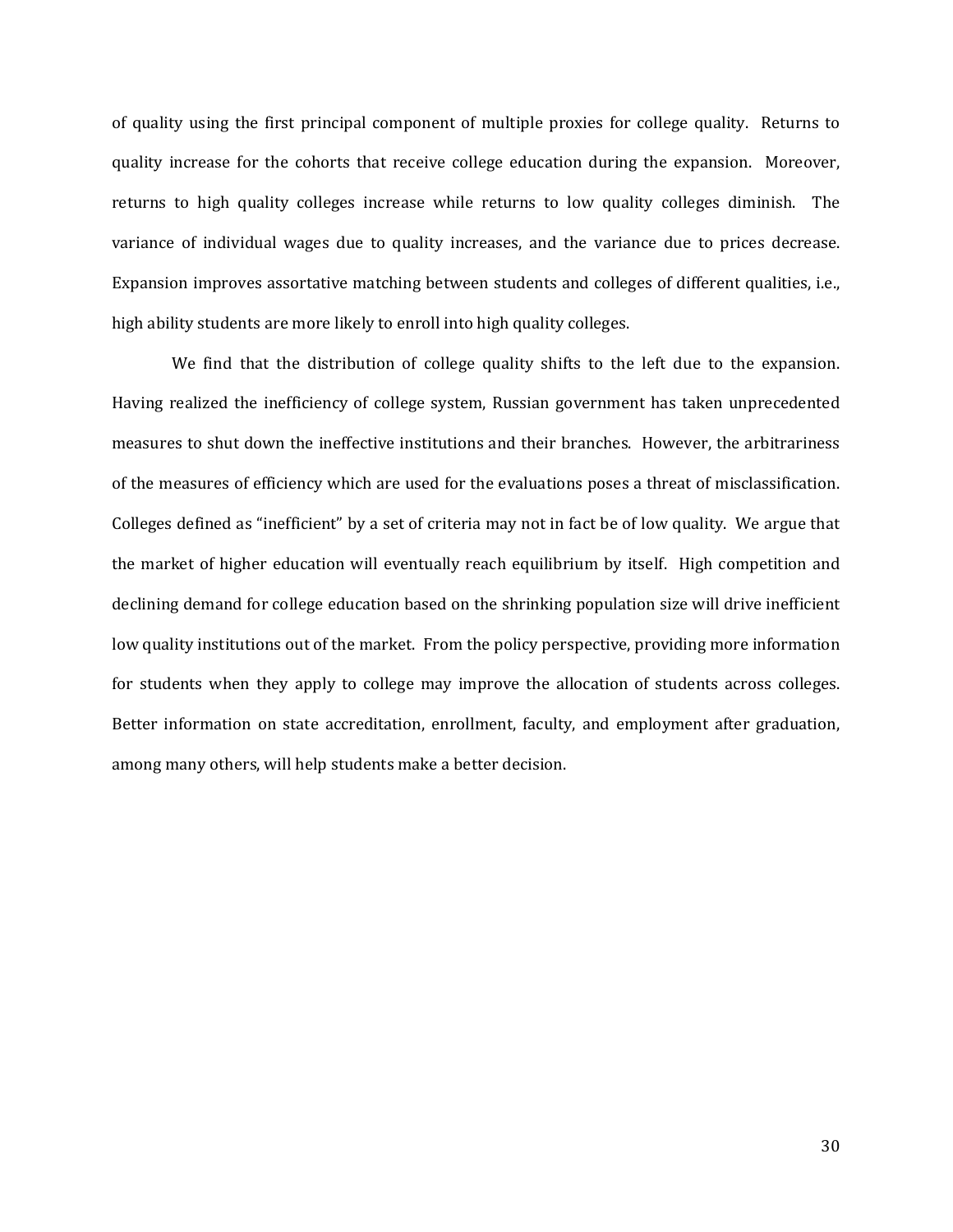# **References**

Almlund, Mathilde, Angela Lee Duckworth, and James Heckman, 2011. Personality Psychology and Economics, *Handbook of the Economics of Education*, Volume 4: 1‐181. 

Andrews, Rodney J., Jing Li, and Michael F. Lovenheim, 2012. Quantile Treatment Effects of College Quality on Earnings: Evidence from Administrative Data in Texas, NBER Working Paper No. 18068.

Angrist, Joshua, and Stacey Chen, 2011. Schooling and the Vietnam-Era GI Bill: Evidence from the Draft Lottery, *American Economic Journal: Applied Economics* 3(2): 96‐118. 

Becker, Gary S., 1964. Human Capital: A Theoretical and Empirical Analysis, with Special Reference to Education. New York: Columbia University Press.

Black, Dan, and Jeffrey Smith, 2004. How Robust Is the Evidence on the Effects of College Ouality? Evidence from Matching, *Journal of Econometrics* 121 (1-2): 99-124.

Black, Dan, and Jeffrey Smith, 2006. Estimating the Returns to College Quality with Multiple Proxies for Quality, *Journal of Labor Economics* 24(3): 701‐728. 

Bound, John, Michael F. Lovenheim, and Sarah Turner, 2010. Why Have College Completion Rates Declined? An Analysis of Changing Student Preparation and Collegiate Resources, American Economic Journal: Applied Economics 2: 129-157.

Bound, John, and Sarah, Turner, 2007. Cohort crowding: How resources affect collegiate attainment, *Journal of Public Economics* 91: 877‐899. 

Brewer. Dominic, Eric Eide, and Ronald Ehrenberg, 1999. Does It Pay to Attend an Elite Private College? Cross‐Cohort Evidence on the Effects of College Type on Earnings, *Journal of Human Resources* 34(1): 104‐123. 

Card, David, 2001. Estimating the Return to Schooling: Progress on Some Persistent Econometric Problems, *Econometrica* 69(5): 1127‐1160. 

Carneiro, Pedro, and Sokbae Lee, 2011. Trends in Quality-Adjusted Skill Premia in the United States, 1960‐2000, *American Economic Review* 101(6): 2309‐2349. 

Carneiro *et al*. (2011) 

Chevalier, Arnaud, and Conlon Gavan, 2003. Does It Pay to Attend a Prestigious University? Unpublished manuscript. Dublin: University College.

*Constitution of the Russian Federation*, 1993. December 12, 1993. Available at http://www.consultant.ru/online/base/?req=doc;base=LAW;n=2875

Dale, Stacy, and Alan B. Krueger, 2011. Estimating the Return to College Selectivity over the Career Using Administrative Earnings Data, NBER Working Paper No. 17159.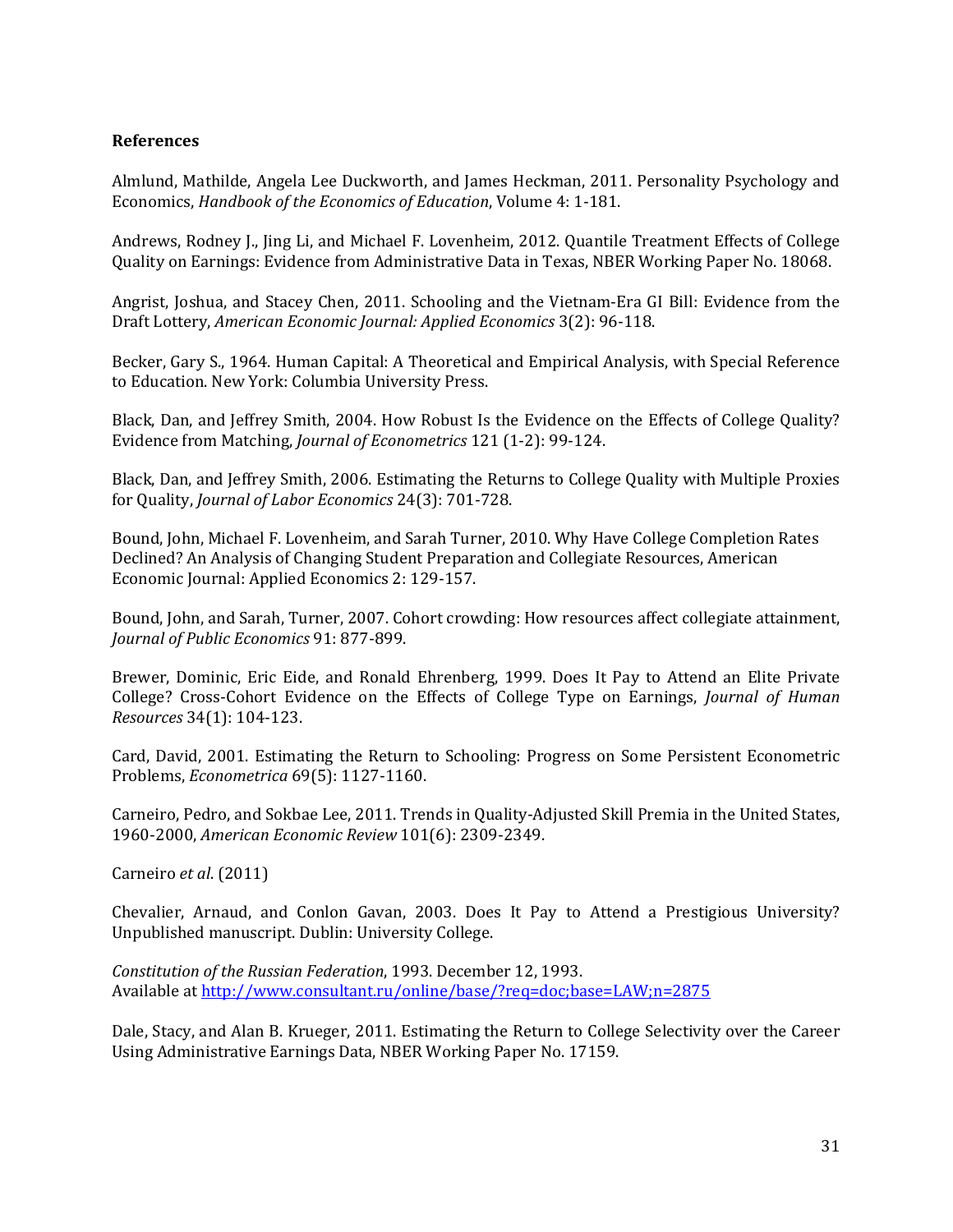De Witt, Nicholas, 1961. *Education and Professional Employment in the USSR*. Washington: United States Government Printing Office.

*Education in Russia‐2006*, 2007. Statistical bulletin. Moscow: Moscow State University of Tool‐ making and Information MGUPI

*Education in Russia‐2008*, 2009. Statistical bulletin. Moscow: Moscow State University of Tool‐ making and Information MGUPI.

Education in Russian Federation: 2010, 2010. Statistical bulletin. Moscow: National Research University "Higher School of Economics".

Education in Russian Federation: 2012, 2012. Statistical bulletin. Moscow: National Research University "Higher School of Economics".

Federal Law, 1992. *Ob Obrazovanii* [On *Education*], July 10, 1992. Available at http://www.consultant.ru/popular/edu/

Federal Law, 1996. "O vnesenii izmeneniy v zakon Rossiyskoy Federatsii "O voinskoy obyazannosti i voennoy sluzhbe" [On changes in Federal Law "On military duty and military service], May 9, 1996. 

Federal Law, 2001. "Ob utverzhdenii tipovogo polozheniya ob obscheobrazovatel'nom uchrezhdenii" [On the approval of typical status of educational institution], March 19, 2001. Available at http://www.consultant.ru/online/base/?req=doc;base=LAW;n=85826#p118.

Federal Law, 2006. "O vnesenii izmeneniy v otdel'nye zakonodatel'nye akty Rossiyskoy Federatsii v svyazi s sokrascheniem sroka voennoy sluzhby po prizyvu" [On the introduction of changes to the legislative acts of the Russian Federation in relation to to the reduction of length of required military service], July 6, 2006.

Firpo, Sergio, Nicole Fortin, and Thomas Lemieux, 2009. Unconditional Quantile Regressions, *Econometrica* 77(3): 953‐973. 

Fleisher, Belton, Klara Sabirianova, and Xiaojun Wang, 2005. Returns to Skills and the Speed of Reforms: Evidence from Central and Eastern Europe, China, and Russia, *Journal of Comparative Economics* 33(2): 351‐370. 

Gatsko, M.F., 2008. *The Legal Support of Armed Forces of the Russian Federation*. Moscow: Flinta, Nauka. *In Russian.*

Going Global, 2012. The Shape of Things to Come: Higher Education Global Trends and Emerging Opportunities to 2020. British Council.

Goskomstat, 2006. *Regions of Russia*. Moscow: Goskomstat.

Heckman, James, Jora, Stixrud, and Sergio Urzua, 2006. The Effects of Cognitive and Noncognitive Abilities on Labor Market Outcomes and Social Behavior, *Journal of Labor Economics* 24(3): 411‐ 482.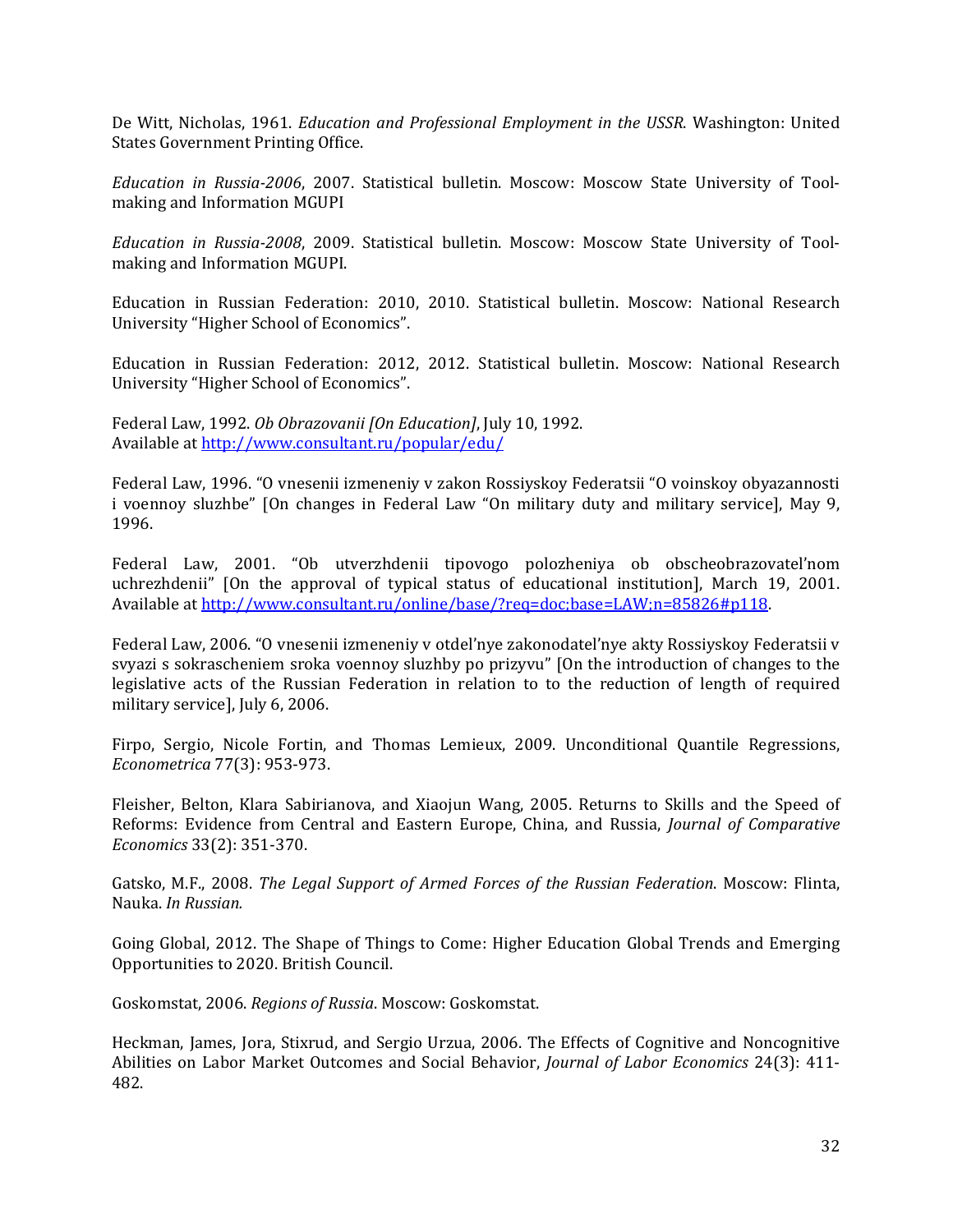Hongbin, Li, Lingsheng Meng, Xinzheng Shi, and Binzhen Wu, 2011. Does Attending Elite Colleges Pay in China? Available at SSRN: http://ssrn.com/abstract=1849523

Ichino, Andrea, and Rudolf Winter-Ebmer, 2004. The Long-Run Educational Cost of World War II, *Journal of Labor Economics* 22(1): 57‐87. 

James, Estelle, Nabeel Alsalam, Joseph C. Conaty, and Duc-Le To, 1989. College Quality and Future Earnings: Where Should You Send Your Child to College? The American Economic Review 79(2): 247‐252. 

Light, Audrey, and Wayne Strayer, 2000. Determinants of College Completion: School Quality or Student Ability, *Journal of Human Resources* 25(2): 299-355.

Long, Mark, 2008. College Quality and Early Adult Outcomes, *Economics of Education Review* 27(5): 588‐602. 

Long, Mark, 2010. Changes in the Returns to Education and College Quality, *Economics of Education Review* 29(3): 338‐347. 

Loury, Linda Datcher, and David Garman, 1995. College Selectivity and Earnings, *Journal of Labor Economics* 13(2): 289‐308. 

Maurin, Eric, and Theodora Xenogiani, 2007. Demand for Education and Labor Market Outcomes: Lessons from the Abolition of Compulsory Conscription in France, *Journal of Human Resources* 42(4): 795‐819. 

*Monitoring of Higher Professional Education, 2012. Moscow: Ministry of Education and Science of* Russian Federation. 

Monks, James, 2000. The Returns to Individual and College Characteristics: Evidence from the National Longitudinal Survey of Youth, *Economics of Education Review* 19(3): 279-289.

OECD, 1999. *Reviews of National Policies for Education: Tertiary Education and Research in the Russian Federation*. Paris, France: Organization for Economic Co-operation and Development.

OECD, 2012. *Education at a Glance: OECD Indicators 2012. Country Note: Russian Federation*. OECD Publishing. 

Ofer, Gur, 1987. Soviet Economic Growth: 1928-1985, *Journal of Economic Literature* 25(4): 1767-1833. 

Oreopoulos, Philip, 2006. Estimating Average and Local Average Treatment Effects of Education When Compulsory Schooling Laws Really Matter, *American Economic Review* 96(1): 152-175.

Rosefielde, Steven, 2003. The Riddle of Post-War Russian Economic Growth: Statistics Lied and Were Misconstrued, *Europe-Asia Studies* 55(3): 469-481.

Rosen, Seymour, 1980. *Education in the USSR. Current Status of Higher Education*. Washington, DC: U.S. Government Printing Office.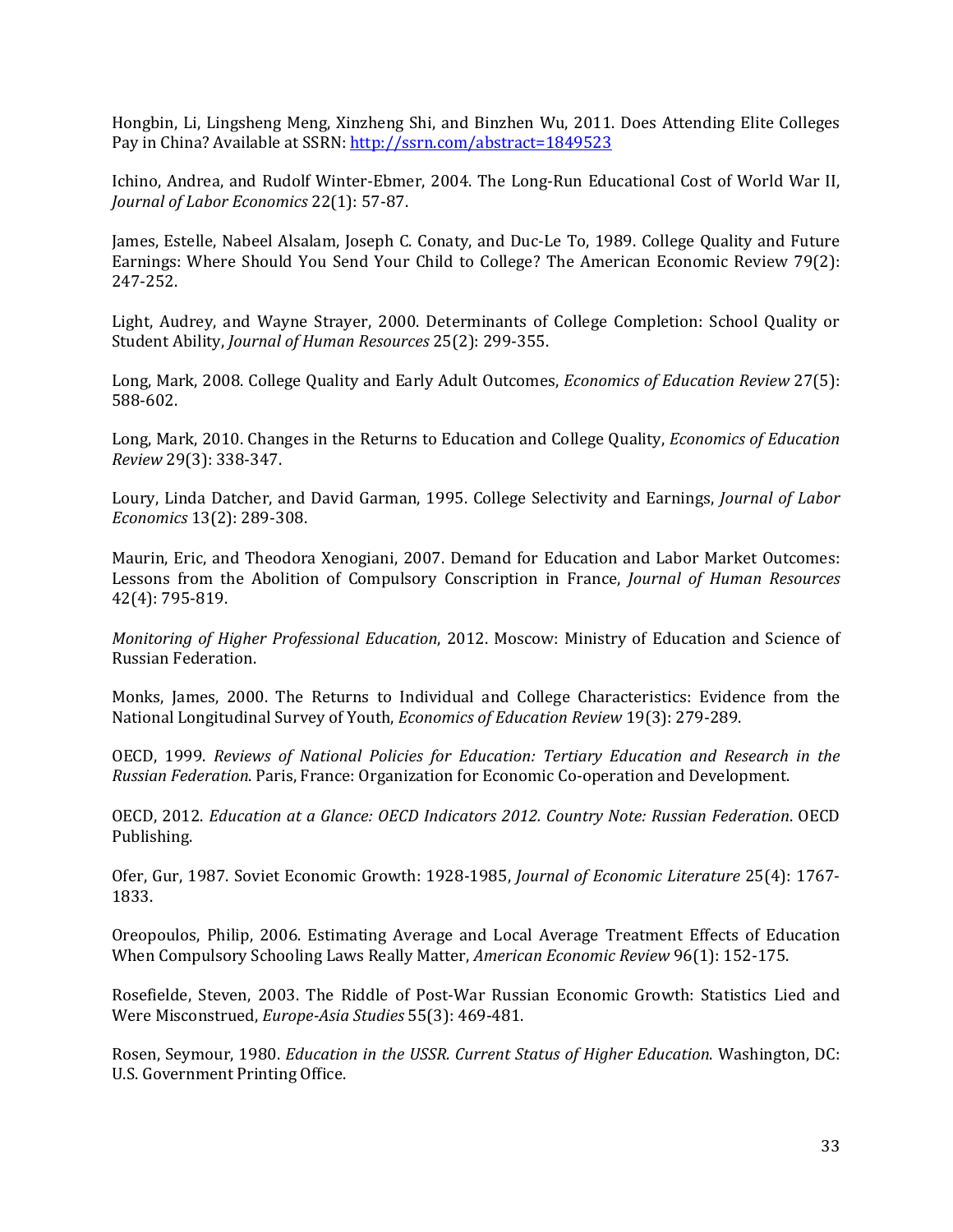Russian Census, 2010. Moscow: Goskomstat. 

Russian State Standard Resolution, 1995. Available at http://base.consultant.ru/cons/cgi/online.cgi?req=doc;base=LAW;n=138471

Russian State Standard Resolution, 2003. Available at http://zakonprost.ru/content/base/part/744053/

Russian Statistical Yearbook, 2012. Moscow: Goskomstat.

Schultz, Theodore, 1975. The Value of the Ability to Deal with Disequilibria, *Journal of Economic Literature* 13(3): 827‐846. 

Solomon, Lewis, 1975. The Definition of College Quality and Its Impact on Earnings, *Exploration* in *Economics Research* 2: 537‐587. 

Soviet Law, 1943. "O razmerah i poryadke naznacheniya stipendiy v vysshih uchebnyh zavedeniyah i tehnikumah i ob osvobozhdenii studentov ot prizyva v Krasnuyu Armiyu[On size and order of scholarships in higher educational institutions and technical schools and on exemption of students from recruiting in Red Army] September 15, 1943. Available at http://istmat.info/node/20313.

Soviet Law, 1958. "Ob ukreplenii svyazi shkoly s zhizhn'yu i o dal'neyshem razvitii sistemy narodnogo obrazovaniya v SSSR" [On strengthening the relationship between the school and life and on further development of the system of public education in the USSR], December 24, 1958. Available at http://www.libussr.ru/doc\_ussr/usr\_5337.htm.

Soviet Law, 1964. "O povyshenii zarabotnov platy rabotnikov prosvescheniya, zdravoohraneniya, zhilischno-kommunal'nogo hozyaystva, torgovli i obschestvennogo pitaniya i drugih otrasley narodnogo hozyaystva, neposredstvenno obsluzhivayuschih naselenie" [On the increase of wages of employees in education, health care, housing and communal services, trade and public catering and other service sectors of the national economy], July 15, 1964. Available at http://www.libussr.ru/doc\_ussr/usr\_6110.htm.

Soviet Law, 1967. "O vseobschey voinskoy obyazannosti" [On compulsory military service], October 12, 1967. Available at http://www.libussr.ru/doc\_ussr/usr\_6676.htm.

Soviet Law, 1974. "O narodnom obrazovanii" [On public education], August 2, 1974. Available at http://www.consultant.ru/online/base/?req=doc;base=ESU;n=2054 

Soviet Law, 1989. "O predostavlenii otsrochki ot prizyva na deystvitel'nuyu voennuyu sluzhbu studentam dnevnyh (ochnyh) vysshyh uchebnyh zavedeniy i uchaschimsya dnevnyh (ochnyh) srednih spetsial'nyh uchebnyh zavedeniy, srokah i poryadke prohozhdeniya voinskoy sluzhby litsami, imeyushchimi vysshee obrazovanie" [On the granting of deferment from active duty to students of day-time higher education institutions and students of day-time secondary professional schools, terms and procedure of military service for individuals with higher education], March 31, 1989. Available at http://www.libussr.ru/doc\_ussr/usr\_15534.htm.

UNESCO, 2009. *Global Education Digest 2009. Comparing Education Statistics Across the World,* Montreal, Canada: UNESCO Institute for Statistics.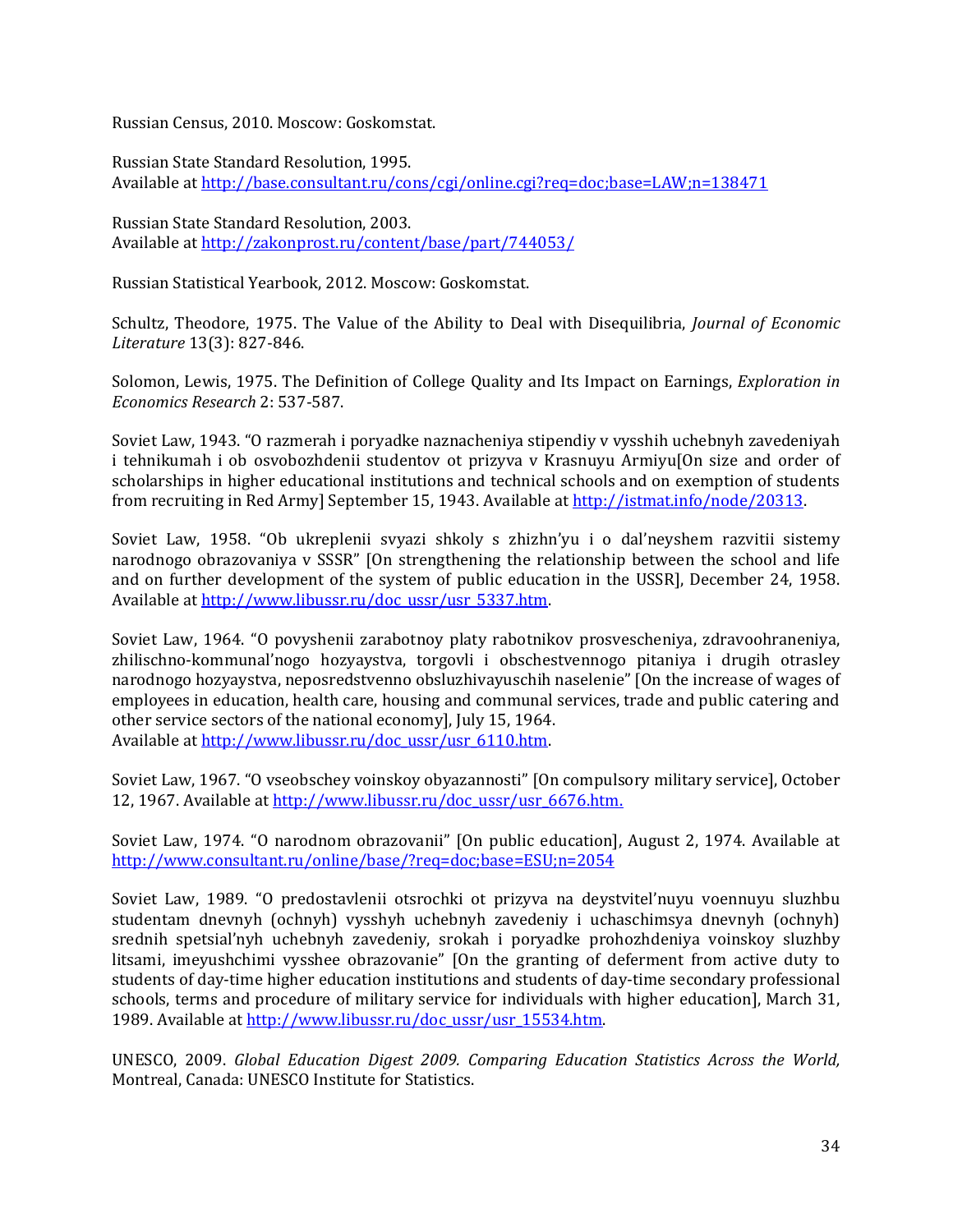USSR Census, 1989. Moscow: Goskomstat.

Wooldridge, Jeffrey, 2002. *Econometric Analysis of Cross‐Section and Panel Data*, Cambridge, MA: MIT Press.

Wooldridge, Jeffrey, 2007. Inverse Probability Weighted Estimation for General Missing Data Problems, *Journal of Econometrics* 141(2): 1281-1301.

Zhang, Liang, 2005. *Does Quality Pay? Benefits of Attending a High‐Cost, Prestigious College*. New York: Routledge.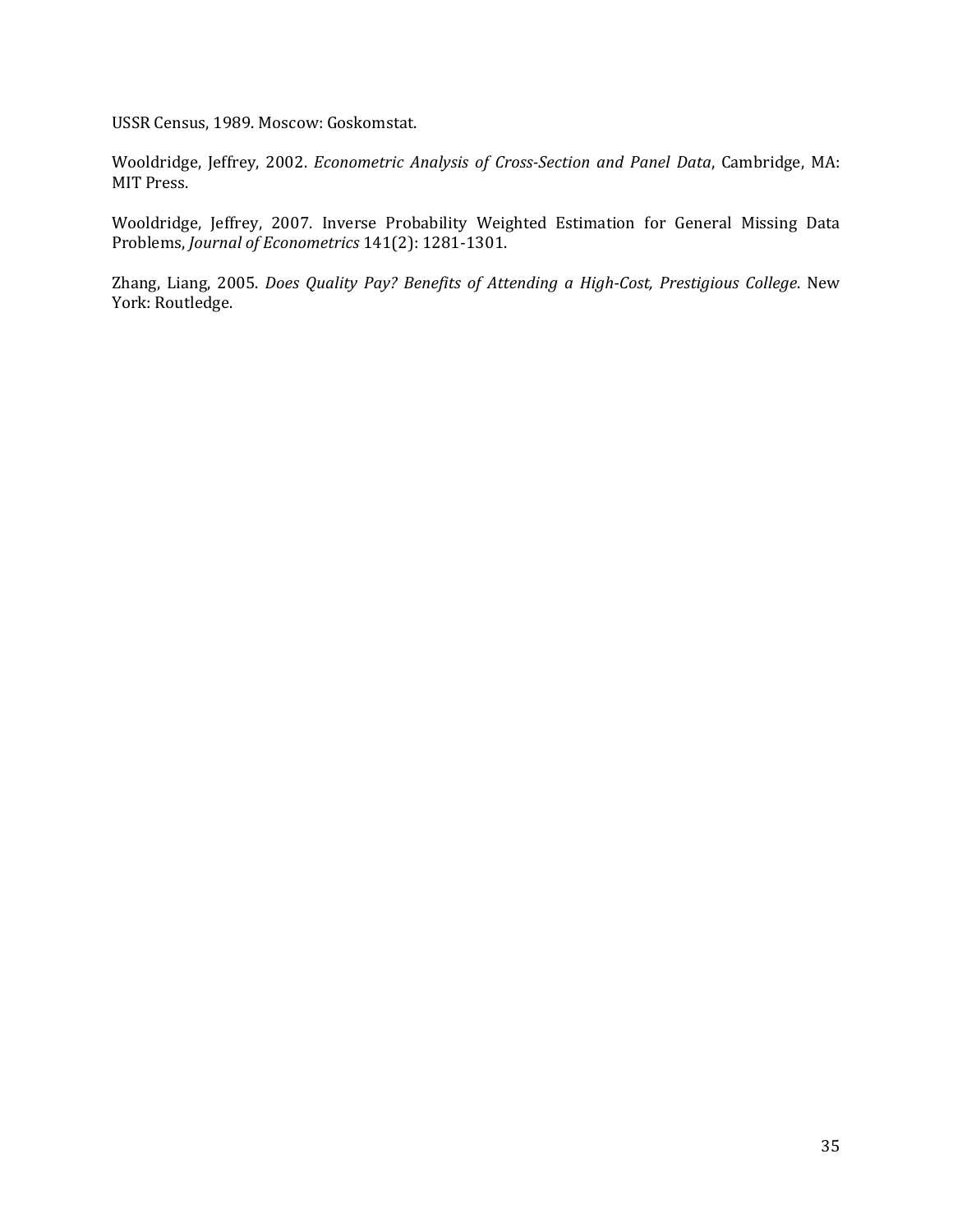

**Figure 1: Enrollment Rates in Tertiary Education: International Comparison**

**Notes:** This figure displays enrollment rates in tertiary education (ISCED 5 and 6) in Russia and selected countries and world regions. Panel A also shows the scatterplot of enrollment rates in world's 50 most populous countries as well as the world's average trend (green line) from 1970 to 2010. Panel B shows enrollment trends in selected world regions from 1990 to 2010. EU=European Union; ECA=Eastern Europe and Central Asia; LAC=Latin America and Caribbean. Tertiary education includes both higher education institutions such as universities and post-secondary schools such as community colleges in U.S. and secondary professional schools (*technicums*) in Russia. Enrollment rates are expressed as a percentage of the total population of the five-year age group following on from secondary school leaving.

**Source:** World Bank Education Statistics.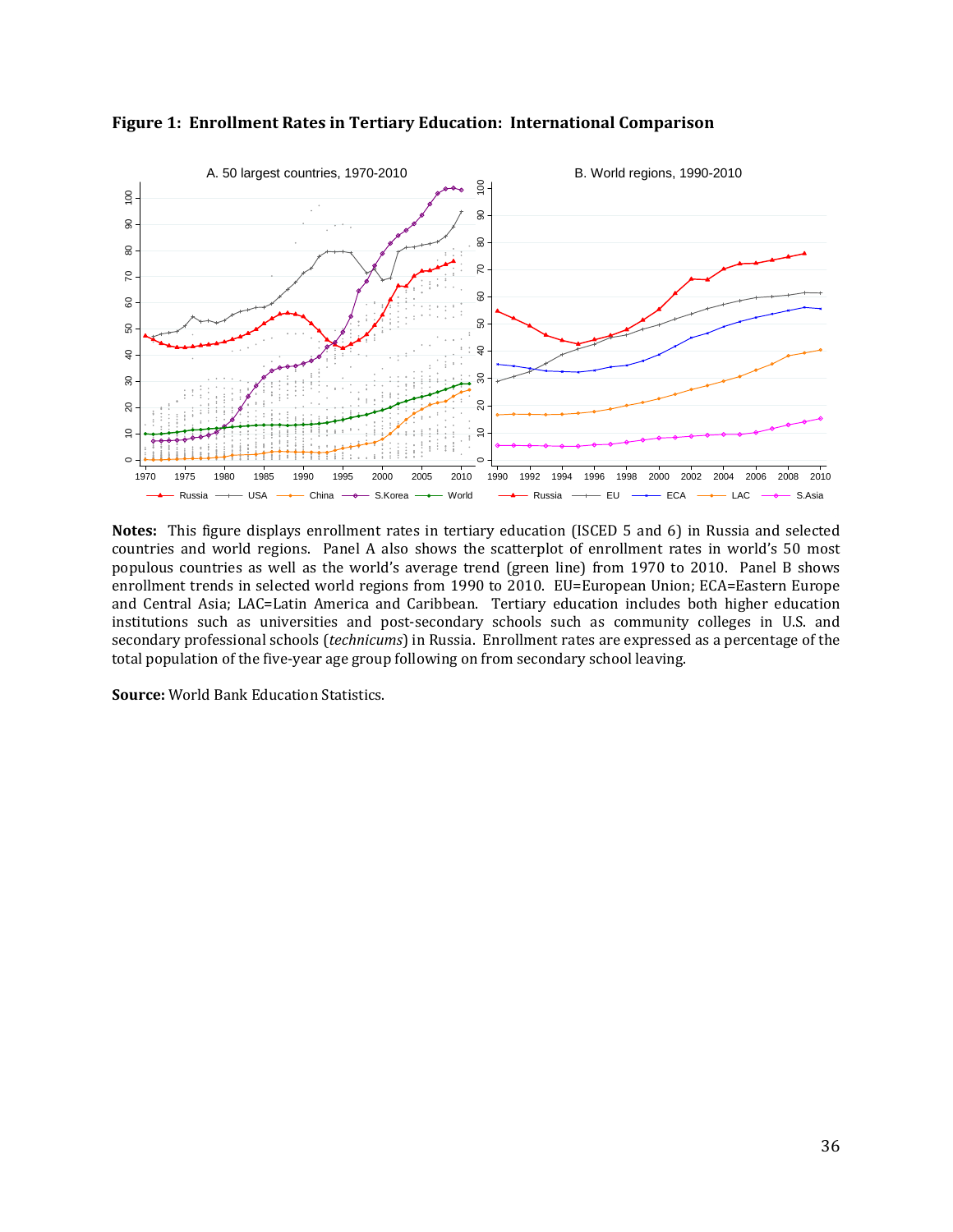

**Figure 2: Expansion of Higher Education in Russia**

Notes: HPE stands for higher professional education, which is part of tertiary education. Panel A depicts the average region-cohort enrollment rate in higher education. The enrollment rate is calculated as the number of students in HPE institutions divided by the college age population 18-22 in a given year and region. The regional mean is calculated across 79 Russian regions and presented with the 95 percent confidence interval. The regional mean (red line) deviates from the country mean (blue line) due to less populated regions having lower enrollment rates. Panel B reports the total number of students in public and private HPE institutions and the size of college age population  $(18-22)$ . The spike in enrollment in the 1960s is associated with a sharp drop in the size of college age cohort, while an increase in enrollment in the 2000s is mainly caused by the increasing number of students.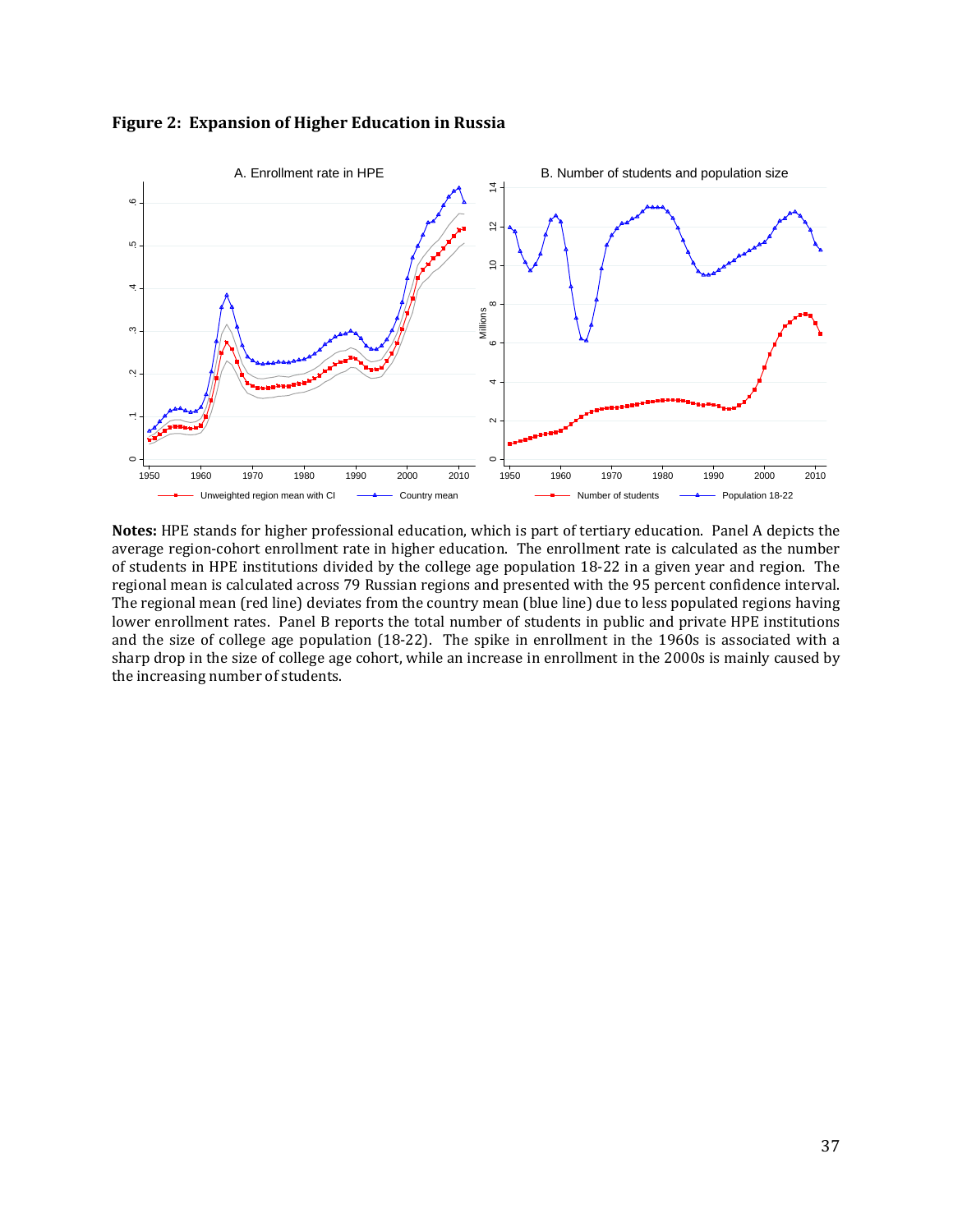



**Notes:** Panel A depicts the number of students in full-time and part-time programs broken down by the type of financing (budget vs. tuition) at public universities in Russia in 1950-2008. Part-time programs include evening and correspondence programs. The tuition was charged in 1940-1956. Panel B reports the share of students in private universities. CI is a 95 percent confidence interval around regional mean. The difference between national and regional averages is due to regions with higher number of students having a higher share of students in private universities (e.g., Moscow).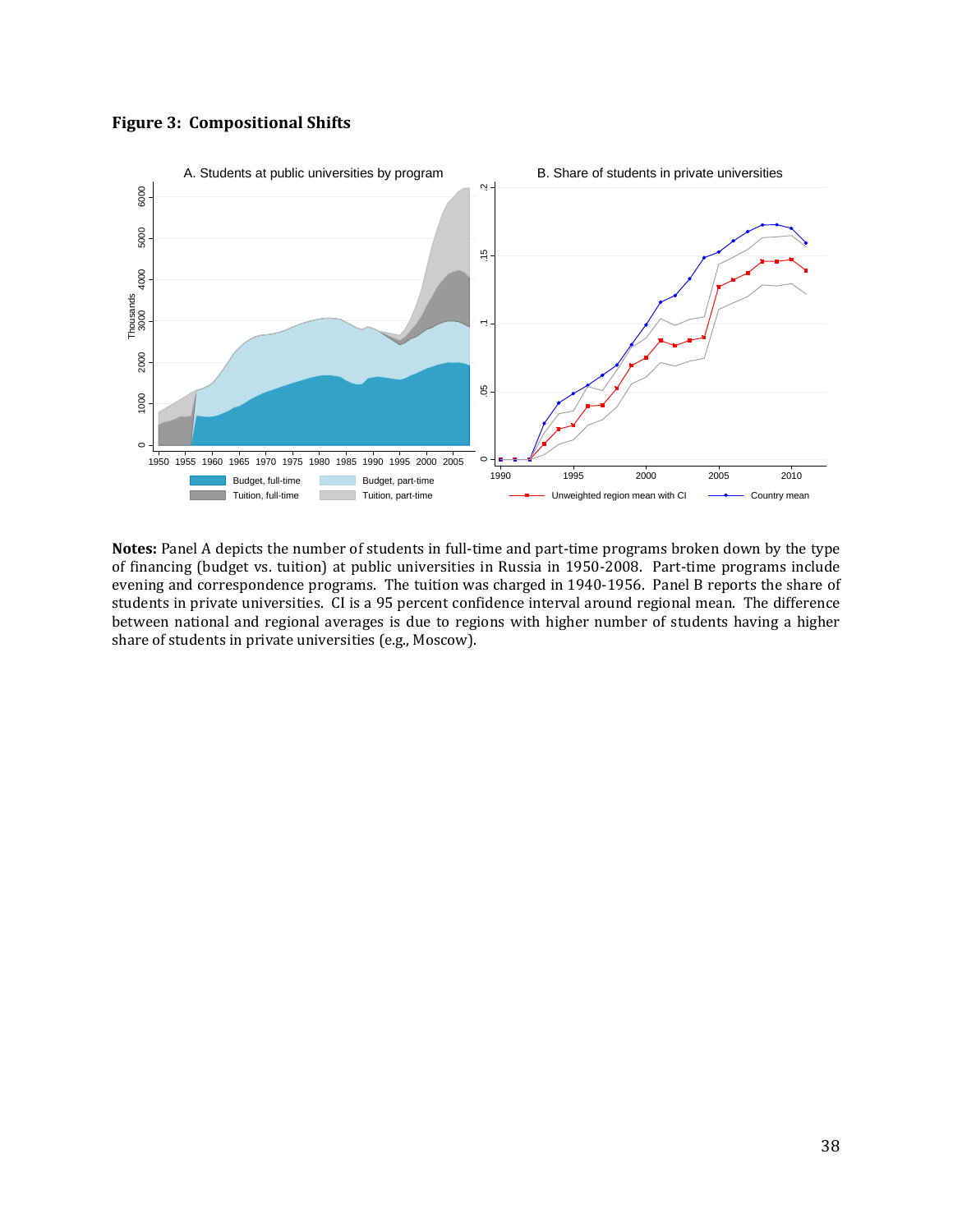



**Notes:** In Panel A, the wage ratio is the ratio of wages of manual workers to wages of non-manual workers. The wage ratio is calculated for the industrial sector (manufacturing  $+$  mining  $+$  electricity  $+$  selected industrial services) in 1950-2004 and for the manufacturing firms only in 2004-2011. In Panel B, returns to higher education are calculated from the OLS regression of the log of monthly earnings at primary job on college degree, gender, age, age squared, place of birth, a dummy for Russian nationality, and 7 federal districts. Estimation is performed for each year separately using the sample of adults (25 to 55 years old). Reported are the estimated coefficients on college degree and the overall trend fitted using non-parametric smoothing (lowess; bandwidth=0.4). Also shown is the 95% confidence interval computed using robust standard errors. The vertical lines demark 1991 as the breakup of USSR and 1999 as the year when the number of college graduates significantly exceeded the 1980s level.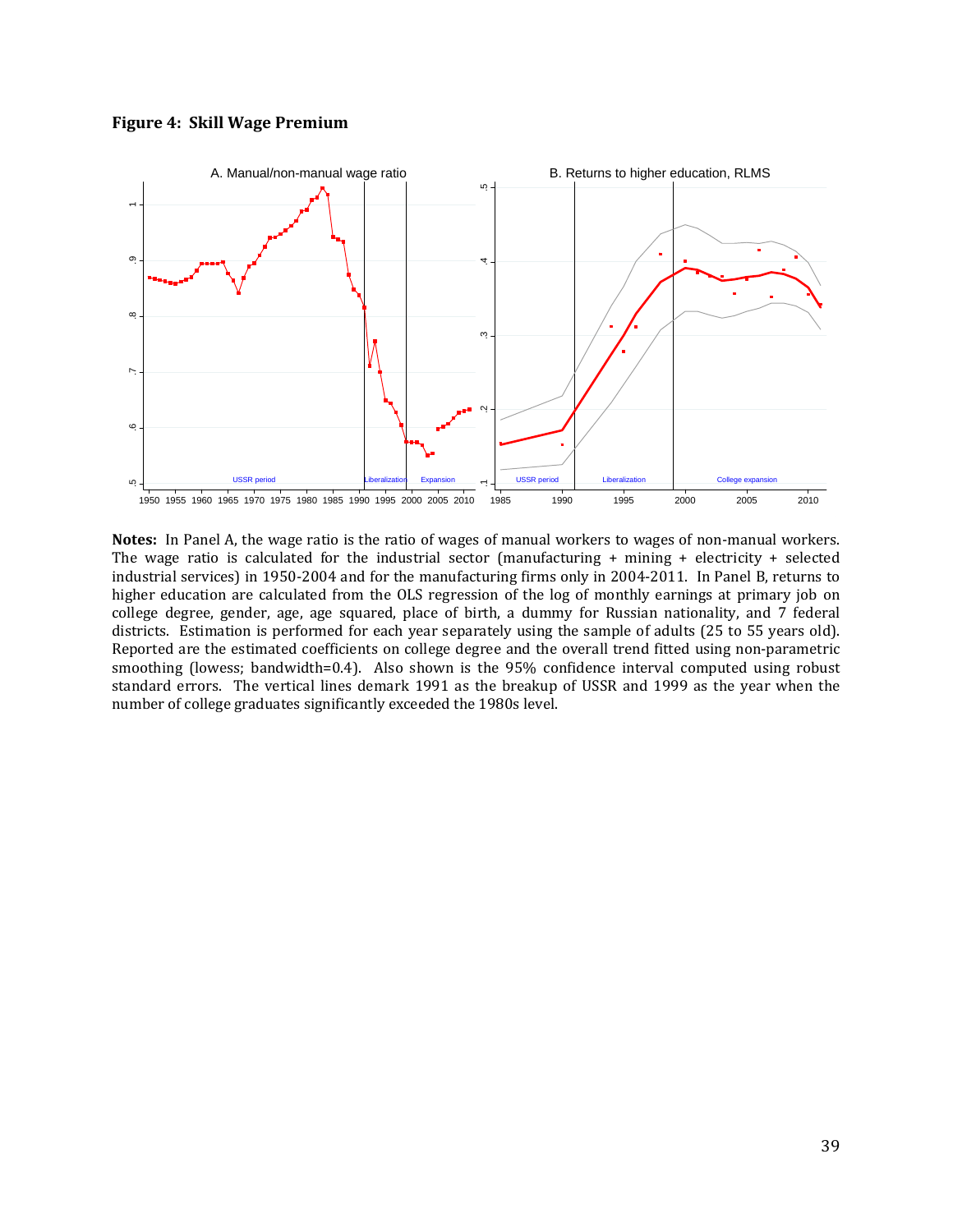



**Notes:** Each panel depicts one of the four elements of the aggregate index of student quality according to equation (4). Program A is a full-time budget program at public HPE institutions. Program B represents parttime and/or tuition programs at public and private HPE institutions. Panel A of Figure 5 reports the average regional test score, which is estimated based on observed region-cohort enrollment rates (see Appendix A2 for the details of calculations). Panel B depicts the share of students in program A. Panel C reports the deviation of university-major test scores from the regional score due to university characteristics by program. Panel D depicts the deviation of university-major test scores from the regional score due to different majors by program. The contributions of university characteristics and majors in Panels C and D are predicted based on estimates in Table 2 according to equation (3). All estimates in Figure 5 are obtained for the RLMS sample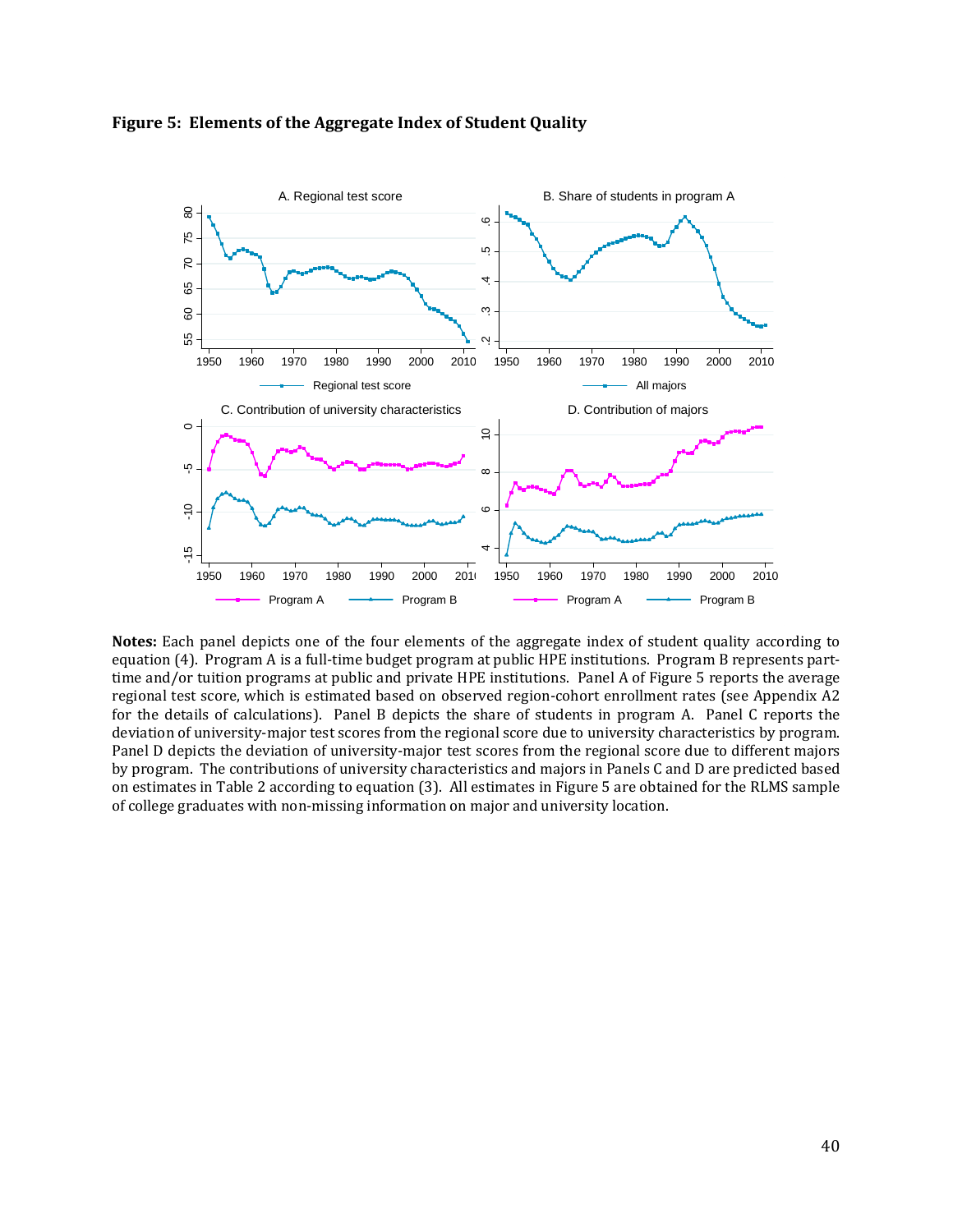



SQ1: mean=65.02, sd=8.59, min=40.84, max=105.92; SQ2: mean=56.78, sd=6.72, min=38.35, max=78.59.

**Notes:** The aggregate index of student quality, *SQ*1, is constructed according to equation (4) based on the four elements shown in Figure 5. Panel A depicts the kernel densities of  $SQ1$  for college graduates age 20-60 surveyed in 1995 and 2010. Panel B plots the kernel densities of *SQ*1 for the cohorts educated in 1981-1995 and 1996-2010 (surveyed in different years). All kernel densities are calculated using the Epanechnikov kernel with the optimal bandwidth. Panel C shows changes in the student quality measure  $\overline{SQ1}$  over time. Panel D reports trends in *SQ2*, which is a linear prediction of EGE test scores based on university characteristics, major and program of study using the estimates of column 3 and 4 in Table 2; it does not account for changes in the enrollment rate. All estimates in Figure 6 are obtained for the RLMS sample of college graduates with non-missing information on major and university location. Summary statistics on measures of quality: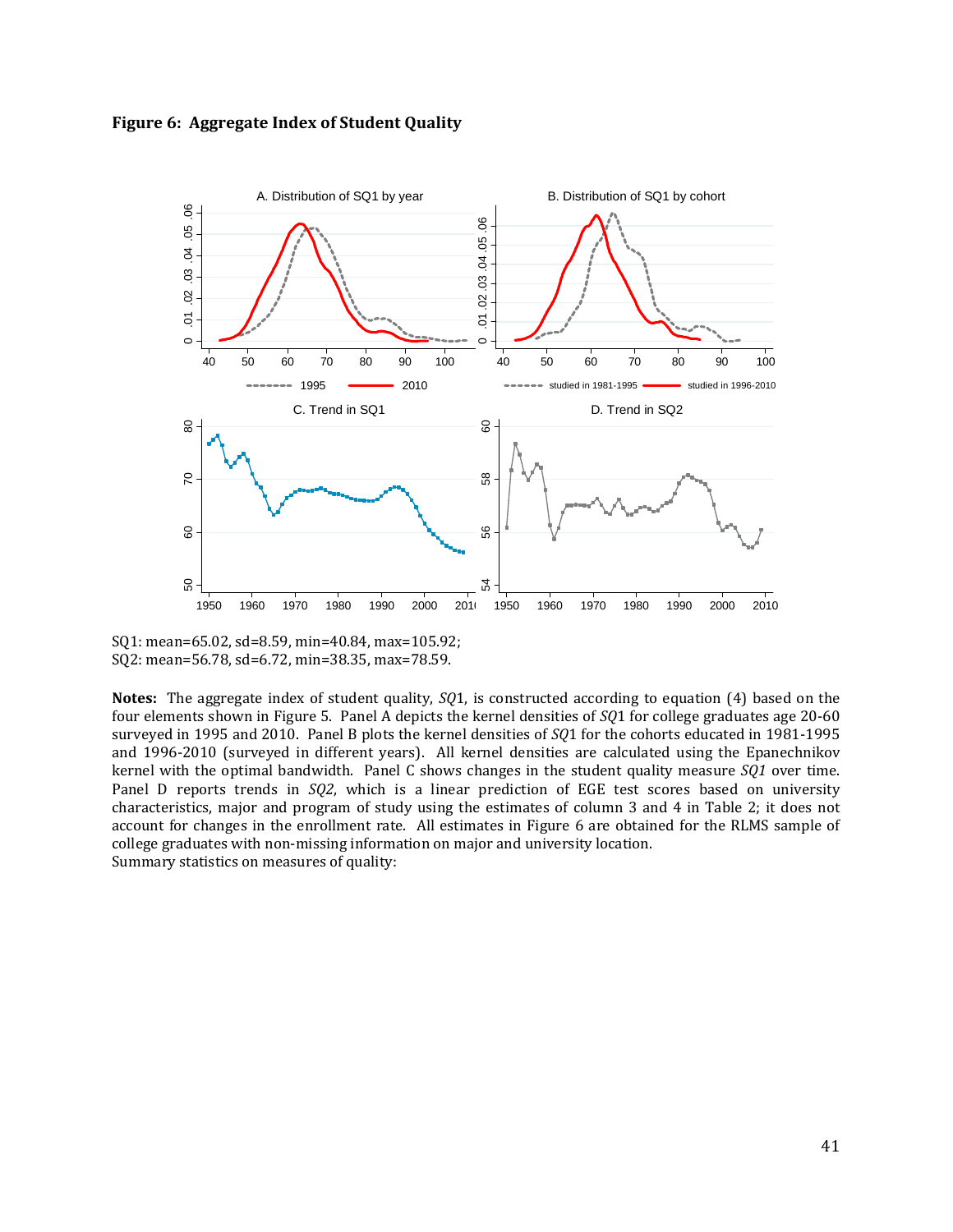



PCA4: mean=-7.10e-10, sd=1.21, min=-3.44, max=4.91; PCA7: mean=-8.47e-11, sd=1.41, min=-4.81, max=5.29.

**Notes:** PCA7 is the first principal component extracted from SQ1, tuition, the predicted share of foreign students, log of predicted educational space, log of predicted institutional revenue, wages in education, and faculty-student ratio. PCA4 is the first principal component extracted from *SQ1*, tuition, wages in education, and faculty-student ratio. Panel A depicts the kernel densities of *PCA7* for college graduates age 20-60 surveyed in 1995 and 2010. Panel B plots the kernel densities of *PCA7* for the cohorts educated in 1981-1995 and 1996-2010 (surveyed in different years). All kernel densities are calculated using the Epanechnikov kernel with the optimal bandwidth. Panel C shows changes in the first principal component *PCA7* over time. Panel D reports trends in *PCA74* All estimates in Figure 7 are obtained for the RLMS sample of college graduates with non-missing information on major and university location.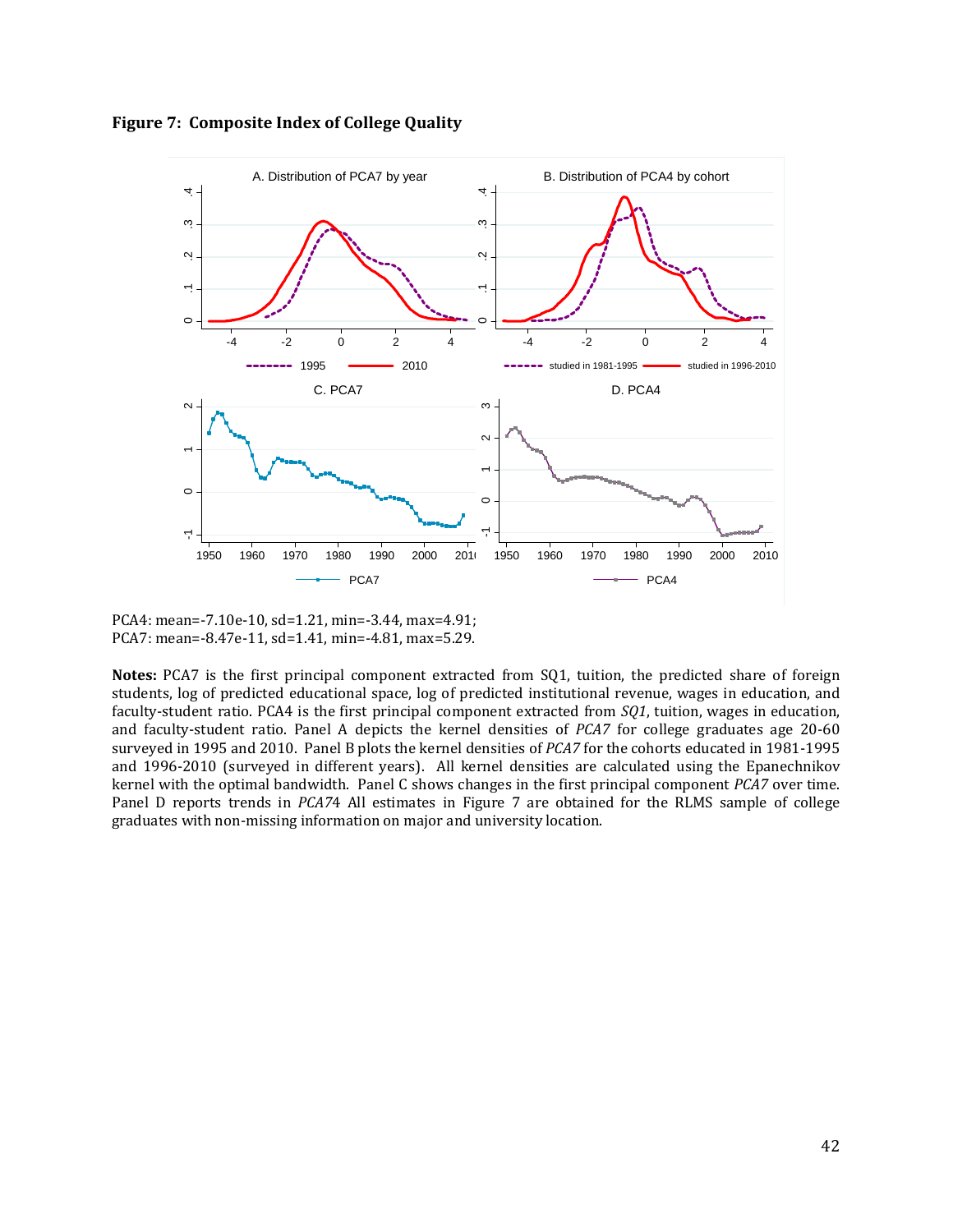# **Figure 8: Exclusion Restriction**



Notes: The figure depicts the length of required military service for all males and male students in Russia in 1950-2011. Both variables are used as an exclusion restriction in the selection model for college participation.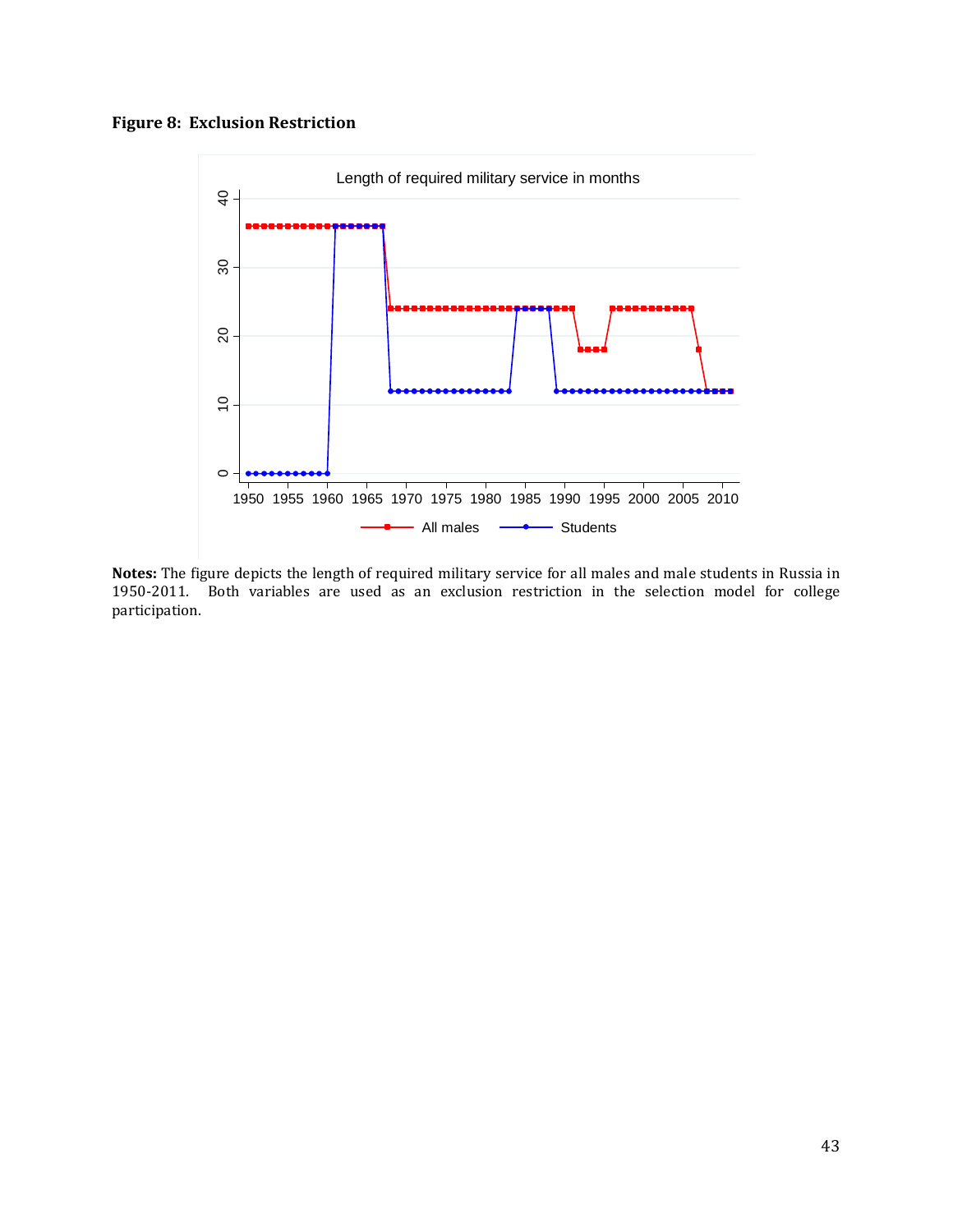# **Figure 9: Price Heterogeneity**

Figure 9 shows flattening the price-quality profiles based on OLS and mixed model.

**Figure 10: Decomposition** 

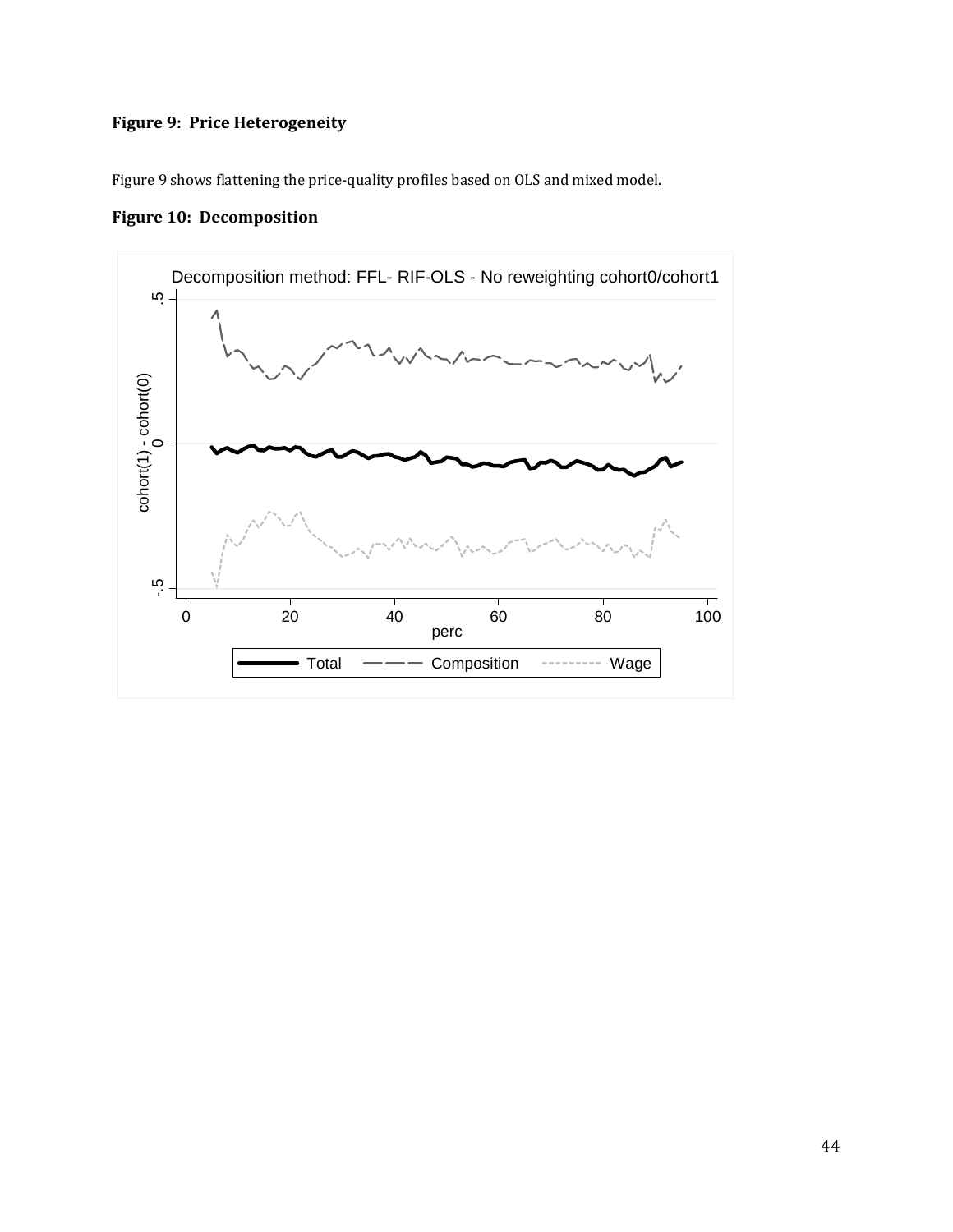|                                                              | 1995    | 2000                            | 2005    | 2010    | 1995-2011 |
|--------------------------------------------------------------|---------|---------------------------------|---------|---------|-----------|
|                                                              |         | All respondents ( $N=118,967$ ) |         |         |           |
| Female (share)                                               | 0.538   | 0.545                           | 0.549   | 0.549   | 0.548     |
| Age                                                          | 39.24   | 38.21                           | 38.42   | 38.87   | 38.64     |
|                                                              | (11.57) | (11.26)                         | (11.54) | (11.87) | (11.61)   |
| College graduates (share)                                    | 0.191   | 0.185                           | 0.209   | 0.255   | 0.219     |
| Years of schooling                                           | 11.65   | 11.90                           | 12.02   | 12.24   | 12.04     |
|                                                              | (2.54)  | (2.21)                          | (2.19)  | (2.21)  | (2.24)    |
| Wage (rubles), N=83,913                                      | 14.52   | 9.58                            | 19.05   | 26.56   | 20.37     |
|                                                              | (17.34) | (9.65)                          | (16.72) | (22.19) | (19.28)   |
|                                                              |         | College graduates (N=25,991)    |         |         |           |
| Female (share)                                               | 0.558   | 0.590                           | 0.613   | 0.627   | 0.612     |
| Age                                                          | 40.74   | 39.97                           | 39.18   | 38.16   | 39.04     |
|                                                              | (10.42) | (10.25)                         | (11.08) | (10.93) | (10.86)   |
| Years of schooling                                           | 15.15   | 15.09                           | 15.08   | 15.05   | 15.08     |
|                                                              | (0.656) | (0.532)                         | (0.507) | (0.417) | (0.497)   |
| Wage (rubles), N=21,518                                      | 19.64   | 13.15                           | 25.58   | 35.03   | 28.22     |
|                                                              | (22.44) | (12.67)                         | (20.41) | (26.99) | (24.75)   |
| College graduates with university characteristics (N=21,520) |         |                                 |         |         |           |
| Female (share)                                               | 0.666   | 0.631                           | 0.611   | 0.626   | 0.630     |
| Age                                                          | 40.86   | 40.45                           | 39.21   | 38.13   | 39.11     |
|                                                              | (10.16) | (10.17)                         | (11.05) | (10.92) | (10.82)   |
| Years of schooling                                           | 15.08   | 15.07                           | 15.08   | 15.06   | 15.07     |
|                                                              | (0.510) | (.472)                          | (0.501) | (0.421) | (0.468)   |
| Wage (rubles); N=18,042                                      | 16.02   | 11.86                           | 25.67   | 34.86   | 28.60     |
|                                                              | (16.86) | (10.11)                         | (20.45) | (26.39) | (24.67)   |
| Selected majors                                              |         |                                 |         |         |           |
| <b>Economics and business</b>                                | 10.93   | 11.24                           | 17.32   | 21.26   | 17.50     |
| Health care                                                  | 9.74    | 8.70                            | 5.68    | 4.82    | 5.85      |
| Pedagogy                                                     | 5.77    | 6.16                            | 5.54    | 4.67    | (5.37)    |
| Machine building                                             | 5.96    | 5.76                            | 5.20    | 5.01    | 5.14      |
| Law                                                          | 2.58    | 3.08                            | 5.54    | 6.34    | 5.33      |
| Private universities (share)                                 | 0.002   | 0.005                           | 0.036   | 0.074   | 0.044     |
| Local branches (share)                                       | 0.089   | 0.097                           | 0.117   | 0.151   | 0.124     |
| Non-central cities (share)                                   | 0.111   | 0.112                           | 0.115   | 0.162   | 0.134     |
| Selected types of university                                 |         |                                 |         |         |           |
| Humanities                                                   | 2.78    | 2.81                            | 4.79    | 6.15    | 4.86      |
| Classical                                                    | 17.30   | 20.21                           | 17.52   | 16.43   | 17.70     |
| Medical                                                      | 9.54    | 8.17                            | 5.48    | 4.57    | 5.56      |
| Pedagogy                                                     | 16.10   | 18.34                           | 15.33   | 15.74   | 16.17     |
| Economic                                                     | 7.36    | 6.96                            | 10.20   | 11.98   | 10.16     |
| Engineering                                                  | 30.02   | 27.44                           | 29.91   | 28.29   | 28.71     |
| Law                                                          | 1.59    | 1.87                            | 2.19    | 2.43    | 2.26      |

**Notes:** The sample consists of individuals aged 20-60. All figures in the table represent sample means. Estimation sample includes individuals with non-missing values of explanatory variables. The sample composition is unweighted.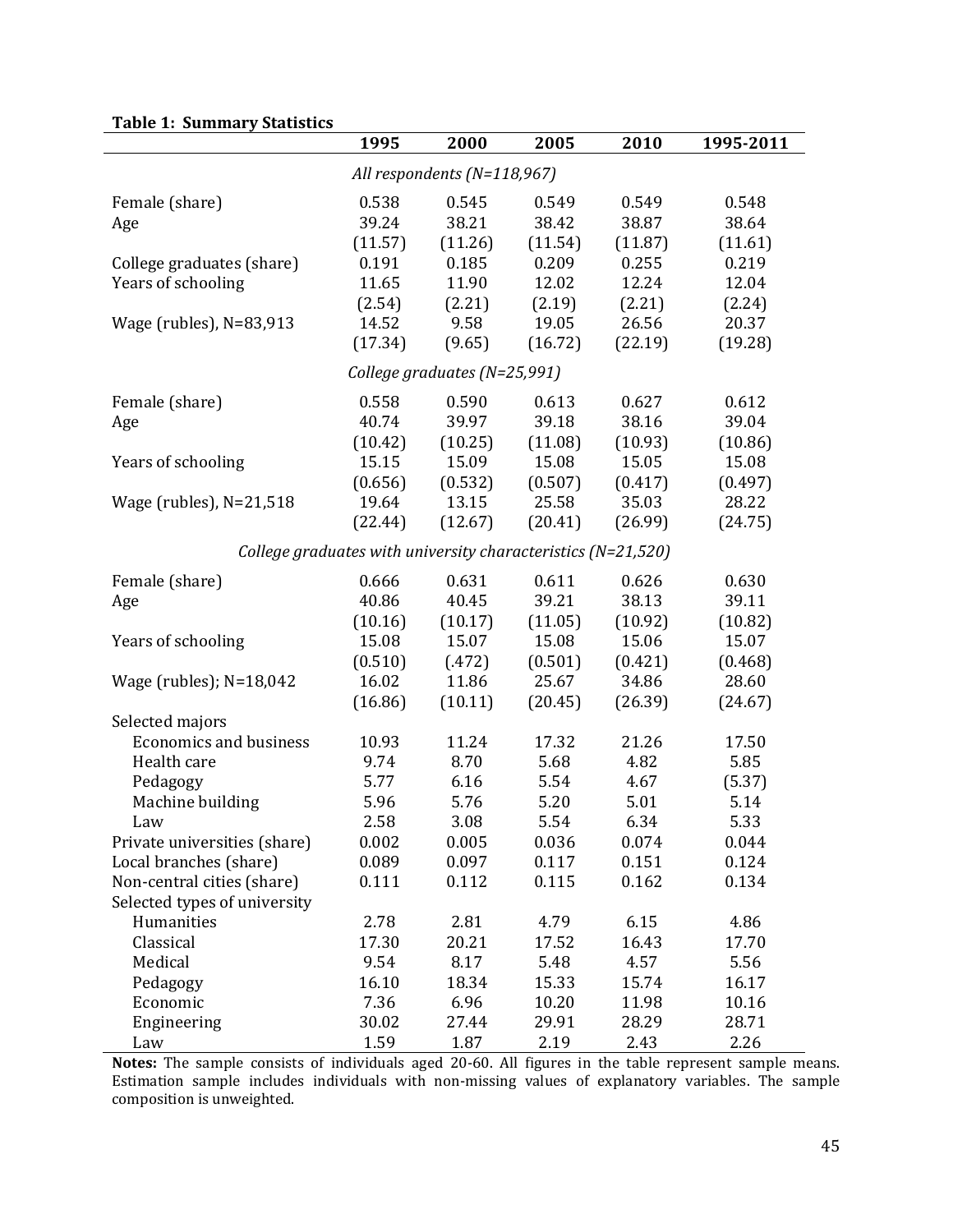|                                                                  | Mean    | <b>Deviation</b> |                  | <b>Average EGE</b> |                  |
|------------------------------------------------------------------|---------|------------------|------------------|--------------------|------------------|
|                                                                  | (SD)    | Program A        | <b>Program B</b> | Program A          | <b>Program B</b> |
| Public university                                                | 0.984   |                  | 3.838***         |                    | 3.851***         |
|                                                                  | (0.124) |                  | (0.423)          |                    | (0.423)          |
|                                                                  |         |                  |                  |                    |                  |
| Location type (omitted: Moscow city)<br>Central city-main campus | 0.685   | $-1.044$         | $-2.162***$      | $-0.789$           | $-1.972***$      |
|                                                                  | (0.464) | (0.731)          | (0.666)          | (0.719)            | (0.646)          |
| Central city-branch                                              | 0.036   | $-1.222$         | $-1.534*$        | $-1.087$           | $-1.458*$        |
|                                                                  | (0.187) | (0.875)          | (0.800)          | (0.862)            | (0.781)          |
| Small city-main campus                                           | 0.097   | $-4.993***$      | $-4.337***$      | $-4.718***$        | $-4.162***$      |
|                                                                  | (0.297) | (0.733)          | (0.688)          | (0.721)            | (0.668)          |
| Small city-branch                                                | 0.053   | $-4.409***$      | $-4.264***$      | $-4.305***$        | $-4.225***$      |
|                                                                  | (0.224) | (0.757)          | (0.674)          | (0.741)            | (0.652)          |
| University has branches                                          | 0.651   | $0.617***$       | $-0.024$         | $0.591***$         | $-0.017$         |
|                                                                  | (0.476) | (0.143)          | (0.163)          | (0.143)            | (0.162)          |
|                                                                  |         |                  |                  |                    |                  |
| Founding date (omitted: founded after 2000)                      |         |                  |                  |                    |                  |
| Before 1917                                                      | 0.157   | 5.807***         | 2.953***         | $5.757***$         | 2.798***         |
|                                                                  | (0.364) | (0.480)          | (0.499)          | (0.483)            | (0.496)          |
| 1918-1930                                                        | 0.216   | 4.322***         | $2.314***$       | $4.321***$         | 2.182***         |
|                                                                  | (0.411) | (0.465)          | (0.479)          | (0.468)            | (0.476)          |
| 1931-1950                                                        | 0.225   | 4.499***         | $2.423***$       | 4.485***           | 2.334***         |
|                                                                  | (0.417) | (0.466)          | (0.479)          | (0.469)            | (0.476)          |
| 1951-1960                                                        | 0.128   | 4.114***         | 1.926***         | 4.087***           | 1.864***         |
|                                                                  | (0.335) | (0.463)          | (0.478)          | (0.466)            | (0.475)          |
| 1961-1970                                                        | 0.059   | 3.252***         | 1.738***         | $3.161***$         | $1.632***$       |
|                                                                  | (0.237) | (0.497)          | (0.503)          | (0.498)            | (0.499)          |
| 1971-1980                                                        | 0.056   | 3.564***         | $1.711***$       | $3.515***$         | $1.616***$       |
|                                                                  | (0.230) | (0.495)          | (0.511)          | (0.499)            | (0.507)          |
| 1981-1990                                                        | 0.018   | 0.814            | 0.282            | 0.773              | 0.295            |
|                                                                  | (0.133) | (0.643)          | (0.664)          | (0.644)            | (0.660)          |
| 1991-2000                                                        | 0.120   | $1.611***$       | 1.758***         | $1.650***$         | $1.761***$       |
|                                                                  | (0.325) | (0.460)          | (0.457)          | (0.463)            | (0.454)          |
| University specialty (omitted: agriculture)                      |         |                  |                  |                    |                  |
| Architecture                                                     | 0.021   | 0.530            | 1.367***         | 0.533              | 1.252***         |
|                                                                  | (0.145) | (0.391)          | (0.352)          | (0.388)            | (0.346)          |
| Humanities                                                       | 0.050   | 2.408***         | 2.214***         | 2.488***           | 2.149***         |
|                                                                  | (0.218) | (0.367)          | (0.331)          | (0.367)            | (0.331)          |
| Classical                                                        | 0.342   | 4.293***         | 3.082***         | $4.300***$         | $3.003***$       |
|                                                                  | (0.474) | (0.233)          | (0.208)          | (0.232)            | (0.208)          |
| Medicine                                                         | 0.017   | $2.223***$       | $3.437***$       | $2.270***$         | $3.270***$       |
|                                                                  | (0.130) | (0.504)          | (0.501)          | (0.500)            | (0.501)          |
| Pedagogy                                                         | 0.082   | $0.632**$        | $0.495**$        | $0.688**$          | $0.523**$        |
|                                                                  | (0.275) | (0.281)          | (0.264)          | (0.280)            | (0.264)          |
| Economy                                                          | 0.085   | 4.544***         | $3.631***$       | 4.637***           | 3.486***         |
|                                                                  | (0.280) | (0.311)          | (0.299)          | (0.310)            | (0.298)          |
| Engineering                                                      | 0.308   | 2.983***         | 1.393***         | 3.027***           | 1.279***         |

# **Table 2: Determinants of EGE, 2010‐2012**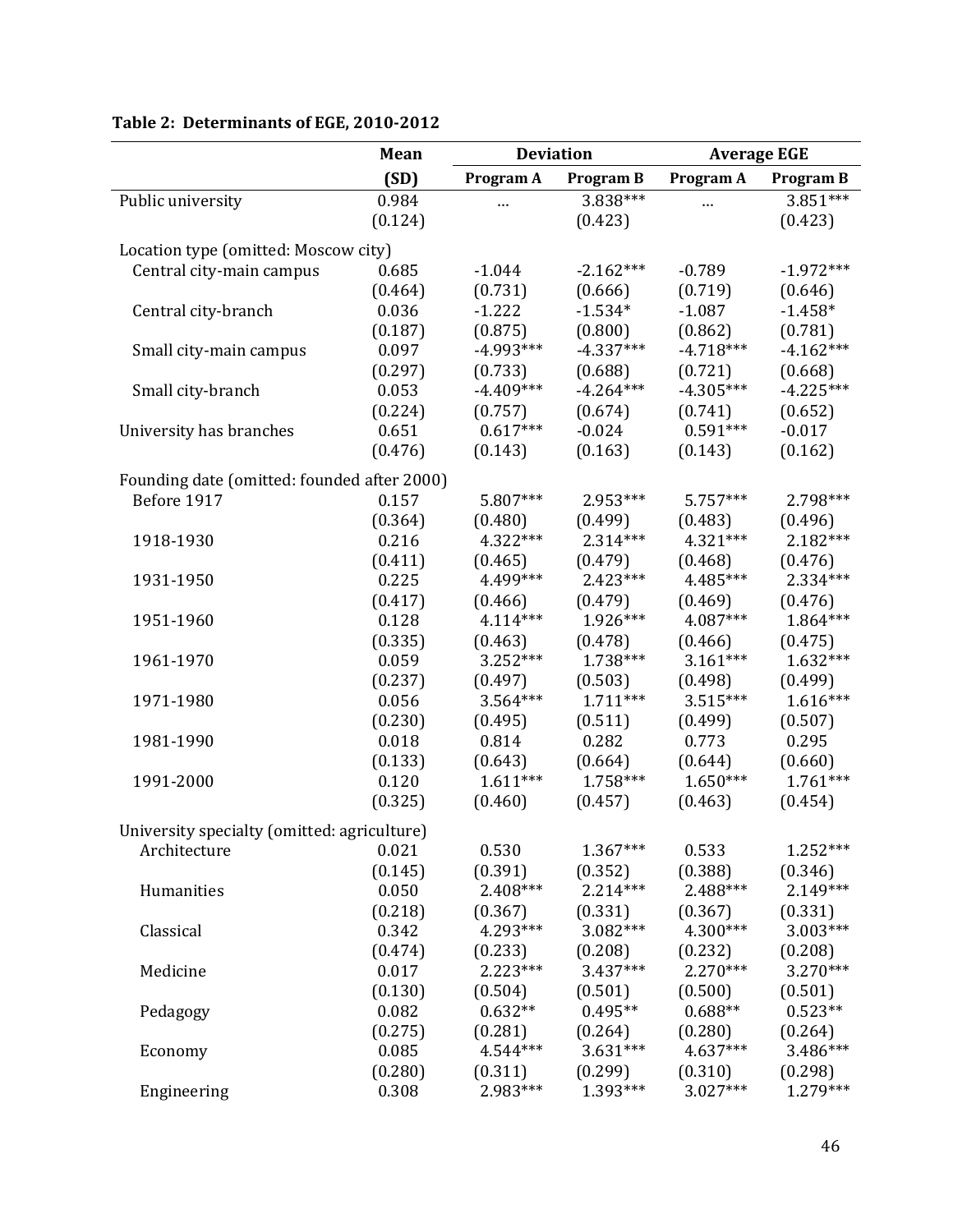| (0.461)                        | (0.228)    | (0.203)     | (0.228)    | (0.203)    |
|--------------------------------|------------|-------------|------------|------------|
| 0.018                          | $4.249***$ | $3.295***$  | $4.417***$ | $3.186***$ |
| (0.134)                        | (0.629)    | (0.477)     | (0.624)    | (0.476)    |
| 0.003                          | $6.073***$ | 4.088***    | $6.046***$ | 3.890***   |
| (0.057)                        | (0.984)    | (0.700)     | (1.019)    | (0.700)    |
| 0.002                          | $1.800**$  | 1.241       | 1.898**    | 0.928      |
| (0.052)                        | (0.980)    | (1.931)     | (0.935)    | (1.849)    |
|                                | $-1.304**$ | $-8.992***$ | 50.447***  | 43.014***  |
|                                | (0.547)    | (0.804)     | (0.548)    | (0.802)    |
|                                | Yes        | Yes         | Yes        | Yes        |
| University region (78 dummies) | Yes        | Yes         | Yes        | Yes        |
|                                | Yes        | <b>Yes</b>  | <b>Yes</b> | Yes        |
| 27,171                         | 17,408     | 9,649       | 17,411     | 9,652      |
|                                | 0.715      | 0.681       | 0.616      | 0.510      |
|                                |            |             |            |            |

Notes: Estimation sample includes universities with non-missing variables. Robust standard errors are in parentheses.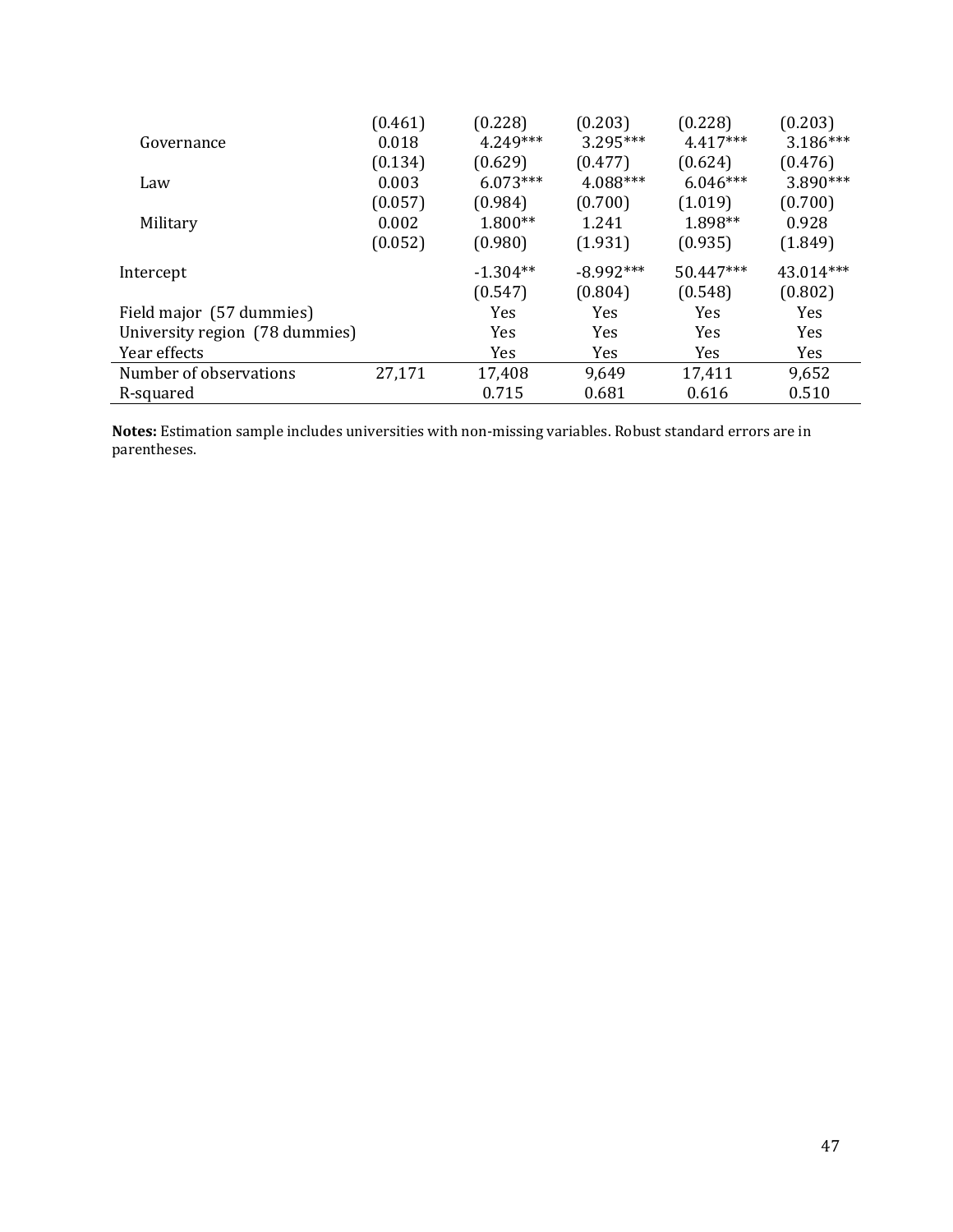|                  | <b>Factor</b> # | <b>Eigenvalue</b> | <b>Proportion</b> |
|------------------|-----------------|-------------------|-------------------|
| PCA 4            |                 |                   |                   |
|                  | 1               | 1.477             | 0.369             |
|                  | 2               | 1.164             | 0.291             |
|                  | 3               | 0.869             | 0.217             |
|                  | 4               | 0.488             | 0.122             |
| PCA <sub>7</sub> |                 |                   |                   |
|                  | 1               | 2.008             | 0.286             |
|                  | 2               | 1.395             | 0.199             |
|                  | 3               | 1.143             | 0.163             |
|                  | 4               | 0.995             | 0.142             |
|                  | 5               | 0.575             | 0.082             |
|                  | 6               | 0.476             | 0.068             |
|                  | 7               | 0.405             | 0.057             |

**Table 3: Principal Component Analysis** 

Notes: (a) PCA4 is constructed based on four different measures of quality. An aggregate index of student quality  $(SQ1)$  is computed according to equation  $(4)$ . A proxy for tuition  $(SQ2)$  is predicted based on the estimates presented in Table 2. A ratio of wages in education to average wages in the economy is a countrylevel average by year. A faculty-student ratio in HPE is calculated as the number of faculty in HPE divided by the total number of students at public universities in a given year. (b) PCA7 is constructed based on seven different measures of quality, four measures of quality used in PCA4 and three additional measures. Share of foreign students is predicted based on the estimates in Table S1. Log of instructional space per student in square meters is predicted based on the estimates in Table S1. Revenue per faculty in thousand rubles is predicted based on the estimates in Table S1.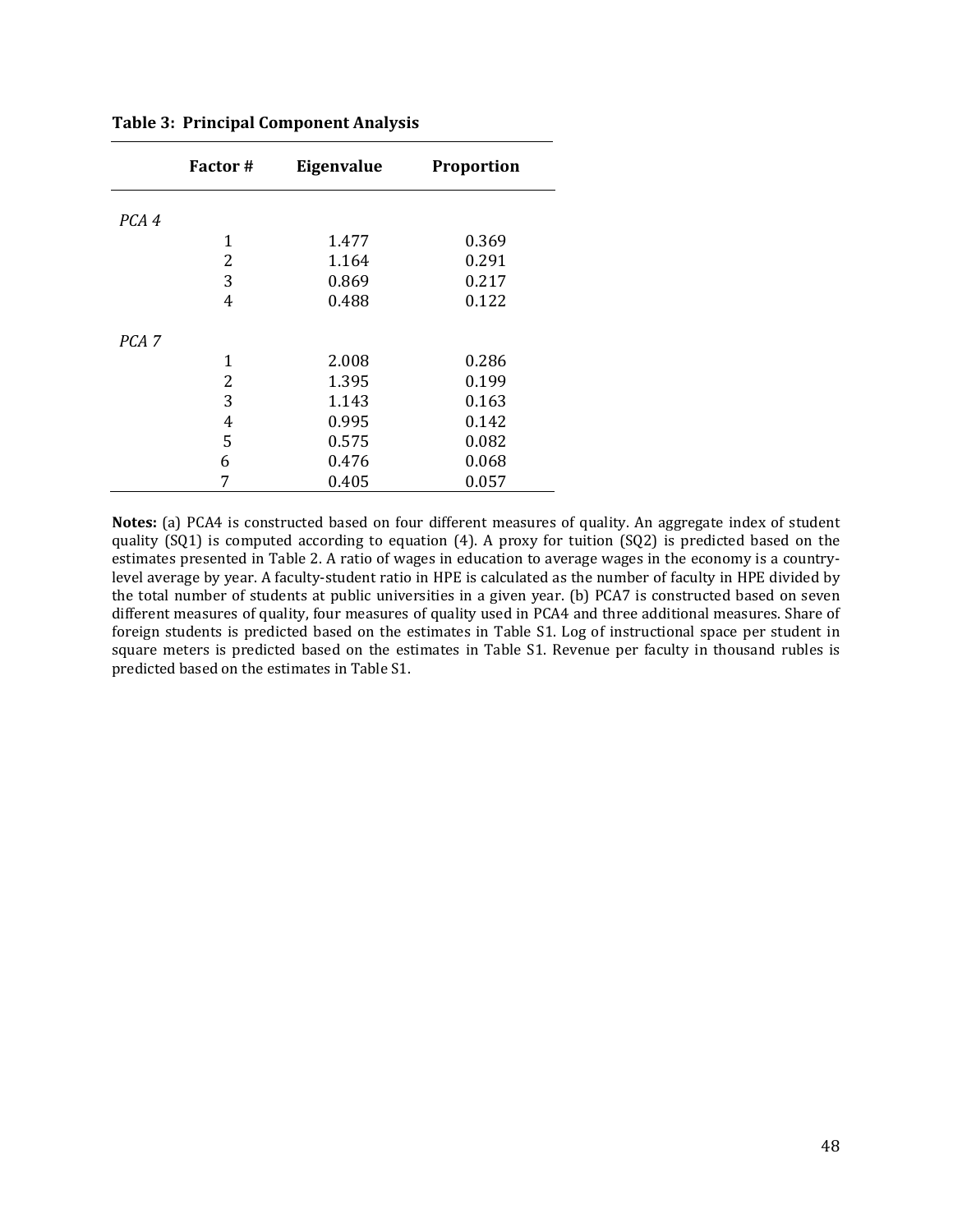|                         | <b>OLS</b>             | Heckman<br>Probit      | Heckman<br>Main        | IPW1                   | Probit<br>for IPW2 | IPW <sub>2</sub>       |
|-------------------------|------------------------|------------------------|------------------------|------------------------|--------------------|------------------------|
|                         |                        |                        |                        |                        |                    |                        |
| SQ1                     | $0.004***$             |                        | Panel A<br>$0.005***$  | $0.005***$             |                    | $0.006***$             |
|                         |                        |                        |                        |                        |                    |                        |
| Female                  | (0.001)<br>$-0.285***$ | $2.176***$             | (0.001)<br>$-0.272***$ | (0.000)<br>$-0.268***$ | $1.777***$         | (0.000)<br>$-0.264***$ |
|                         |                        |                        |                        |                        |                    |                        |
|                         | (0.010)<br>$0.029***$  | (0.116)<br>$-0.124***$ | (0.010)<br>$0.027***$  | (0.009)<br>$0.026***$  | (0.120)            | (0.009)<br>$0.025***$  |
| Experience              |                        |                        |                        |                        | $-0.089***$        |                        |
|                         | (0.002)                | (0.005)                | (0.002)                | (0.001)                | (0.005)            | (0.001)                |
| Experience squared      | $-0.080***$            | $0.113***$             | $-0.083***$            | $-0.071***$            | $0.043***$         | $-0.071***$            |
|                         | (0.004)                | (0.008)                | (0.004)                | (0.004)                | (0.008)            | (0.004)                |
| Urban                   | $0.324***$             | $0.486***$             | $0.351***$             | $0.304***$             | $0.400***$         | $0.300***$             |
|                         | (0.014)                | (0.037)                | (0.014)                | (0.011)                | (0.036)            | (0.011)                |
| Log of entry size       | $-0.051*$              | $-1.672***$            | $-0.131***$            | $-0.052$               | $-1.493***$        | $-0.087$               |
|                         | (0.026)                | (0.056)                | (0.029)                | (0.029)                | (0.054)            | (0.029)                |
| Wage ratio              |                        | 2.975***               |                        |                        | 2.542***           |                        |
|                         |                        | (0.151)                |                        |                        | (0.159)            |                        |
| Cohort competition      |                        | $-0.298***$            |                        |                        | $-0.316***$        |                        |
|                         |                        | (0.093)                |                        |                        | (0.099)            |                        |
| Army service - all      |                        | $-0.012***$            |                        |                        | $-0.012***$        |                        |
|                         |                        | (0.003)                |                        |                        | (0.003)            |                        |
| Army service-students   |                        | $0.087***$             |                        |                        | $0.073***$         |                        |
|                         |                        | (0.005)                |                        |                        | (0.005)            |                        |
| F-test for excl. restr. |                        |                        |                        |                        |                    |                        |
| District effects        | Yes                    | Yes                    | Yes                    | Yes                    | Yes                | Yes                    |
| Year effect             | Yes                    | Yes                    | Yes                    | Yes                    | Yes                | Yes                    |
| N of observations       | 18,034                 | 83,577                 | 18,034                 | 18,034                 | 118,403            | 17,996                 |
| R-squared               | 0.378                  |                        | 0.378                  | 0.400                  |                    | 0.411                  |
|                         |                        |                        | Panel B                |                        |                    |                        |
| SQ1                     | $0.066***$             |                        | $0.067***$             | $0.056***$             |                    | $0.052***$             |
|                         |                        |                        |                        |                        |                    |                        |
|                         | (0.006)                |                        | (0.008)                | (0.006)                |                    | (0.006)                |
| SQ1 squared             | $-0.045***$            |                        | $-0.045***$            | $-0.037***$            |                    | $-0.033***$            |
|                         | (0.005)                |                        | (0.006)                | (0.004)                |                    | (0.004)                |

| Table 4: Estimates of the Returns to College Quality: OLS, Heckman, and IPW |  |  |  |
|-----------------------------------------------------------------------------|--|--|--|
|                                                                             |  |  |  |

Notes: Exclusion restrictions are (1) ratio of average wages of manual workers to average wages of nonmanual workers in the economy at age 17, (2) a dummy variable for "high" and "low" competition for a university slot  $(= 1$  for cohorts born between September 1942 and August 1945;  $= -1$  for cohorts born between September 1946 and August 1948; = 0 otherwise), (3) length of mandatory service in the army for men at age 17, (4) length of mandatory service in the army for college students at age 17. Bootstrapped standard errors are in parentheses.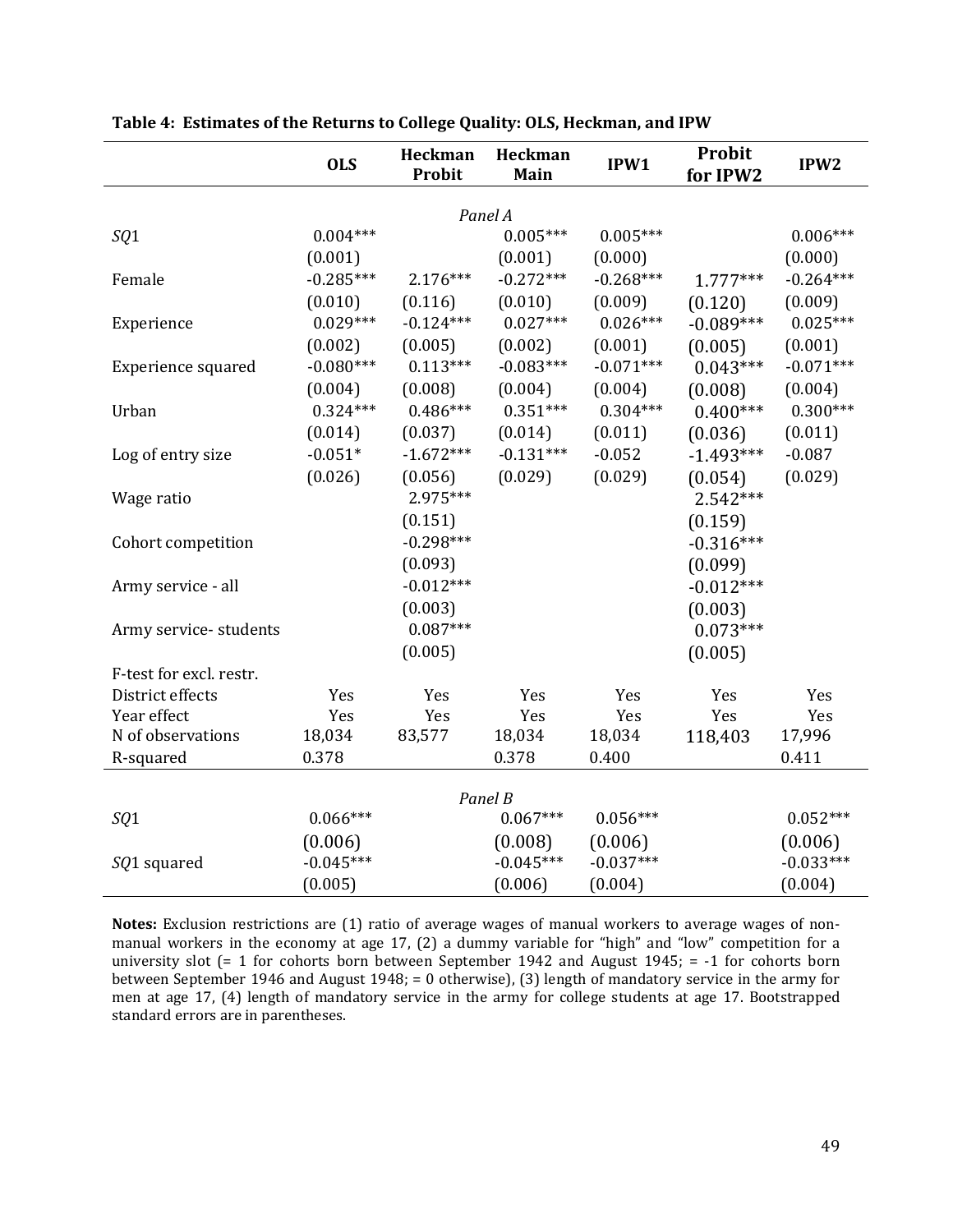|                     | <b>Baseline</b> |                  |                  | <b>Extended</b> |                  |                  |  |
|---------------------|-----------------|------------------|------------------|-----------------|------------------|------------------|--|
|                     | All             | <b>Before</b>    | <b>During</b>    | All             | <b>Before</b>    | <b>During</b>    |  |
|                     |                 | <b>Expansion</b> | <b>Expansion</b> |                 | <b>Expansion</b> | <b>Expansion</b> |  |
|                     |                 |                  |                  |                 |                  |                  |  |
| SQ1                 | $0.052***$      | $0.135***$       | $0.104***$       | $0.080***$      | $0.160***$       | $0.105***$       |  |
|                     | (0.006)         | (0.016)          | (0.014)          | (0.008)         | (0.018)          | (0.016)          |  |
| SQ1 squared         | $-0.033**$      | $-0.095***$      | $-0.077***$      | $-0.054**$      | $-0.110***$      | $-0.078***$      |  |
|                     | (0.004)         | (0.011)          | (0.011)          | (0.005)         | (0.013)          | (0.012)          |  |
|                     |                 |                  |                  |                 |                  |                  |  |
| SQ2                 | $0.104***$      | $0.123***$       | $0.151***$       | $0.125***$      | $0.161***$       | $0.176***$       |  |
|                     | (0.007)         | (0.015)          | (0.018)          | (0.009)         | (0.018)          | (0.021)          |  |
| <i>SQ</i> 2 squared | $-0.081***$     | $-0.099***$      | $-0.121***$      | $-0.098***$     | $-0.129***$      | $-0.144***$      |  |
|                     | (0.006)         | (0.013)          | (0.016)          | (0.007)         | (0.015)          | (0.018)          |  |
|                     |                 |                  |                  |                 |                  |                  |  |
| PC4                 | $0.102***$      | $0.091***$       | $0.065***$       | $0.111***$      | $0.106***$       | $0.066***$       |  |
|                     | (0.005)         | (0.012)          | (0.013)          | (0.006)         | (0.013)          | (0.015)          |  |
| PC4 squared         | $-1.694**$      | $-4.668***$      | $-3.169**$       | $-1.910**$      | $-5.590***$      | $-3.261**$       |  |
|                     | (0.291)         | (0.873)          | (0.678)          | (0.329)         | (0.955)          | (0.757)          |  |
|                     |                 |                  |                  |                 |                  |                  |  |
| PC7                 | $0.064***$      | $0.057***$       | $0.100***$       | $0.076***$      | $0.062***$       | $0.115***$       |  |
|                     | (0.004)         | (0.009)          | (0.008)          | (0.004)         | (0.010)          | (0.009)          |  |
| <i>PC7</i> squared  | $-0.924*$       | $-2.084**$       | 0.703            | $-0.775$        | $-2.957***$      | $1.716**$        |  |
|                     | (0.212)         | (0.510)          | (0.384)          | (0.223)         | (0.569)          | (0.426)          |  |

**Table 5: Returns to College Quality Before and After Expansion**

**Notes:** Specification of IPW2 is the same as in Table 4. "Before expansion" is estimation for a cohort of individuals who graduated from college in 1986-1998. "During expansion" is estimation for a cohort of individuals who graduated from college in 1999-2011. Extended specification includes parents' education among the covariates. Bootstrapped standard errors are in parentheses.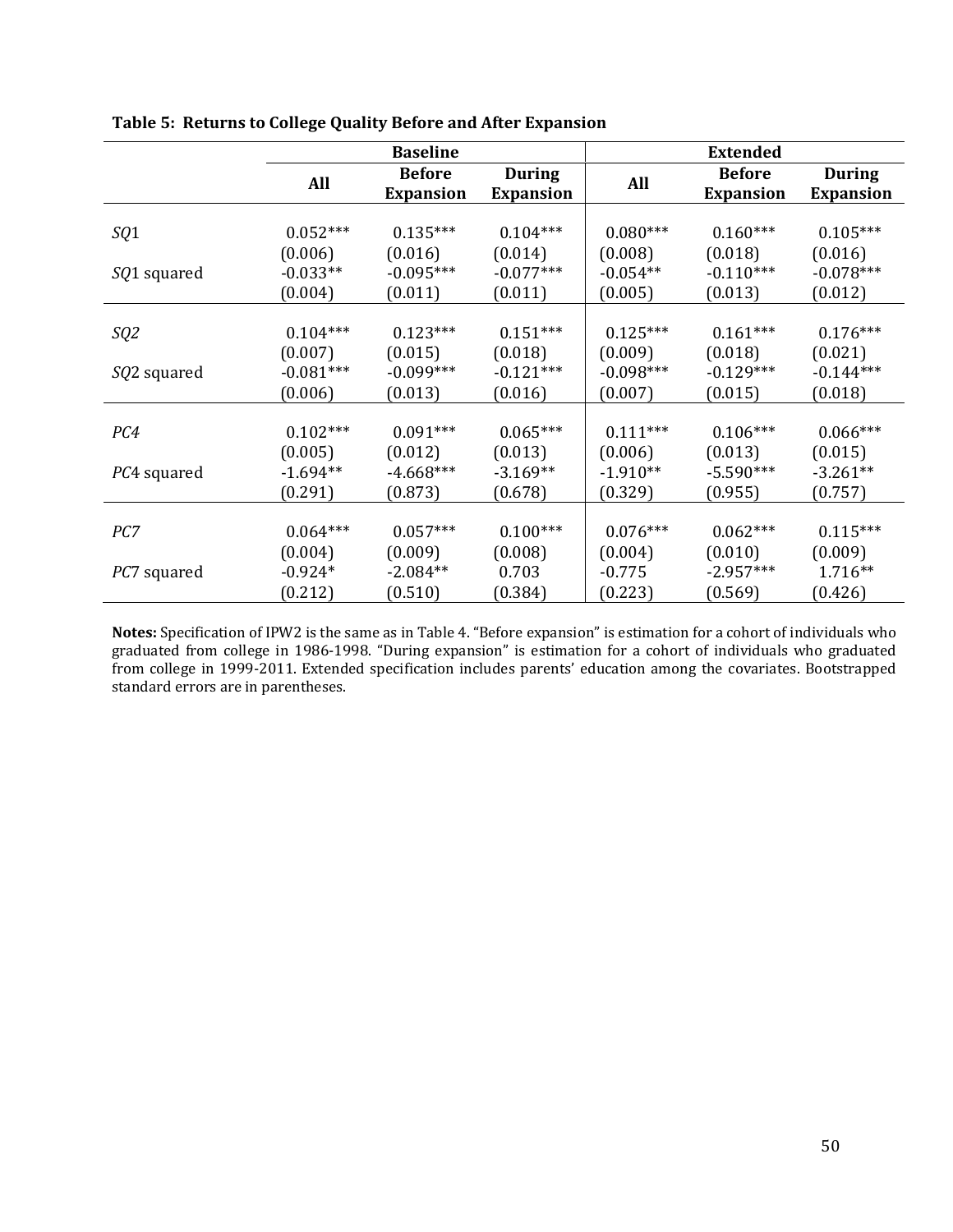## **Table 6: Expanded list of covariates**

- Soviet vs. market
- Baseline vs. extended

#### **Table 7: Panel mixed model**

|                   | SQ1         | SQ <sub>2</sub> | PCA4        | PCA7        |
|-------------------|-------------|-----------------|-------------|-------------|
| Quality           | $0.005***$  | $0.009***$      | $0.091***$  | $0.069***$  |
|                   | (0.001)     | (0.001)         | (0.009)     | (0.007)     |
| Female            | $-0.291***$ | $-0.303***$     | $-0.298***$ | $-0.273***$ |
|                   | (0.016)     | (0.016)         | (0.015)     | (0.015)     |
| Experience        | $0.030***$  | $0.031***$      | $0.027***$  | $0.028***$  |
|                   | (0.002)     | (0.002)         | (0.002)     | (0.002)     |
| Experience        | $-0.085***$ | $-0.086***$     | $-0.084***$ | $-0.085***$ |
| Squared           | (0.005)     | (0.005)         | (0.005)     | (0.005)     |
| Urban             | $0.334***$  | $0.327***$      | $0.310***$  | $0.302***$  |
|                   | (0.024)     | (0.024)         | (0.024)     | (0.024)     |
| Log of entry size | $-0.076*$   | $-0.104***$     | $-0.087**$  | $-0.117***$ |
|                   | (0.039)     | (0.037)         | (0.036)     | (0.036)     |
| District effects  | Yes         | Yes             | Yes         | Yes         |
| Year effects      | Yes         | Yes             | Yes         | Yes         |
| N of observations | 18,034      | 18,034          | 18,034      | 18,034      |

Report covariances.

### **Table 8: OLS regression of returns to quality on college enrollment**

| Enrollment        | $0.412***$  |
|-------------------|-------------|
|                   | (0.143)     |
| Cohort            | $0.052***$  |
|                   | (0.012)     |
| Period            | $0.035***$  |
|                   | (0.008)     |
| Constant          | $-0.331***$ |
|                   | (0.038)     |
| N of observations | 170         |
| R squared         | 0.428       |
|                   |             |

Notes: Enrollment is actual enrollment in higher education at age 17; cohort=1 if 17-year old in 1950-1959, =2 if 17-year old in 1960-1969, =3 if 17-year old in 1970-1979, =4 if 17-year old in 1980-1989, =5 if 17-year old in 1990-1999, =6 if 17-year old in 2000-2010; period=1 if observed in the labor market in the 1985-1990, =2 of observed in the labor market in the 1995-1998,=3 if observed in the labor market in the 2000-2010.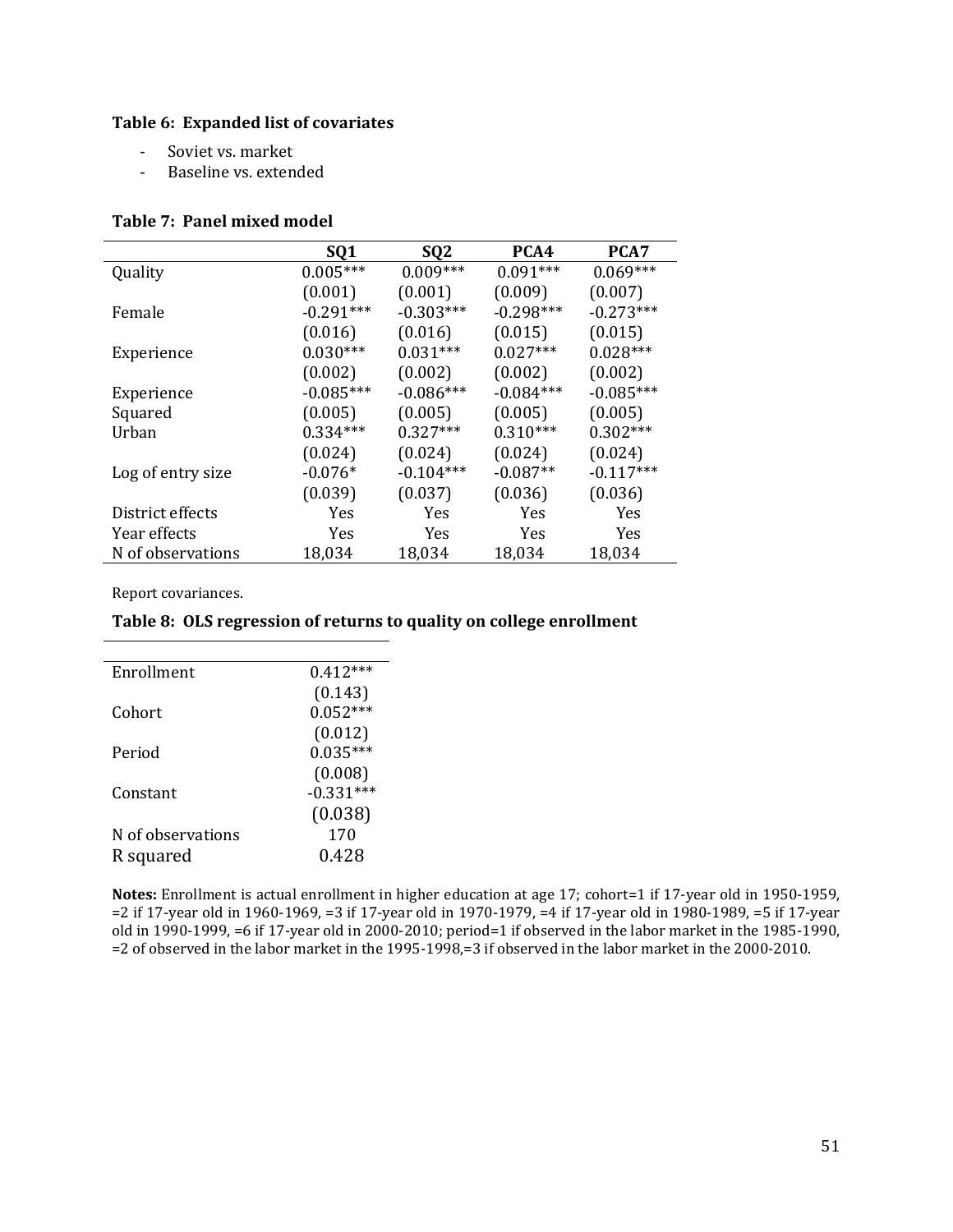|  | <b>Appendix A1: Description of Variables</b> |  |
|--|----------------------------------------------|--|
|  |                                              |  |

|  | Variable name |  |  |  |
|--|---------------|--|--|--|
|  |               |  |  |  |

### **Variable name Definition and sources**

### *A. Individual‐Level Variables*

*General notes:*

| The source for all individual-level variables is RLMS |  |
|-------------------------------------------------------|--|
|-------------------------------------------------------|--|

2. Estimation sample covers 1995-1996, 1998, 2000-2011 time periods; variables are available for all years, unless noted  $otherwise$ *3. The sample is restricted to individuals aged 20‐60 at the time of the survey.*

| Female                         | $=1$ if female                                                                                                                                                                                                                                                                                                                  |  |  |
|--------------------------------|---------------------------------------------------------------------------------------------------------------------------------------------------------------------------------------------------------------------------------------------------------------------------------------------------------------------------------|--|--|
| Age                            | Year of survey minus year of birth; the mode of birth year is computed in<br>cases of inconsistencies across rounds                                                                                                                                                                                                             |  |  |
| College major                  | 58 categories; coded by authors using the 2004 Russian Classification of<br>Fields of Study; see web appendix W2 for details on coding of majors                                                                                                                                                                                |  |  |
| College degree                 | =1 if received degree of higher professional education                                                                                                                                                                                                                                                                          |  |  |
| Full-time program              | $=$ 1 if studied in a full-time program; 0 if studied in correspondence (distant<br>learning) or part-time evening program; 2009-2011                                                                                                                                                                                           |  |  |
| University name                | Identified based on question "write down names of higher educational<br>institutions attended"; available in 2004, 2005, 2010, 2011; extrapolated to<br>other years based on individual panel id for cases of consistent reporting of<br>college major                                                                          |  |  |
| Adjusted years of<br>schooling | Assigned years of schooling according to the highest level of education<br>attained: the grade level in secondary general school +1.5 years if completed<br>vocational technical school; 13 years for secondary professional education;<br>15 years for higher professional education; and 18 years for post-graduate<br>degree |  |  |
| Actual years of schooling      | Sum of years of schooling at all levels of education, including multiple<br>degrees at the same level                                                                                                                                                                                                                           |  |  |
| Urban residence                | $=$ 1 if resides in urban location at the time of survey                                                                                                                                                                                                                                                                        |  |  |
| Urban place of birth           | $=1$ if born in urban location                                                                                                                                                                                                                                                                                                  |  |  |
| Russian                        | $=1$ if ethnicity is Russian                                                                                                                                                                                                                                                                                                    |  |  |
| Mother's college               | $=$ 1 if mother has a college degree                                                                                                                                                                                                                                                                                            |  |  |
| Father's college               | =1 if father has a college degree                                                                                                                                                                                                                                                                                               |  |  |
| Wage                           | Usual earnings (average monthly earnings in the last year)                                                                                                                                                                                                                                                                      |  |  |
| Hours of work                  | Usual hours of work (usual hours of work per week x 4)                                                                                                                                                                                                                                                                          |  |  |
| Tenure                         | Number of years worked for a current employer                                                                                                                                                                                                                                                                                   |  |  |

#### *B. University‐Level Variables*

*General notes:*

<sup>4.</sup> Sources are common to all variables and include Higher School of Economics Monitoring of Quality (HSE EGE database; *http://www.hse.ru/ege); Federal Portal "Russian Education" (www.edu.ru); the 2012 Efficiency Assessment Report by the Ministry of Education and Science; University websites; other Internet resources.*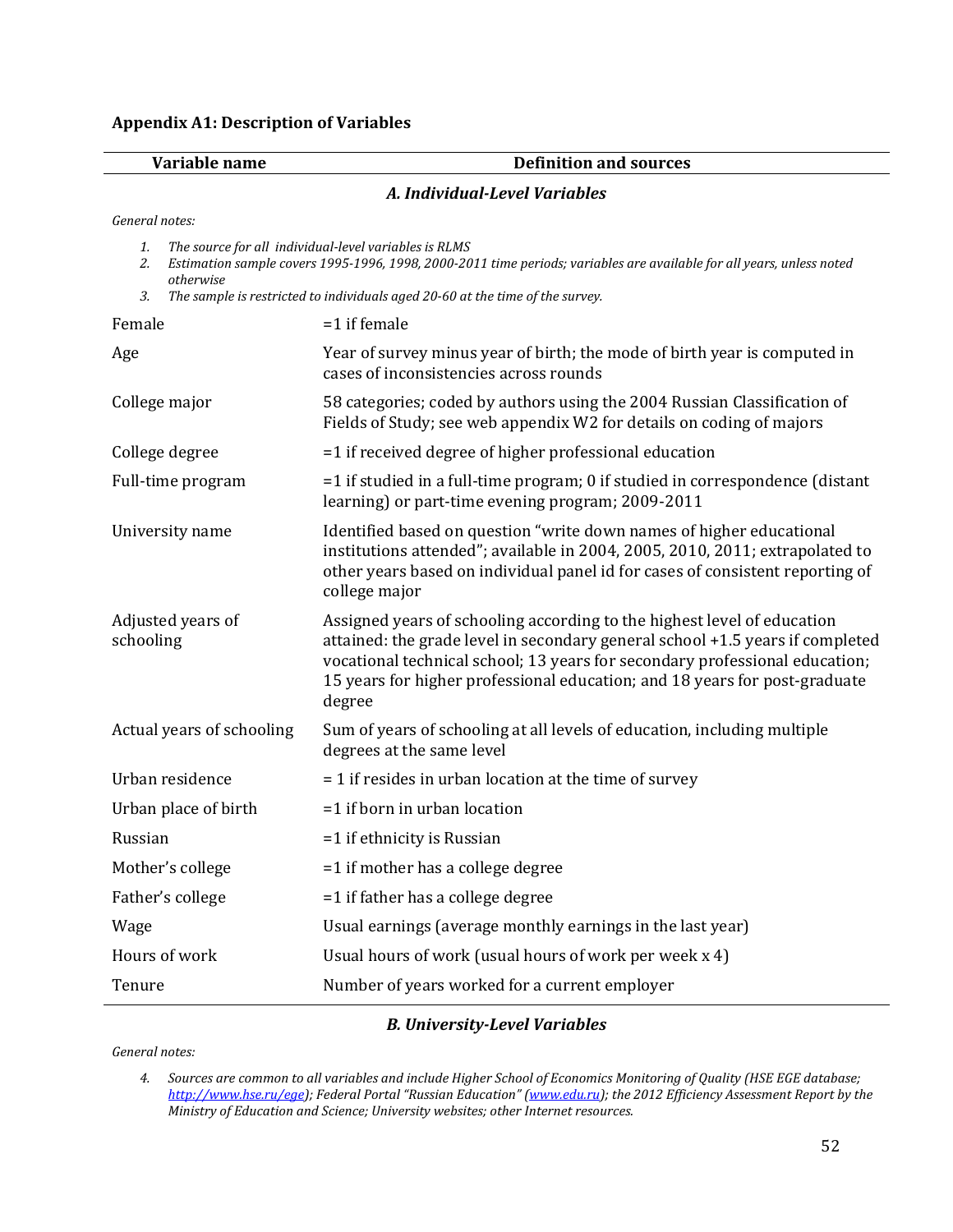5. University-level variables are linked to each RLMS respondent based on the name and location of campus provided in *2004‐2005 and 2010‐2011 surveys and college major provided in 1998‐2011 surveys.* 6. Categories of college majors in RLMS are made consistent with the HSE EGE database to ensure accurate linking.

| Public university        | =1 if university is publicly-owned; 0 otherwise (private and NGOs)                                                                                                                                                                                                              |
|--------------------------|---------------------------------------------------------------------------------------------------------------------------------------------------------------------------------------------------------------------------------------------------------------------------------|
| Main campus              | =1 if main campus; 0 if satellite campus or branch                                                                                                                                                                                                                              |
| University with branches | =1 if university has branches in other locations                                                                                                                                                                                                                                |
| University location      | 3 categories: Moscow city, other central city (i.e., regional capital that is also<br>the largest city in a region); non-central city                                                                                                                                           |
| University region        | 81 subjects of the Russian Federation or regions (Moscow and Leningrad<br>regions include Moscow city and St. Petersburg, correspondingly)                                                                                                                                      |
| University type          | Classical university or one of the 10 specialized schools: agriculture,<br>architecture and construction, humanities, medicine, pedagogy and sports,<br>economy incl. trade and services, polytechnic, governance incl. former<br>schools of communist party, law, and military |
| University founding date | Year when the university is officially established as an institution of higher<br>education for main campuses or year when a satellite campus is opened at a<br>given location for branches                                                                                     |
| Freshmen enrollment, n   | Number of enrolled freshmen by disaggregated college major, program of<br>study, and year, 2010-2012                                                                                                                                                                            |
| Program of study A       | Publicly-financed full-time curricula at public universities                                                                                                                                                                                                                    |
| Program of study B       | Tuition-paid full-time curricula at both public and private universities and<br>correspondence curricula (the latter is added by the authors based on<br>admission lists)                                                                                                       |
| Average EGE              | Average test score per subject from the unified state exam (EGE) for<br>enrolled freshmen by college major, program of study and year, 2010-2012;<br>weighted by $n$                                                                                                            |
| Tuition                  | Annual real tuition for tuition-paid programs by college major and year,<br>2010-2012; deflated using annual national CPI (2010=1); weighted by n                                                                                                                               |
| SQ1, SQ2, and TQ2        | Predicted test scores/tuition as described in the text                                                                                                                                                                                                                          |
| Revenues                 | Total revenue from all sources per faculty, 2012                                                                                                                                                                                                                                |
| Space                    | Total area of educational and laboratory buildings per student<br>available to university on the right of ownership or operational use, 2012                                                                                                                                    |
| Foreign students         | Share of foreign students in the total number of students, 2012                                                                                                                                                                                                                 |
|                          |                                                                                                                                                                                                                                                                                 |

#### *C. Region‐Level Variables*

*General notes:*

- *1. Russian regions include two federal cities (Moscow city and St. Petersburg), and 81territories.*
- 2. Due to multiple changes in the administrative-territorial structure of Russia, all past regional data are collected based on the most recent classification of regions according to the 2008 amendment to the Constitution of the Russian Federation.
- 3. At the time of the survey, respondents resided in 32 regions, but they graduated from universities located in 73 regions and *all 15 former USSR republics.*
- 4. Region-level quality measures are linked to RLMS respondents using the region of their university and the year when they turned 20-years old (medium college age). Thus, 1955 is the first year when aggregate quality measures are linked to the *RLMS sample for a 60‐year old individual surveyed in 1995.*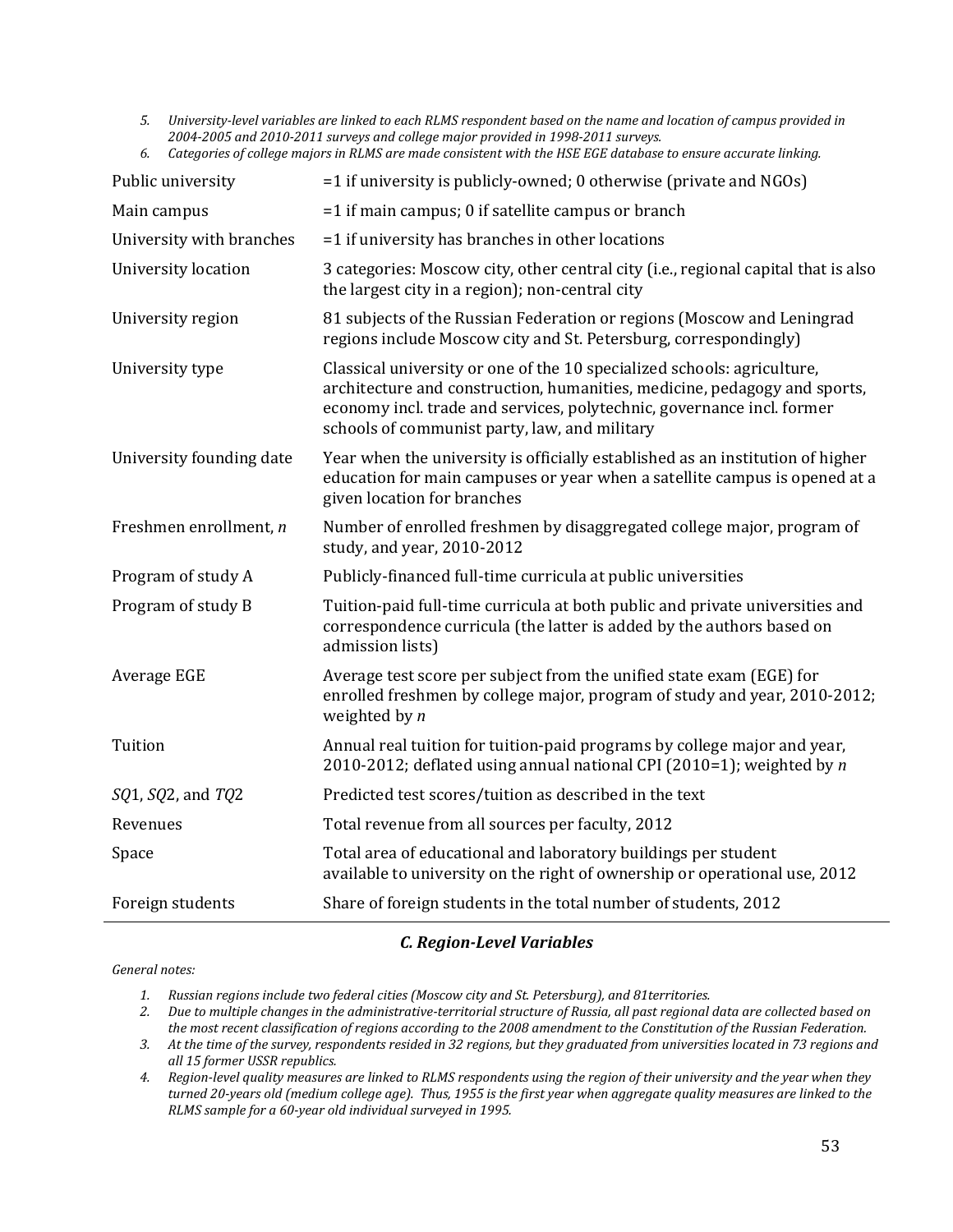- 5. If respondents graduated from other former republics of the USSR, we linked indicators of the Russian region that is closest in terms of geographic distance and educational attainment based on the 1989 USSR census (e.g., Kaliningrad region is chosen for Baltic republics, Kaluga region is for Belarus, etc.). Results do not change if these observations are dropped.
- 6. Education industry is defined based on the Soviet classification of industries OKONH in 1950-2001 and the International *Standard Industry Classification ISIC in 2002‐2010; education industry includes culture prior to 1976.*
- 7. Letter "R" denotes time periods when data are available by region; letter "C" indicates if country-level cohort-specific data *are used.*

| Population age 18-22          | Number of people age 18-22, R1950-2010<br>Sources: Census 1959, 1970, 1979, 1989, 2002; Demoscope Weekly<br>(www.demoscope.ru/); Goskomstat Central Statistical Database (GCSD);<br>values in 1950-1958 are imputed using the age distribution by region from<br>the 1959 Census and age-specific mortality coefficients for Russia available<br>at http://www.mortality.org/ |  |  |  |
|-------------------------------|-------------------------------------------------------------------------------------------------------------------------------------------------------------------------------------------------------------------------------------------------------------------------------------------------------------------------------------------------------------------------------|--|--|--|
| Cohort size                   | Number of people age 17, R1950-2010<br>Sources: see above                                                                                                                                                                                                                                                                                                                     |  |  |  |
| Number of students, S         | Total number of students at higher educational establishments, R1950-2010<br>Sources: Russian yearbooks (annual issues from 1956 to 2011); GCSD                                                                                                                                                                                                                               |  |  |  |
|                               | Notes: missing values for 1951-55 are imputed using the linear interpolation between the two<br>available data points.                                                                                                                                                                                                                                                        |  |  |  |
| Enrollment rate               | Number of students divided by population age 18-22, R1950-2010                                                                                                                                                                                                                                                                                                                |  |  |  |
| <b>Construction in HPE</b>    | Construction of education buildings and labs in HPE, 3-year moving average,<br>in square meters per students, C1950-1989, R1990-2010<br>Sources: Russian yearbooks (annual issues from 1990 to 2011); GCSD                                                                                                                                                                    |  |  |  |
|                               | Notes: missing values for 1950-69 are imputed using the lagged volume of construction in<br>secondary education (R-squared for prediction=0.93).                                                                                                                                                                                                                              |  |  |  |
| Faculty-student ratio         | Number of instructors and professors at public universities divided by the<br>number of students at public universities, C1950-2010, R1990, R1995,<br>R2000-2003, R2009<br>Sources: Education in Russia (2003, 2008); GCSD                                                                                                                                                    |  |  |  |
|                               | Notes: prior to 1970, the faculty-student ratio was legally set at 0.6.                                                                                                                                                                                                                                                                                                       |  |  |  |
| Relative wage in<br>education | Average accrued monthly wage in education industry divided by the<br>national average accrued monthly wage in all sectors; C1950-1989, R1990-<br>2010:                                                                                                                                                                                                                        |  |  |  |
|                               | Sources: GCSD; Russian yearbooks (annual issues from 1960 to 2011)                                                                                                                                                                                                                                                                                                            |  |  |  |
|                               | Notes: Linear interpolation is used to impute missing values in 1951-54, 56-57, and 61-62.                                                                                                                                                                                                                                                                                    |  |  |  |
| IV                            |                                                                                                                                                                                                                                                                                                                                                                               |  |  |  |
|                               |                                                                                                                                                                                                                                                                                                                                                                               |  |  |  |

### *D. Cohort‐Level Variables*

| Wage ratio             | Ratio of average wages of manual workers to average wages of non-manual |
|------------------------|-------------------------------------------------------------------------|
|                        | workers in the economy at age 17                                        |
|                        | Sources: Russian yearbooks (annual issues from 1960 to 2011)            |
| Compulsory schooling   | $=$ 1 for cohorts born between September 1942 and August 1945;          |
| laws                   | = -1 for cohorts born between September 1946 and August 1948;           |
|                        | $= 0$ otherwise                                                         |
|                        | Sources: Soviet Law 1958, Soviet Law 1964                               |
| Military service - all | Length of mandatory service in the army for male non-students at age 17 |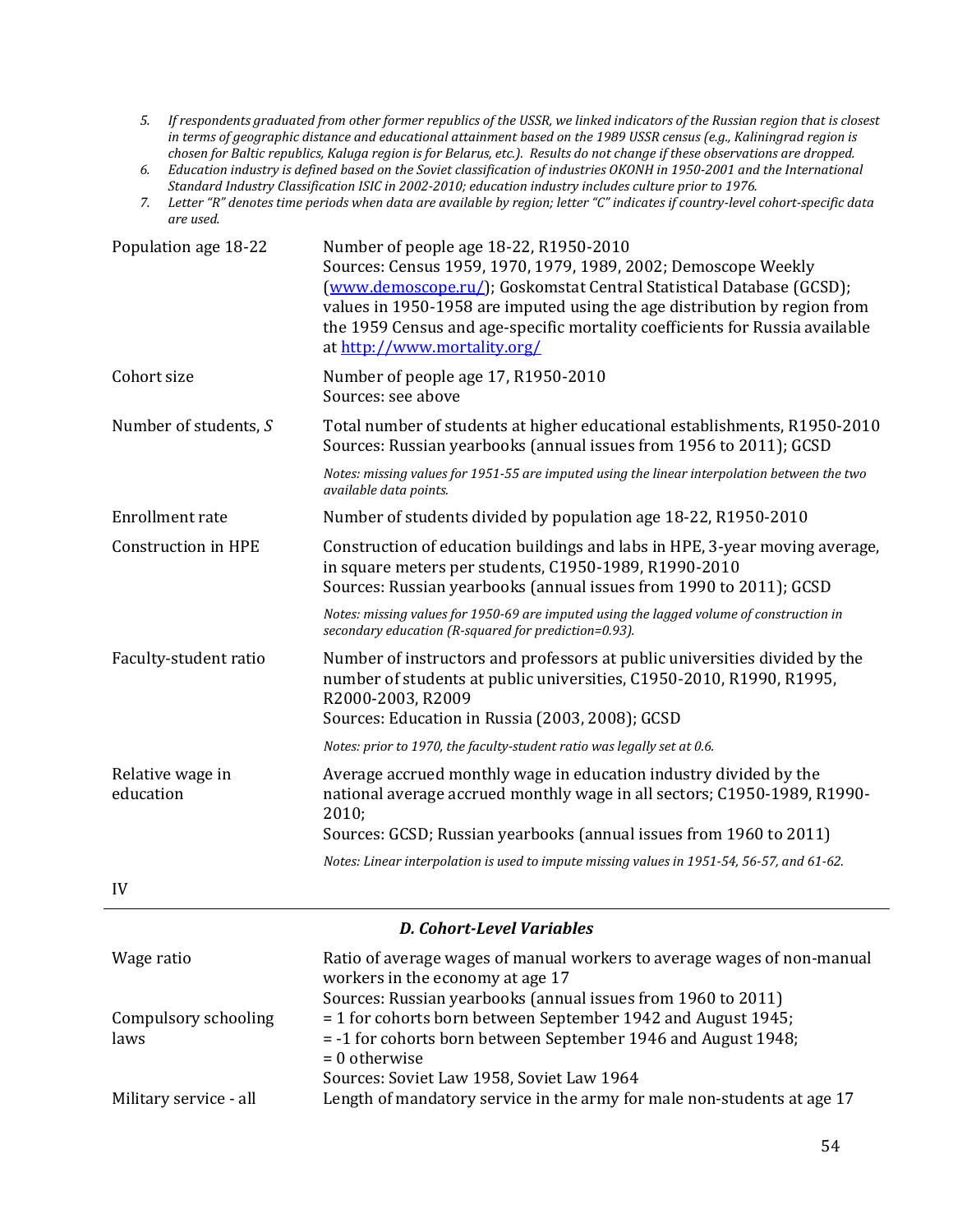| Military service - students | Length of mandatory service in the army for male college students at age 17<br>Sources: Federal Law 1996, 2006; Gatsko (2008); Soviet Law 1943, 1967,<br>1989 |  |  |  |
|-----------------------------|---------------------------------------------------------------------------------------------------------------------------------------------------------------|--|--|--|
| Approved slots              | Log of the number of accepted freshmen at public universities at age 17                                                                                       |  |  |  |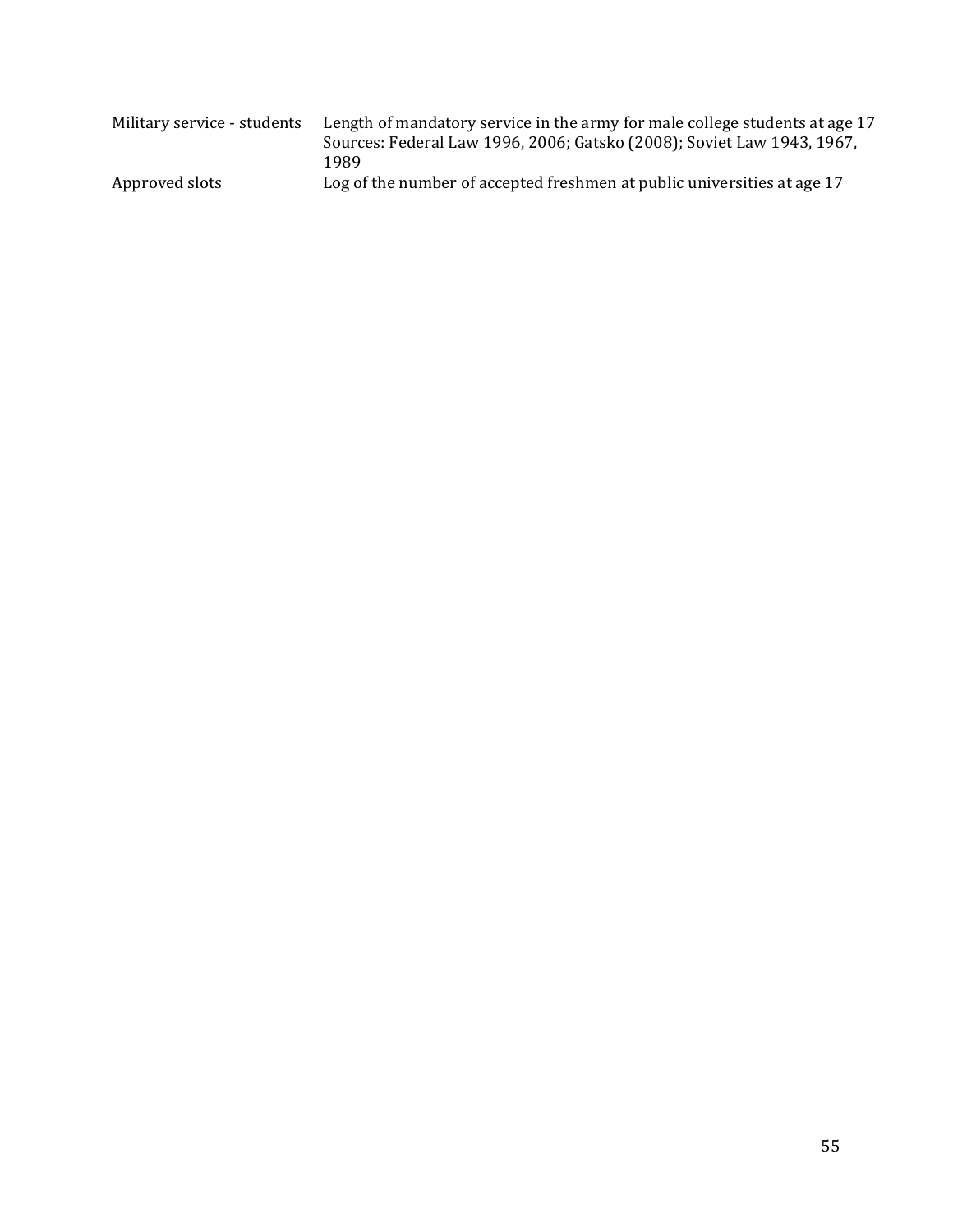#### **Appendix A2: The Relationship between the Average Test Score and Enrollment Rate**

We assume that test scores of high school graduates, *S*, are a continuous random variable with the probability density  $f(s)$ , and that college enrollment is merit-based and depends upon applicants passing a threshold value,  $s<sup>*</sup>$ . The population mean of test scores is a weighted average of test scores:

$$
E(S) = E(S|S < s^*) \cdot (1 - e) + E(S|S > s^*) \cdot e,\tag{A1}
$$

where  $e$  is the enrollment rate defined as the ratio of the number of admitted students to the size of entering cohort, and  $E(S|S > s<sup>*</sup>)$  corresponds to the average test score of freshmen used in the text,  $\bar{\theta}_{rc}.$ 

First, we consider a simple case of the uniform distribution of test scores on a scale from 0 to 100, with  $f(s) = \frac{1}{100}$  for  $0 < s < 100$  and  $\mu = 50$ . By substituting  $E(S|S < s^*) = \frac{s^*}{2}$  and  $E(S|S >$  $s^*$ ) =  $\frac{s^*+100}{2}$  into equation (A1), we obtain the following formula for threshold  $s^*$ :

$$
E(S) = \frac{s^*}{2} \cdot (1 - e) + \frac{s^* + 100}{2} \cdot e = \frac{s^*}{2} + 50e \rightarrow s^* = 2\mu - 100e. \tag{A2}
$$

Therefore, the average test score of students is a negatively sloped linear function of enrollment rate: 

$$
E(S|S > s^*) = \frac{s^* + 100}{2} = \mu - 50e + 50 = 100 - 50e.
$$
 (A3)

In reality, Russian test scores have a truncated normal distribution  $S~\sim N(50, 15)$  on a scale from 0 to 100. We can write the expected value of standardized test scores for admitted students,  $Z \sim \mathcal{N}(0, 1)$  conditional on  $a < Z < b$ , as follows:

$$
E(Z|Z > z^*, Z \in [a, b]) = \frac{\int_{z^*}^b z \phi(z) dz}{P(Z > z^*) P(a < Z < b)} = \frac{\int_{z^*}^b z \frac{1}{\sqrt{2\pi}} exp^{-\frac{z^2}{2}} dz}{[\Phi(b) - \Phi(z^*)][\Phi(b) - \Phi(a)]}
$$
\n
$$
= \frac{exp^{-\frac{z^*^2}{2}} - exp^{-\frac{b^2}{2}}}{\sqrt{2\pi}[\Phi(b) - \Phi(z^*)][\Phi(b) - \Phi(a)]},\tag{A4}
$$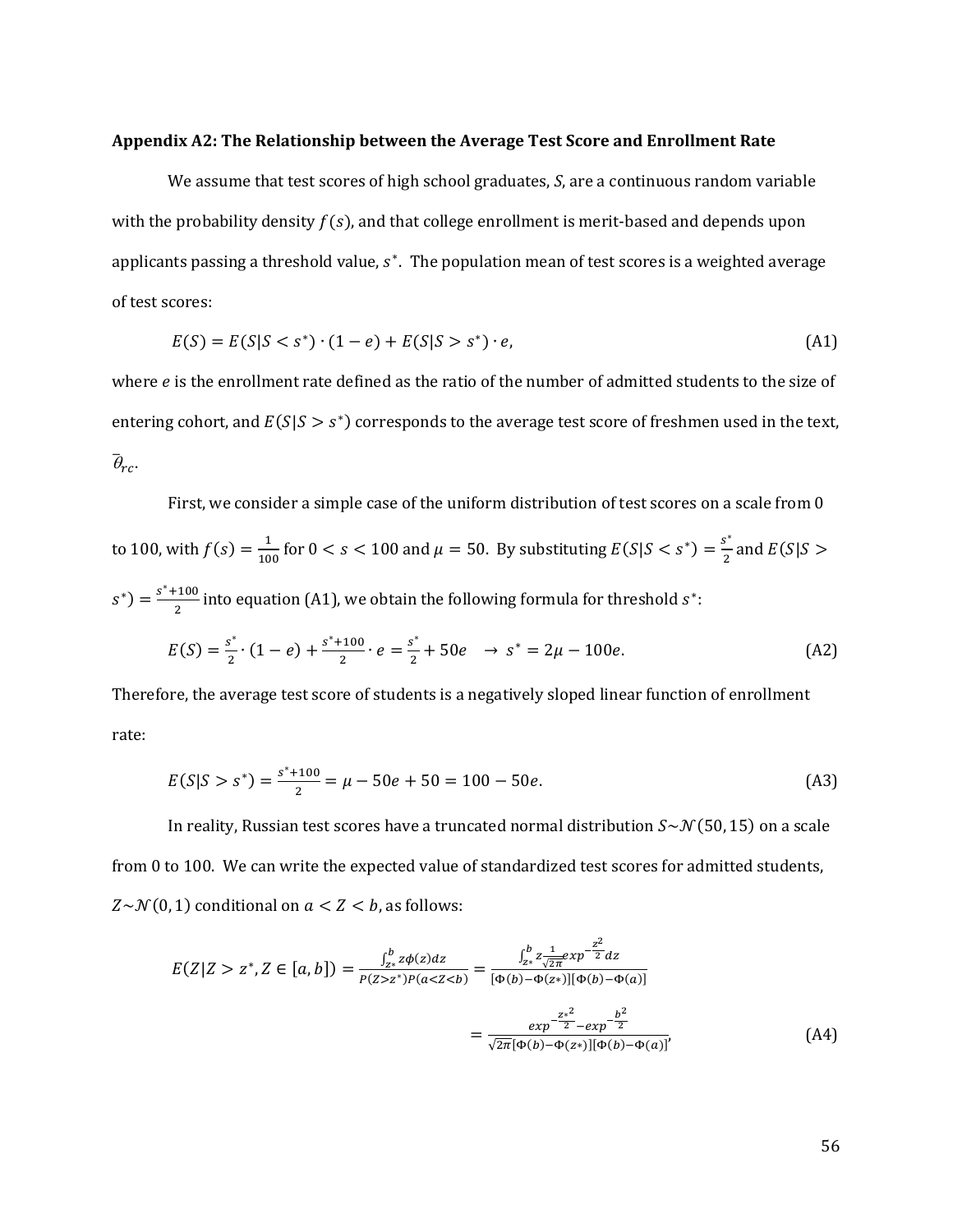where  $z^*$  is a z-score for the minimum test score of a student admitted last,  $\phi(z)$  is the pdf of standard normal distribution,  $\Phi(\cdot)$  is its cdf,  $a \approx -3.33$ ,  $b \approx 3.33$ .

For each of 4530 observations on positive enrollment rates in region *r* and cohort *c*, we (i) calculate  $z_{rc}^{*}$  using the inverse of  $\Phi(1 - e_{rc})$ , (ii) estimate the conditional expectation of standardized scores as in (A4), and (iii) convert conditional standardized means back to raw scores to obtain  $\bar{\theta}_{rc}$ . We plot the regional-cohort mean test score of admitted students against the enrollment rate in Panel A of Figure A2. The correlation between  $\bar{\theta}_{rc}$  and  $e_{rc}$  is -0.95. Panel B of Figure A2 shows cross-cohort fluctuations in the imputed regional average test score of admitted students. 





Notes: N=4530. Region-cohort enrollments rates are calculated as the number of students at HPE institutions divided by the population of age 18-22 in a given year. Regional test scores are conditional on passing the minimum entry threshold  $s<sup>*</sup>$ , which is estimated according to equation (A4) based on observed enrollment rates. Panel A shows a scatterplot between the two variables for the entire sample of 4530 regions-cohorts.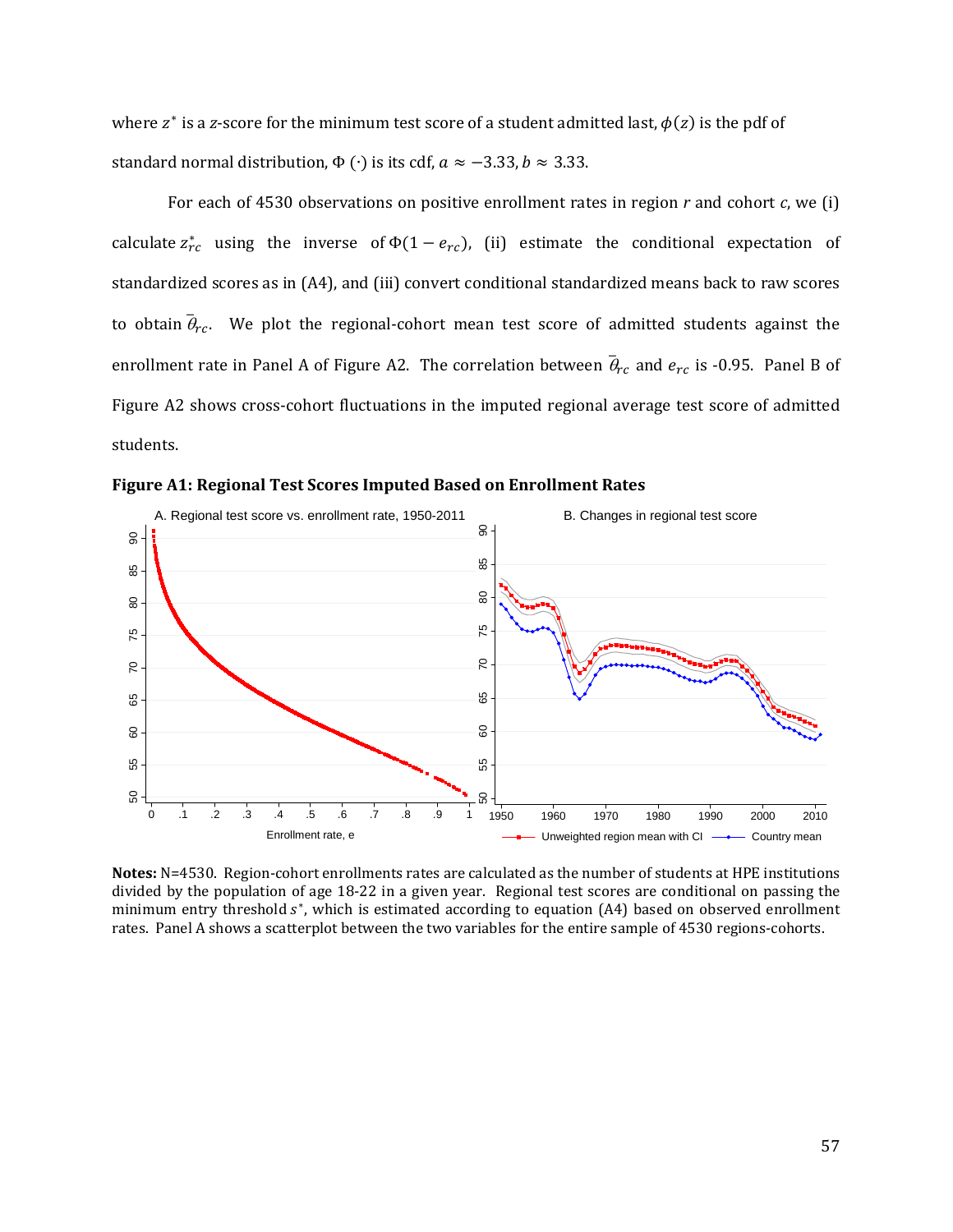# **Appendix A3: Supplementary Tables**

|                                             | <b>Tuition</b><br>$0.251***$ | Foreign     | Revenue     | <b>Space</b> |
|---------------------------------------------|------------------------------|-------------|-------------|--------------|
| Public university                           |                              |             |             |              |
|                                             | (0.025)                      |             |             |              |
| Location type (omitted: Moscow city)        |                              |             |             |              |
| Central city-main campus                    | $-0.407***$                  | $-0.027***$ | 0.156       | $-0.482**$   |
|                                             | (0.034)                      | (0.008)     | (0.265)     | (0.193)      |
| Central city-branch                         | $-0.377***$                  | $-0.035***$ | $-0.492$    | $-0.729***$  |
|                                             | (0.045)                      | (0.008)     | (0.320)     | (0.232)      |
| Small city-main campus                      | $-0.451***$                  | $-0.029***$ | 0.129       | $-0.225$     |
|                                             | (0.034)                      | (0.008)     | (0.246)     | (0.202)      |
| Small city-branch                           | $-0.405***$                  | $-0.035***$ | $-0.815***$ | $-0.707***$  |
|                                             | (0.035)                      | (0.008)     | (0.307)     | (0.210)      |
| University has branches                     | $0.016**$                    | $-0.003$    | 0.047       | $-0.313***$  |
|                                             | (0.008)                      | (0.004)     | (0.077)     | (0.081)      |
|                                             |                              |             |             |              |
| Founding date (omitted: founded after 2000) |                              |             |             |              |
| Before 1917                                 | $0.200***$                   | $0.011*$    | $0.561***$  | $1.051***$   |
|                                             | (0.030)                      | (0.006)     | (0.198)     | (0.193)      |
| 1918-1930                                   | $0.152***$                   | 0.002       | $0.414**$   | $0.889***$   |
|                                             | (0.030)                      | (0.005)     | (0.195)     | (0.169)      |
| 1931-1950                                   | $0.158***$                   | 0.006       | $0.538***$  | $0.874***$   |
|                                             | (0.030)                      | (0.004)     | (0.187)     | (0.170)      |
| 1951-1960                                   | $0.159***$                   | 0.001       | $0.483**$   | $0.955***$   |
|                                             | (0.030)                      | (0.003)     | (0.211)     | (0.158)      |
| 1961-1970                                   | $0.119***$                   | 0.003       | $0.367*$    | $0.958***$   |
|                                             | (0.031)                      | (0.004)     | (0.217)     | (0.172)      |
| 1971-1980                                   | $0.110***$                   | $-0.001$    | 0.180       | $1.237***$   |
|                                             | (0.032)                      | (0.003)     | (0.298)     | (0.171)      |
| 1981-1990                                   | $-0.024$                     | $-0.008**$  | $0.546**$   | $0.985***$   |
|                                             | (0.036)                      | (0.003)     | (0.240)     | (0.229)      |
| 1991-2000                                   | $0.076***$                   | $-0.001$    | $0.364**$   | 0.167        |
|                                             | (0.029)                      | (0.002)     | (0.156)     | (0.121)      |
| University specialty (omitted: agriculture) |                              |             |             |              |
| Architecture                                | $0.254***$                   | 0.008       | $-0.102$    | $-0.103$     |
|                                             | (0.019)                      | (0.005)     | (0.380)     | (0.246)      |
|                                             | $0.333***$                   | $0.010***$  | $0.317**$   | $-0.576***$  |
| Humanities                                  |                              |             |             |              |
|                                             | (0.017)                      | (0.003)     | (0.155)     | (0.131)      |
| Classical                                   | $0.307***$                   | $0.008***$  | 0.162       | $-0.220*$    |
|                                             | (0.011)                      | (0.002)     | (0.159)     | (0.130)      |
| Medicine                                    | 0.013                        | $0.050***$  | 0.009       | $-0.338***$  |
|                                             | (0.029)                      | (0.010)     | (0.163)     | (0.129)      |
| Pedagogy                                    | $0.117***$                   | $0.005*$    | $-0.209$    | $-0.679***$  |
|                                             | (0.013)                      | (0.003)     | (0.192)     | (0.139)      |
| Economy                                     | $0.421***$                   | $0.008***$  | $0.351**$   | $-0.483***$  |
|                                             | (0.017)                      | (0.003)     | (0.172)     | (0.145)      |
| Engineering                                 | $0.176***$                   | $0.010***$  | $0.243*$    | 0.186        |

# **Table S1: Determinants of University Efficiency Indicators**